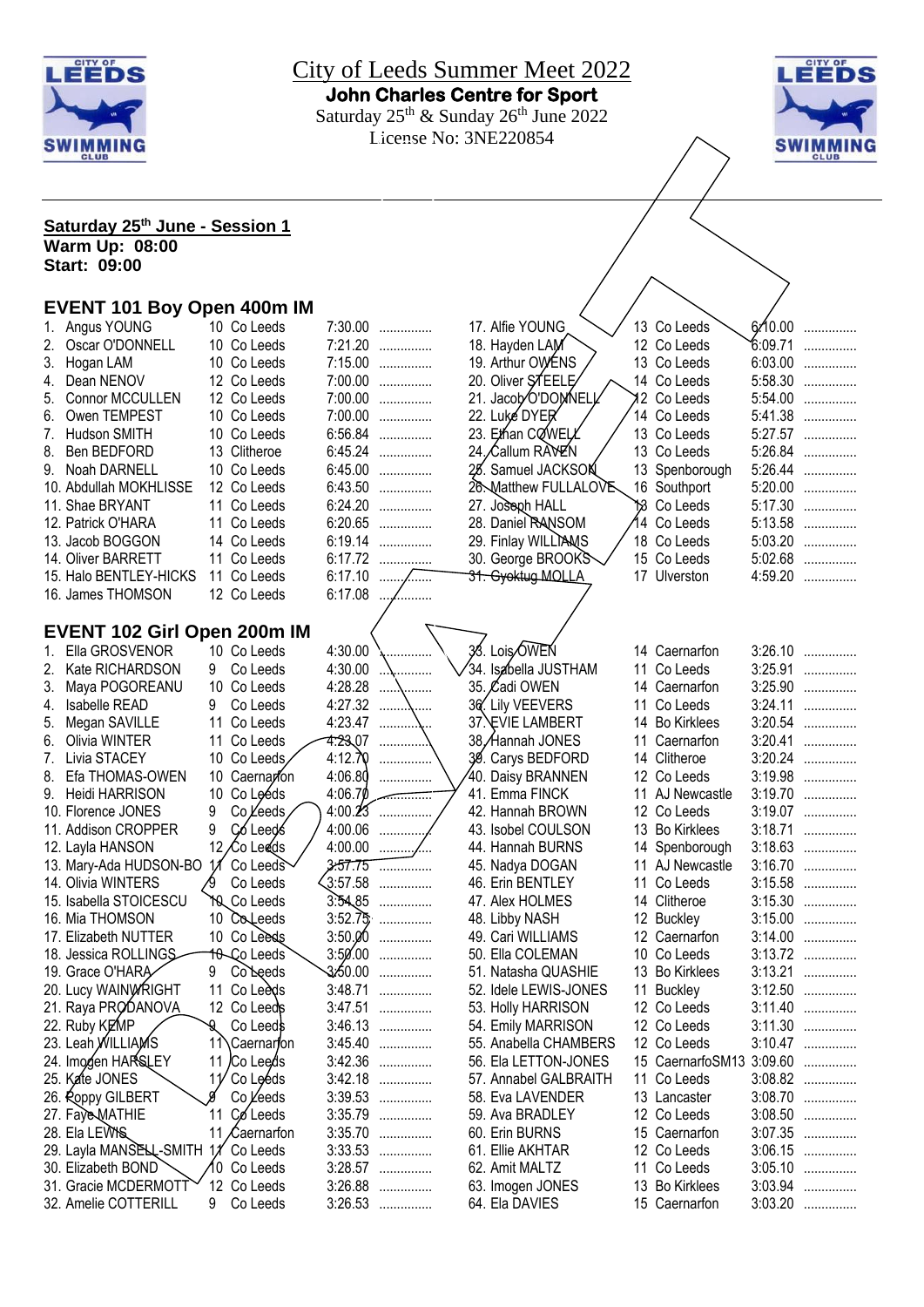| CITY OF<br><u>City of Leeds Summer Meet 2022</u><br>LEEDS |    |                             |                    |                |                                                                                        |    |                               |                     | <b>CITY OF</b><br>LEEDS        |
|-----------------------------------------------------------|----|-----------------------------|--------------------|----------------|----------------------------------------------------------------------------------------|----|-------------------------------|---------------------|--------------------------------|
|                                                           |    |                             |                    |                | <b>John Charles Centre for Sport</b>                                                   |    |                               |                     |                                |
|                                                           |    |                             |                    |                | Saturday 25 <sup>th</sup> & Sunday 26 <sup>th</sup> June 2022<br>License No: 3NE220854 |    |                               |                     |                                |
| <b>SWIMMING</b><br><b>CLUB</b>                            |    |                             |                    |                |                                                                                        |    |                               |                     | <b>SWIMMING</b><br><b>CLUB</b> |
|                                                           |    |                             |                    |                |                                                                                        |    |                               |                     |                                |
| 65. Eloise WALMSLEY                                       |    | 12 Clitheroe                | 3:03.20            | .              | 83. Jessica WOODS                                                                      |    | Co Leeds                      |                     | 2:45.77                        |
| 66. Hannah JONES                                          |    | 16 Buckley                  | 3:02.10            | .              | 84. Maddison CARTER                                                                    |    | 14 Co Leeds                   | 2:45.30             | .                              |
| 67. Isabelle HALL                                         |    | 10 Co Leeds                 | 3:01.13            | .              | 85. Millie WALKER                                                                      |    | 12 Co Leeds                   | 2.44.40             | .                              |
| 68. Ava CONNELL                                           |    | 12 Co Leeds                 | 3:01.08<br>.       |                | 86. Aira WILKINSON                                                                     |    | 13 Co Leeds                   | $2:4$ $\frac{1}{6}$ | .                              |
| 69. Eleanor HILL                                          |    | 14 Spenborough              | 3:00.96<br>.       |                | 87. Imogen LEMON                                                                       |    | 15 Buckley                    | 2:40,80             | .                              |
| 70. Penelope BOYLE                                        |    | 12 Ulverston                | 3:00.30            | .              | 88. Charlotte SHAW                                                                     |    | 14 Co Leeds                   | 2:40.13             | .                              |
| 71. Harriet DALLIMORE                                     |    | 13 Co Leeds                 | 2:59.92            |                | 89. Megan TRAVAS                                                                       |    | 13 Co Leeds                   | 2'39.73             | .                              |
| 72. Florence DIXON                                        |    | 10 Co Leeds                 | 2:59.38            | .              | 90. Megan SHARP                                                                        |    | 16 Co Leeds                   | 2:39.60             | .                              |
| 73. Ella JORDAN                                           |    | 11 Co Leeds                 | 2:59.06            | .              | 91. Lucy ALLMAN                                                                        |    | 16 Co Leeds                   | 2:39.60             | .                              |
| 74. Jasmine CADMAN                                        |    | 12 Lancaster<br>13 Co Leeds | 2:53.80<br>2:52.80 | .              | 92. Sedona REED<br>93. Haze/BLAIN                                                      |    | 14 Co Leeds<br>13 Co Leeds    | 2:38.53<br>2:38.11  | .                              |
| 75. Tylan FLETCHER<br>76. Molly NORTON                    |    | 12 Co Leeds                 | 2:52.09            | .<br>.         | 94. Emma WOOD                                                                          |    | 14 Co Leeds                   | 2:38.05             | .<br>.                         |
| 77. Lucy VAUGHAN                                          |    | 13 Tyldesley                | 2:51.90            | .              | 95. Evangeline STACEY                                                                  |    | 15 Co Leeds                   | 2:35.92             | .                              |
| 78. Isabelle KING                                         |    | 12 Co Leeds                 | 2:50.19            | .              | 96/Matilda ASHCROFT                                                                    |    | 13 Co Leeds                   | 2:35.00             | .                              |
| 79. Katie ADAMS                                           |    | 15 AJ Newcastle             | 2:48.90            | .              | 97. Elizabeth DIXON'                                                                   |    | 12 Co Leeds                   |                     | 2:34.77                        |
| 80. Jessica TASKER                                        |    | 15 Buckley                  | 2:48.10            | .              | 98. Sabel HANDLEY                                                                      |    | 13 Co Leeds                   |                     | 2:33.63                        |
| 81. Mia TRAVIS-JONES                                      |    | 12 Co Leeds                 | 2:47.40            | .              | 99. Valeria PINERA LEVI                                                                |    | V <sub>3</sub> Co Leeds       |                     | 2:33.52                        |
| 82. Elizabeth WARNER                                      |    | 11 Co Leeds                 | 2:47.16            |                |                                                                                        |    |                               |                     |                                |
|                                                           |    |                             |                    |                |                                                                                        |    |                               |                     |                                |
| <b>EVENT 103 Boy Open 100m Backstroke</b>                 |    |                             |                    |                |                                                                                        |    |                               |                     |                                |
| <b>Barney HOBBS</b><br>1.                                 | 9. | Co Leeds                    | 2:04.07            | , <sub>.</sub> | 36. Oscar O'DONNELL                                                                    |    | 10 Co Leeds                   | 1:26.56             | .                              |
| James DEVERILL<br>2.                                      |    | 10 Co Leeds                 | 2:03.64            | .              | 37. Noah DARNELL                                                                       |    | 10 Co Leeds                   |                     | 1:25.55                        |
| Charlie BRADLEY<br>3.                                     | 9  | Co Leeds                    | 2:03.63            |                | 38. Alex OLCHOWIK                                                                      |    | 12 Co Leeds                   |                     | 1:25.12                        |
| Joshua WRIGHT<br>4.                                       | 9  | Co Leeds                    | 2:02.08            | .              | 39. Abdullah MOKHLISSE                                                                 |    | 12 Co Leeds                   | 1:24.70             | .                              |
| Benjamin MOONEY<br>5.                                     |    | 10 Co Leeds                 | 1:58.50            | .              | ∦0. Yas∕sin ELSHAZLY                                                                   |    | 13 Co Leeds                   | 1:24.51             | .                              |
| George JONES<br>6.                                        | 9  | Co Leeds                    | 1:54.20            |                | 41. Réuben HARRISON                                                                    |    | 12 Co Leeds                   | 1:23.63             | .                              |
| Ethan MEWSE<br>7.                                         |    | 11 Co Leeds                 | 1:53.60            | .              | 42. Hayden LAM                                                                         |    | 12 Co Leeds                   | 1:23.30             | .                              |
| Sam BURTONWOOD<br>8.                                      |    | 12 Bo Kirklees              | 1:50.27            |                | Ben BEDFORD<br>43                                                                      |    | 13 Clitheroe                  | 1:22.55             | .                              |
| John SOUTHALL<br>9.<br>10. Oliver MASKELL                 | 9  | 12 Bo Kirklees<br>Co Leeds  | 1:50.01<br>1.50,00 |                | 44. Henry PRIESTLEY<br>45/Oliver BROMPTON                                              |    | 11 Spenborough<br>14 Co Leeds | 1:21.80             | 1:21.90                        |
| 11. Jacob DYER                                            |    | 10 Co Leeds                 | 1:47.89            |                | 46. James VAUGHAN                                                                      |    | 12 Tyldesley                  | 1:21.00             | .                              |
| 12. Rory KING                                             |    | 12 Co Leeds                 | 1:43.42            | .              | 47. Zachary HELM                                                                       |    | 12 Co Leeds                   | 1:20.15             | .<br>                          |
| 13. Leo Ll                                                | 9  | Co Leeds                    | 1:41.06            | .              | 48. Arthur OWENS                                                                       |    | 13 Co Leeds                   | 1:19.91             | .                              |
| 14. Hogan LAM                                             | 10 | Co/Leeds                    | 1:40.77<br>.       |                | 49. Alfie YOUNG                                                                        |    | 13 Co Leeds                   | 1:19.69             | .                              |
| 15. George KING                                           | 10 | Co Leed's                   | 1:40.63<br>. ,     |                | 50. Jacob BOGGON                                                                       |    | 14 Co Leeds                   | 1:18.61             | .                              |
| 16. Harry CHADDERTON                                      |    | 11/Bo Kirklees              | 1:40.50            | ….             | 51. Owen DONNELLY                                                                      |    | 13 Clitheroe                  |                     | $1:18.03$                      |
| 17. Byron GILBERT                                         |    | Co Leeds                    | X:40.00            | .              | 52. Marley GRIFFITHS                                                                   |    | 13 Ulverston                  |                     | 1:17.57                        |
| 18. Alex MORECROFT                                        |    | √13 Bo Kirklees             | $\frac{138.96}{1}$ | .              | 53. George CARRY                                                                       |    | 14 Co Leeds                   | 1:17.23             | .                              |
| 19. Olaf GRUDOWSKI                                        |    | 10 Co Leeds                 | 1:38.17            | .              | 54. Luke DYER                                                                          |    | 14 Co Leeds                   | 1:16.60             | .                              |
| 20. Hussein KESSERWAN                                     |    | 11 Bo <b>Kirklees</b>       | 1:38.09'<br>.      |                | 55. Archie ALLEN                                                                       |    | 14 AJ Newcastle               | 1:16.50             | .                              |
| 21. Max CLARK                                             |    | 10 Co Leeds                 | 1:37,86<br>.       |                | 56. Samuel HILL                                                                        |    | 12 Co Leeds                   | 1:16.11             | .                              |
| 22. Demilade AYEMOWA                                      |    | 11 Sq Leeds                 | 1:37.31            | .              | 57. Zach CROWTHER                                                                      |    | 14 Co Leeds                   | 1:14.13             | .                              |
| 23. Nicholas CASS                                         |    | 12 Spenborough              | 1.37.30            | .              | 58. Harry SENIOR                                                                       |    | 15 Co Leeds                   |                     | 1:13.78                        |
| 24. Finley TOWANEND                                       |    | 12 Bo Kirklees              | 1:36.90            | .              | 59. Tyler ATILMAN                                                                      |    | 15 Bo Kirklees                |                     | $1:13.64$                      |
| 25. Benjamin/MORRIS-                                      |    | 13 Co Leeds                 | 1:36.36            | .              | 60. Alexander HORNBY                                                                   |    | 14 Tyldesley                  |                     | 1:13.40                        |
| 26. Alfie CRAGGS                                          | `N | Co Leeds                    | 1:36.05<br>.       |                | 61. Matthew JUST                                                                       |    | 14 Co Leeds                   |                     | $1:12.10$                      |
| 27. Arthur JASNIKOWSKI                                    | 12 | Bo Kirklees                 | 1:35.32            | .              | 62. Louis CASS                                                                         |    | 14 Spenborough                |                     | 1:11.80                        |
| 28. Alec BIRCHAN<br>29. Róbson HART                       | 9. | 10/Lancaster                | 1:34.90<br>1:34.16 | .              | 63. Thomas BROOKS                                                                      |    | 14 Spenborough<br>15 Co Leeds | 1:08.80             | $1:11.00$                      |
| 30. Nathan HINCE                                          | Λ0 | Co Leeds<br>Cagrnarfon      | 1:33.97            | .              | 64. George BROOKS<br>65. George THOMSON                                                |    | 17 AJ Newcastle               | 1:08.00             | .<br>.                         |
| 31. Oliver BARKER                                         | 9  | C <sub>6</sub> Leeds        | 1:32.91            | .<br>.         | 66. Jack SENIOR                                                                        |    | 17 Co Leeds                   | 1:05.90             | .                              |
| 32. Dalton ELLWOOD                                        |    | ⁄Co Leeds                   | 1:32.26            | .              | 67. Matthew ROBERTS                                                                    | 15 | Co Leeds                      | 1:05.79             | .                              |
| 33. Seth JONES                                            |    | Co Leeds                    | 1:31.46            | .              | 68. Finlay WILLIAMS                                                                    |    | 18 Co Leeds                   | 1:05.20             | .                              |
| 34. William NICHOLLS                                      |    | 10 Lancaster                | 1:30.22            | .              | 69. Daniel JACKSON                                                                     |    | 15 Spenborough                | 1:04.10             | .                              |
| 35. Halo BENTLEY-HICKS                                    |    | 11 Co Leeds                 | 1:29.28            | .              | 70. Ethan ALLPRESS                                                                     |    | 15 Ulverston                  | 1:02.80             | .                              |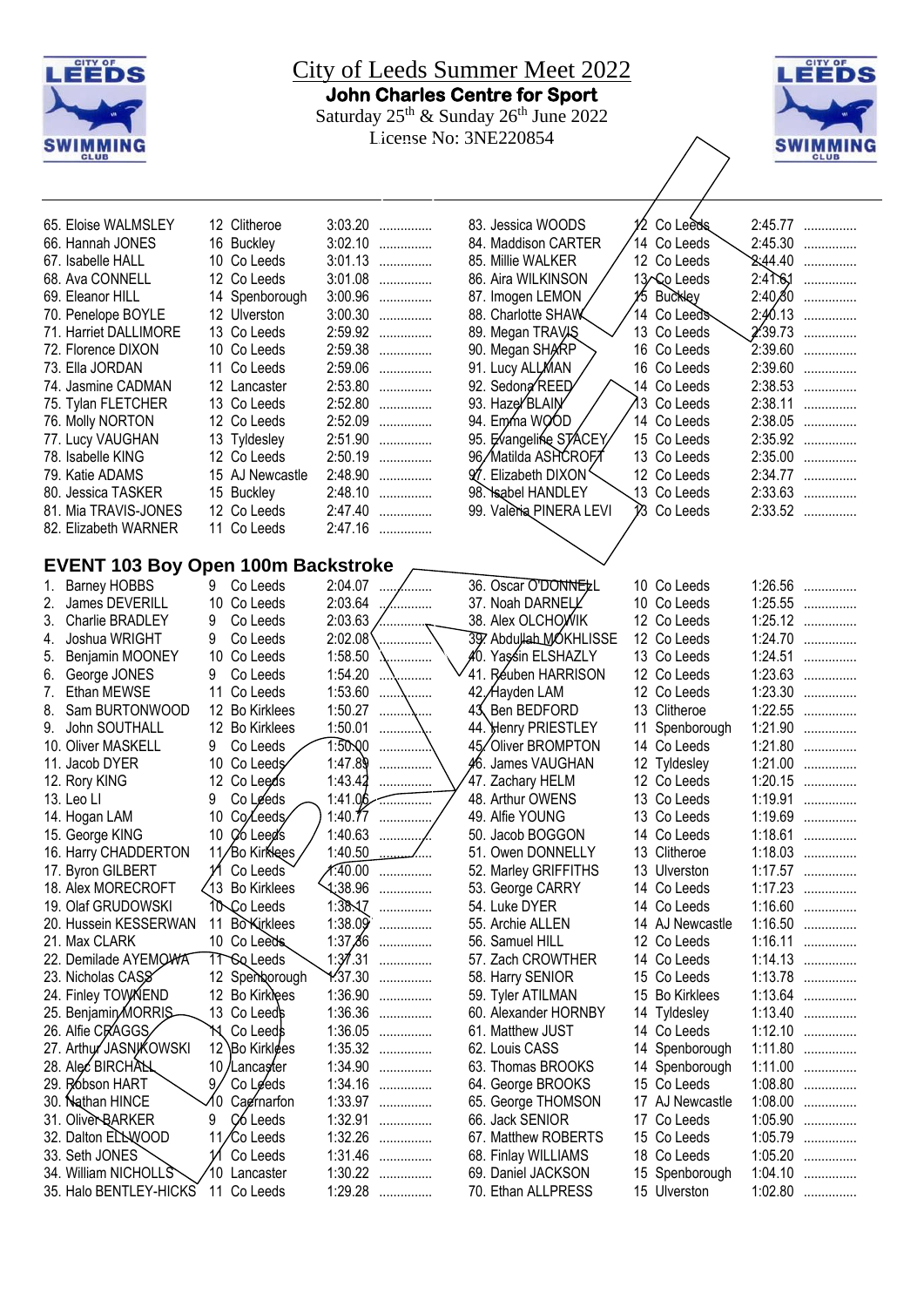

City of Leeds Summer Meet 2022 **John Charles Centre for Sport**  Saturday  $25^{th}$  & Sunday  $26^{th}$  June 2022 License No: 3NE220854



#### **EVENT 104 Girl Open 100m Freestyle** 2:10.00 ...............

| 1. | Kate RICHARDSON        | 9               | Co Leeds                       | 2:10.00          | . |
|----|------------------------|-----------------|--------------------------------|------------------|---|
| 2. | Grace OLDHAM           | 9               | Co Leeds                       | 2:04.46          | . |
| 3. | Mia GRIFFITHS          | 10              | Ulverston                      | 2:02.70          | . |
| 4. | Ava TRAVIS-JONES       | 9               | Co Leeds                       | 2:01.03          | . |
| 5. | Robyn DIAMANT          | 10              | Co Leeds                       | 1:59.14          | . |
| 6. | Grace O'HARA           | 9               | Co Leeds                       | 1:48.06          | . |
| 7. | Emily COULSON          | 11              | <b>Bo Kirklees</b>             | 1:47.14          | . |
| 8. | Zoe FEATHER            | 9               | Co Leeds                       | 1:47.00          | . |
| 9. | Layla MCHALE           | 11              | Co Leeds                       | 1:45.13          | . |
|    | 10. Alice WAINWRIGHT   | 9               | Co Leeds                       | 1:45.00          | . |
|    | 11. Maya POGOREANU     | 10              | Co Leeds                       | 1:43.73          | . |
|    | 12. Isabelle TYSON     | 9               | Ulverston                      | 1:42.83          | . |
|    | 13. Isla TOWNEND       | 10              | <b>Bo Kirklees</b>             | 1:42.65          | . |
|    | 14. Olivia WINTERS     | 9               | Co Leeds                       | 1:41.99          |   |
|    | 15. Isabella STOICESCU | 10              | Co Leeds                       | 1:41.38          | . |
|    | 16. Ella GROSVENOR     | 10              | Co Leeds                       | 1:40.00          | . |
|    | 17. Mia GARSIDE        | 10              | <b>Bo Kirklees</b>             | 1:39.75          | . |
|    | 18. Mary-Ada HUDSON-BO | 11              | Co Leeds                       | 1:39.52          | . |
|    | 19. Addison CROPPER    | 9               | Co Leeds                       | 1:38.55          |   |
|    | 20. Efa THOMAS-OWEN    | 10              | Caernarfon                     | 1:37.30          |   |
|    | 21. Ruby KEMP          | 9               | Co Leeds                       | 1:37.17          |   |
|    | 22. Daniela DE SILVA   | 10              | Lancaster                      | 1:33.30          |   |
|    | 23. Imogen HARSLEY     | 11              | Co Leeds                       | 1:32.66          |   |
|    | 24. Olivia WINTER      | 11              | Co Leeds                       | 1:32.66          |   |
|    | 25. Poppy GILBERT      | 9               | Co Leeds                       | 1:31.68          |   |
|    | 26. Mia THOMSON        | 10              | Co Leeds                       | 1:31.53          |   |
|    | 27. Leah WILLIAMS      | 11              | Caernarfon                     | 1:30.60          |   |
|    | 28. Megan SAVILLE      | 11              | Co Leeds                       | 1:30.42          |   |
|    | 29. Layla HANSON       |                 | 12 Co Leeds                    | 1:30.00          |   |
|    | 30. Taya SENIOR        |                 | 12 Bo Kirklegs                 | 1:29.76          |   |
|    | 31. Jessica CADMAN     | 11              | Lancaster                      | 1:28.70          |   |
|    | 32. Eve MOLLOY         | 12              | Lancaster                      | 1:28.70          |   |
|    | 33. Kate JONES         | 11              | Co/Leeds                       | 1:28.09          |   |
|    | 34. Jessica ROLLINGS   | 10              | Co Leed's                      | 1:28.00          |   |
|    | 35. Elizabeth NUTTER   | 10,             | 'Co Leéds                      | 1:26.94          |   |
|    | 36. Amelia MATSON      | 10              | Co Leeds                       | 1:26.93          |   |
|    | 37. Evie-Rose TOPPING  | 11              | Co Leeds                       | 4:26.83          |   |
|    | 38. Helena TEALE       |                 | <b>Bo Kirklees</b>             | 1:26.19          |   |
|    | 39. Isabella JUSTHAM   | 11              | CoLeeds                        | 1:26.1 $\hat{y}$ | . |
|    | 40. Lily VEEVERS       | 11              | Co Leeds                       | 1:26,00          | . |
|    | 41. Daisy NEWSOME      |                 | 12 Bo Kirklees                 | 1:25.55          | . |
|    | 42. Ela LEWIS          | 11              | Caemarfon                      | 1.25.20          | . |
|    | 43. Megan WOØDROW      | 11              | Lancaster                      | 1:25.10          | . |
|    | 44. Cadi OWEN          | 14              | Caernarion                     | 1:24.90          | . |
|    | 45. Natasha QUAŞHIE    | 13              | <b>Bo Kirklees</b>             | 1:24.28          | . |
|    | 46. Libby NASH,        |                 | 12 Buckley                     | 1:24.20          | . |
|    | 47. Elizábeth BOND     | 10 <sub>1</sub> | /Co Lee⁄ds                     | 1:23.56          | . |
|    | 48. Gracie MCDERMONT   | 12              | Co Leeds                       | 1:22.83          | . |
|    | 49. Sabella JOWETT     | 14              | <b>Bo</b> Kirklees             | 1:22.70          | . |
|    | 50. Evelyn MCDERMOTT   | 13              | <b>B</b> <sub>6</sub> Kirklees | 1:22.63          | . |
|    | 51. Freya ELLS         |                 | 10/Co Leeds                    | 1:22.40          | . |
|    | 52. Lily SUTTON        |                 | 13 Caernarfon                  | 1:22.00          | . |
|    | 53. Emma FINCK         | 11              | AJ Newcastle                   | 1:21.60          | . |
|    | 54. Faye MATHIE        | 11              | Co Leeds                       | 1:21.29          | . |
|    | 55. Annabel GALBRAITH  |                 | 11 Co Leeds                    | 1:21.07          | . |

| 56. Ava TAYLOR                     |    | 14 Bo Kirklees                | 1:20.48            | .      |
|------------------------------------|----|-------------------------------|--------------------|--------|
| 57. Hannah JONES                   |    | 11 Caernarfon                 | ት.19.98            | .      |
| 58. Emily BATTYE                   |    | 12 <sup>/</sup> Bo Kirklees   | 1:19.84            | .      |
| 59. Esme VAN BEDAF                 |    | 11 AJ Newcastle               | 1:19.56            | .      |
| 60. Ella COLEMAN <sup>&lt;</sup>   |    | 10 Co Leeds                   | 1:19.08            | .<br>. |
| 61. Eloise ANDREASEN               | 11 | Co Leeds                      | 1.18.53            | .      |
| 62. Erin BURNS                     |    | 15 Caernarfon                 | 1:18.47            |        |
| 63. Cari WILLIAMS,                 |    | 12 Caernarfon                 | 1:18.20            | .      |
| 64. Isobel COULSON                 |    | 13 Bo Kirklees                | 1:18.13            |        |
| 65. Ava ØRADLÉY                    |    | 12 Co Leeds                   | 1:17.64            | .      |
| 66. Anábella ØHAMBERS              |    | 12 Co Leeds                   | 1:17.60            | .      |
| 67. Nadya DOGAN                    | 11 | AJ Newcastle                  | 1:17.60            |        |
| 68/Carys BEDFORD                   |    | 14 Clitheroe                  | 1:17.60            |        |
| 69. Penelope DALLIMORE             | 11 | Co Leeds                      | 1:17.28            | .      |
| 70. Daisy BRANNEN                  |    | 12 Co Leeds                   | 1:17.24            |        |
| 71. Lucy WAINWRIGHT                | YI | Co Leeds                      | 1:17.15            | .      |
| 72. Hannah BURNS                   |    | 14 Spenborough                | 1:17.10            | .      |
| 73. Lois OWEN                      |    | 14 Caernarfon                 | 1:16.90            |        |
| 74. Amit MALTZ                     |    | 11 Co Leeds                   | 1:16.35            |        |
| 75. Eleanor HILL                   | 14 | Spenborough                   | 1:15.41            |        |
| 76. Ella JORDAN                    | 11 | Co Leeds                      | 1:14.85            |        |
| 77. Eva LAVENDÉR                   |    | 13 Lancaster                  | 1:14.80            |        |
| 787. Cordelia RØBERTS              |    | 12 Co Leeds                   | 1:14.68            |        |
| 79. Fern STANLEY-SMITH             |    | 13 Bo Kirklees                | 1:14.08            |        |
| 80. Ava GARSIDE                    |    | 13 Bo Kirklees                | 1:13.82            |        |
| 81. / sabelle KING                 |    | 12 Co Leeds                   | 1:13.53            |        |
| 82 Ela DAVIES                      |    | 15 Caernarfon                 | 1:13.40            | .      |
| 83. Hannah JONES                   |    | 16 Buckley                    | 1:13.20            | .      |
| 84/Imogen JONES                    |    | 13 Bo Kirklees                | 1:13.19            | .      |
| 85. Eloise WALMSLEY                |    | 12 Clitheroe                  | 1:12.60            |        |
| 86. Grace GREEN                    |    | 17 Buckley                    | 1:12.40            |        |
| 87. Alex HOLMES                    |    | 14 Clitheroe                  | 1:12.38            |        |
| 88. Katie ADAMS                    |    | 15 AJ Newcastle               | 1:12.18            | .      |
| 89. Matilda BIRCHALL               |    | 13 Lancaster                  | 1:11.77            | .      |
| 90. Caitlyn SMITH                  |    | 13 Co Leeds                   | 1:11.70            | .      |
| 91. Harriet DALLIMORE              |    | 13 Co Leeds                   | 1:11.09<br>1:11.08 |        |
| 92. Robyn HOWARD<br>93. Ella BANKS |    | 12 Co Leeds<br>15 Bo Kirklees |                    |        |
| 94. Jessica TASKER                 |    | 15 Buckley                    | 1:10.83<br>1:09.90 | .      |
| 95. Tylan FLETCHER                 |    | 13 Co Leeds                   | 1:09.56            |        |
| 96. Jessica WOODS                  |    | 12 Co Leeds                   | 1:09.26            | .<br>. |
| 97. Elizabeth WARNER               |    | 11 Co Leeds                   | 1:09.09            | .      |
| 98. Mei YUASA                      | 11 | Co Leeds                      | 1:08.19            | .      |
| 99. Molly NORTON                   | 12 | Co Leeds                      | 1:07.74            | .      |
| 100. Aira WILKINSON                |    | 13 Co Leeds                   | 1:07.52            | .      |
| 101. Annabelle HART                |    | 13 Co Leeds                   | 1:07.20            | .      |
| 102. Charlotte CLARKE              |    | 17 Co Leeds                   | 1:06.80            | .      |
| 103. Megan TRAVIS                  |    | 13 Co Leeds                   | 1:06.59            | .      |
| 104. Maddison CARTER               |    | 14 Co Leeds                   | 1:06.25            | .      |
| 105. Ella PROCTOR                  |    | 16 Co Leeds                   | 1:06.20            | .      |
| 106. Erin THORN                    |    | 15 Co Leeds                   | 1:06.09            | .      |
| 107. Isabel HANDLEY                |    | 13 Co Leeds                   | 1:06.03            | .      |
| 108. Evie HARRIS                   |    | 14 Co Leeds                   | 1:05.87            | .      |
| 109. Hazel BLAIN                   |    | 13 Co Leeds                   | 1:05.62            | .      |
| 110. Elizabeth DIXON               |    | 12 Co Leeds                   | 1:05.24            | .      |
|                                    |    |                               |                    |        |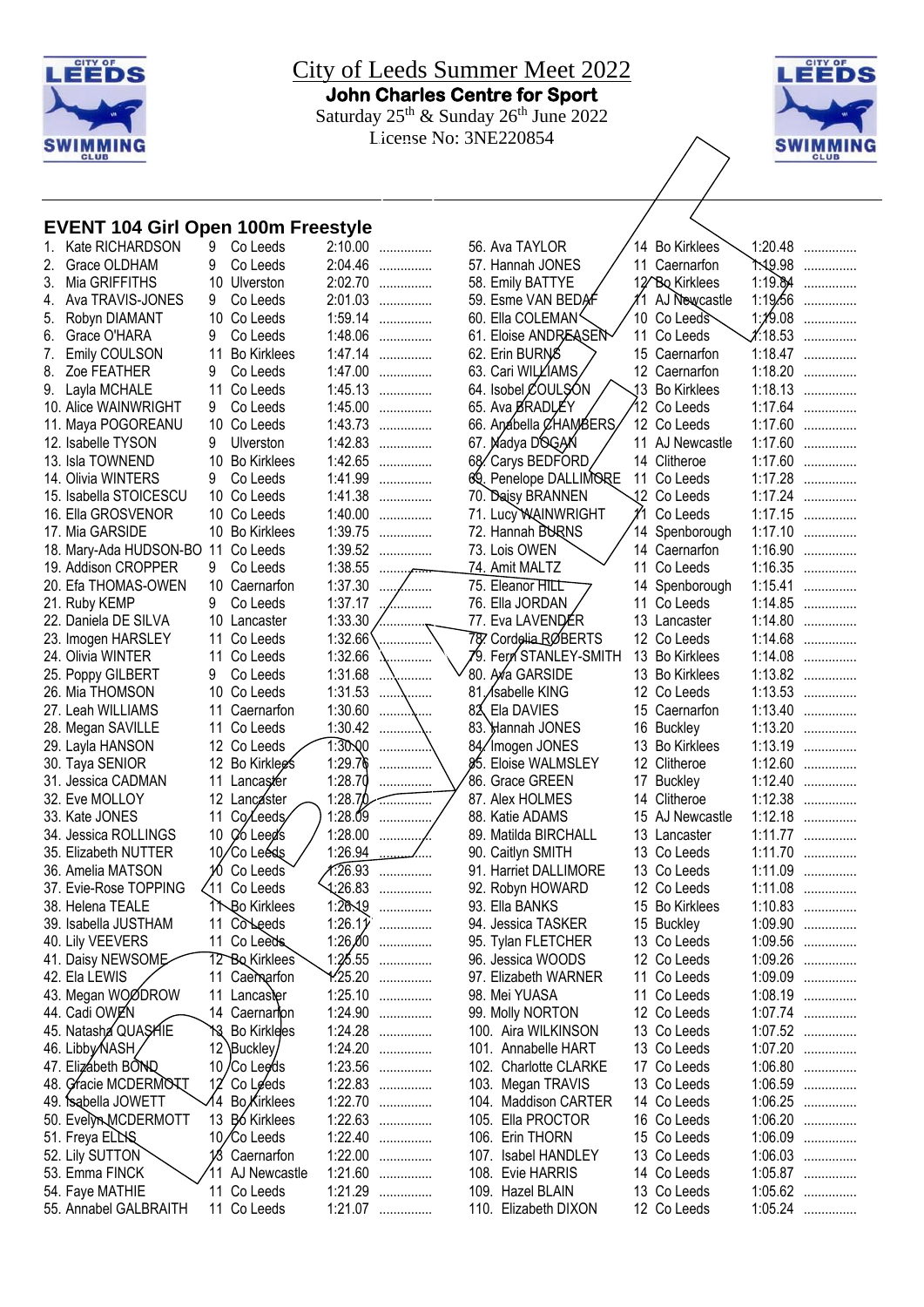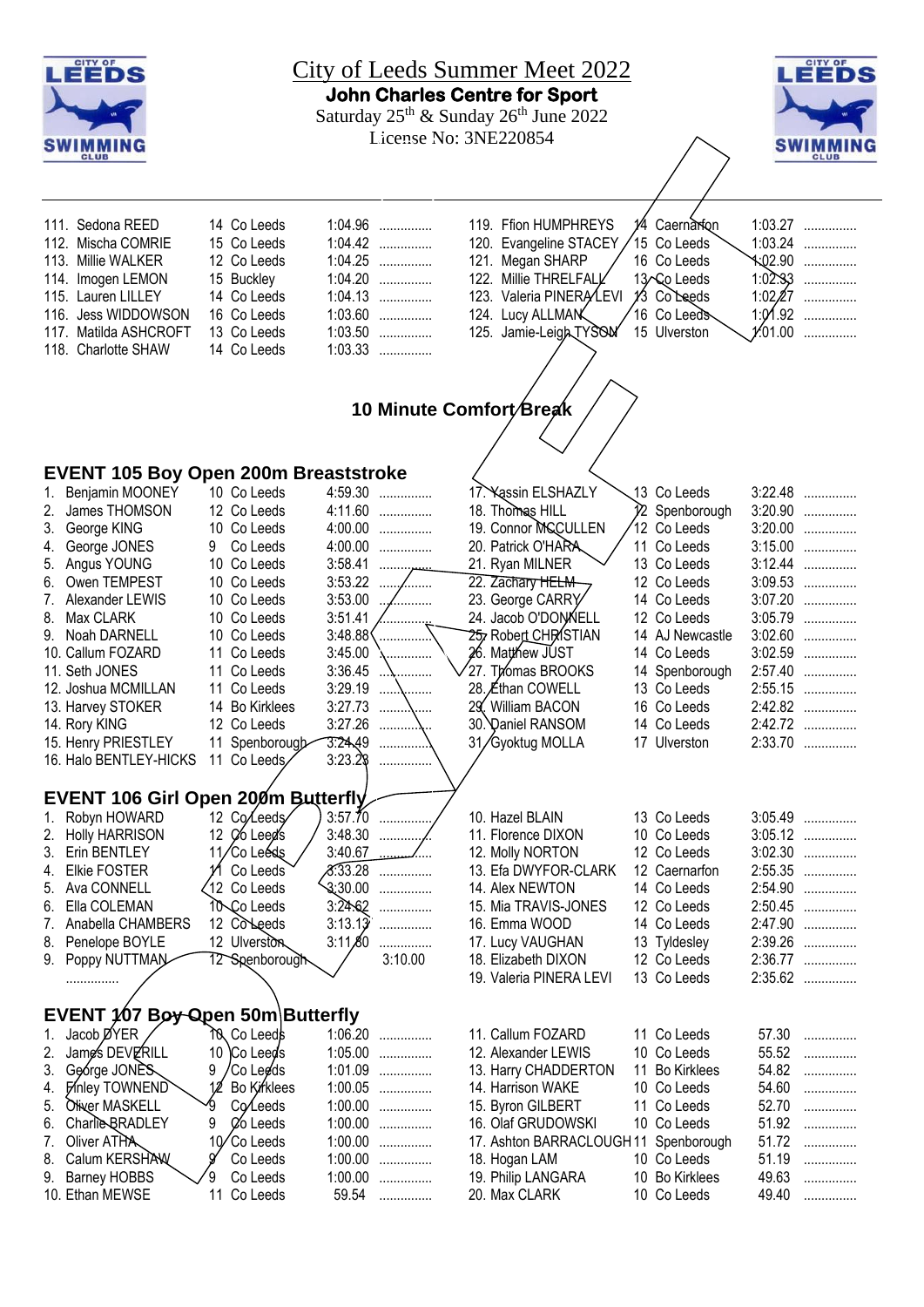



| 21. Alfie NEWISS                     | 10 Bo Kirklees             | 48.73              | .              | 56. Patrick O'HARA   |     | Co Leeds           | 37.20 | . |
|--------------------------------------|----------------------------|--------------------|----------------|----------------------|-----|--------------------|-------|---|
| 22. James ANDREASEN                  | 11 Co Leeds                | 48.60              | .              | 57. Zachary HELM     |     | 12 Co Leeds        | 37.14 | . |
| 23. George KING                      | 10 Co Leeds                | 46.19              | .              | 58. Alex OLCHOWIK    |     | 12 Co Leeds        | 36.80 | . |
| 24. Oliver BARKER                    | 9<br>Co Leeds              | 45.84              |                | 59. ANDREW TEALE     |     | 13/Spenborough     | 36.62 |   |
|                                      |                            |                    | .              |                      |     |                    |       | . |
| 25. Alfie CRAGGS                     | 11<br>Co Leeds             | 45.52              | .              | 60. Marley GRIFFITHS | 13  | Ulverston          | 36.00 | . |
| 26. Tyler RAVEN                      | 9<br>Co Leeds              | 44.67              | .              | 61. Connor MCCULLEN  |     | 12 Co Leeds        | 36.54 | . |
| 27. Joshua MCMILLAN                  | 11 Co Leeds                | 44.61              | .              | 62. Hayden LAM       |     | 12 Co Leeds        | 36.52 | . |
| 28. Alex MORECROFT                   | 13 Bo Kirklees             | 44.56              | .              | 63. Reuben HARRISON  |     | 12 Co Leeds        | 36.48 | . |
| 29. Demilade AYEMOWA                 | 11 Co Leeds                | 44.40              | .              | 64. Shae BRYANT      |     | 11 Co Leeds        | 34.93 | . |
| 30. William NICHOLLS                 | 10 Lancaster               | 44.20              | .              | 65. Jacob Ø'DONNELL  |     | 12 Co Leeds        | 34.73 | . |
| 31. Alec BIRCHALL                    | 10 Lancaster               | 44.00              | .              | 66. James VAUGHAN    | 12. | Tyldesley          | 33.89 | . |
| 32. Sam BURTONWOOD                   | 12 Bo Kirklees             | 43.76              | .              | 67. Owen DOMNELLY    |     | 13 Clitheroe       | 33.74 | . |
| 33. Robson HART                      | 9<br>Co Leeds              | 43.70              | .              | 68. Alexander HORNBY |     | 14 Tyldesley       | 33.36 | . |
| 34. Benjamin MORRIS                  | 13 Co Leeds                | 43.51              | .              | 69/Oliver STEELE     |     | 14 Co Leeds        | 33.12 | . |
| 35. Angus YOUNG                      | 10 Co Leeds                | 43.38              | .              | 70. Luke DYER        |     | 14 Co Leeds        | 33.12 | . |
| 36. Nathan HINCE                     | 10 Caernarfon              | 43.24              | .              | 71. Harry SENIOR     |     | 15 Co Leeds        | 33.04 | . |
| 37. Nicholas CASS                    | 12 Spenborough             | 42.50              | .              | 72. Oliver BROMPTON  | 14  | Co Leeds           | 32.87 | . |
| 38. Hudson SMITH                     | 10 Co Leeds                | 42.26              | .              | 73. Samuel PHLL      |     | 12 Co Leeds        | 32.78 | . |
| 39. Leo Ll                           | Co Leeds<br>9              | 42.13              |                | 74. Ethan COWELL     |     | 13 Co Leeds        | 32.66 | . |
|                                      |                            | 40.34              | .              |                      |     |                    | 32.60 |   |
| 40. Seth JONES                       | 11 Co Leeds                |                    |                | 75. Archie ALLEN     |     | 14 AJ Newcastle    |       | . |
| 41. Oliver BARRETT                   | 11 Co Leeds                | 40.22              | .<br>. ,       | 76. Tin Ho CHEUNG,   |     | 14 Co Leeds        | 32.41 | . |
| 42. Abdullah MOKHLISSE               | 12 Co Leeds                | 40.02              | .              | 77. Zach CROWTHER    |     | 14 Co Leeds        | 32.24 | . |
| 43. Hussein KESSERWAN                | 11 Bo Kirklees             | 39.20              |                | 78. Adam LAWSON      |     | 16 Buckley         | 31.71 | . |
| 44. Harvey STOKER                    | 14 Bo Kirklees             | 39.04              | .              | 797 Louis CASS       |     | 14 Spenborough     | 31.48 | . |
| 45. Dean NENOV                       | 12 Co Leeds                | 38.93              | .              | 80. Jacob BOGGON     |     | 14 Co Leeds        | 31.41 | . |
| 46. Rory KING                        | 12 Co Leeds                | 38.88              |                | 81. Joseph HALL      |     | 13 Co Leeds        | 31.23 | . |
| 47. Henry PRIESTLEY                  | 11 Spenborough             | 38.75              | \              | 82. Tyler ATILMAN    |     | 15 Bo Kirklees     | 30.78 | . |
| 48. James THOMSON                    | 12 Co Leeds                | 38.28              | \              | 83. Callum RAVEN     |     | 13 Co Leeds        | 30.55 | . |
| 49. Ben BEDFORD                      | 13 Clitheroe               | 38.11              | .              | 84. George THOMSON   |     | 17 AJ Newcastle    | 30.20 | . |
| 50. Thomas HILL                      | 12 Spenborough             | 37.98              | .              | 85/Robert CHRISTIAN  |     | 14 AJ Newcastle    | 29.86 | . |
| 51. Arthur OWENS                     | 13 Co Leeds                | 37.78              | .              | 86. Jack SENIOR      |     | 17 Co Leeds        | 29.50 | . |
| 52. Reggie SPENCE                    | 12 Co Leed's               | 37.76              |                | 87. Finlay WILLIAMS  |     | 18 Co Leeds        | 29.07 | . |
| 53. Arthur JASNIKOWSKI               | 12 Bo Kirklees             | 37.71              | <del>.</del> . | 88. Ethan ALLPRESS   |     | 15 Ulverston       | 28.44 | . |
| 54. Yassin ELSHAZLY                  | 13 CoLeeds                 | 37.68              |                | 89. Cohen STEPHENSON |     | 17 Co Leeds        | 28.16 |   |
| 55. Oscar O'DONNELL                  | 10 Colleeds                | 37.56              |                |                      |     |                    |       |   |
|                                      |                            |                    |                |                      |     |                    |       |   |
|                                      |                            |                    |                |                      |     |                    |       |   |
| EVENT 108 Girl Open 50m Breaststroke |                            |                    |                |                      |     |                    |       |   |
| 1. Zoe FEATHER                       | 49<br>Co Leeds             | $\triangle$ :14.70 |                | 20. Poppy GRAFTON    |     | 11 Bo Kirklees     | 57.06 |   |
| Maiya EYRE<br>2.                     | 10 Buckley                 | 1:13.00            | .              | 21. Amelia MATSON    |     | 10 Co Leeds        | 56.69 | . |
| <b>Dulcie ROBERTS</b><br>3.          | Colleeds<br>9              |                    | $1:12.93$      | 22. Alice WAINWRIGHT | 9   | Co Leeds           | 56.50 | . |
| Grace OLDHAM<br>4.                   | 9<br>Co Leeds              |                    | $1:11,90$      | 23. Livia STACEY     |     | 10 Co Leeds        | 56.50 | . |
| Kate RICHARDSON<br>5.                | 9<br><b>Soleeds</b>        |                    | $1:06.80$      | 24. Olivia WINTERS   | 9   | Co Leeds           | 55.39 | . |
| Robyn DIAMANT<br>6.                  | 10 Co Leeds                | 1.07.40            | .              | 25. Isla TOWNEND     | 10  | <b>Bo Kirklees</b> | 55.17 | . |
| Efa THOMAS-OWEN<br>7.                | 10 Caernal fon             | 1:05.70            | .              | 26. Lily SUTTON      |     | 13 Caernarfon      | 55.10 | . |
| Ava TRAVIS-JONES<br>8.               | 9<br>Co Leeds              | 1:04.50            | .              | 27. Mia GARSIDE      |     | 10 Bo Kirklees     | 54.75 | . |
| Isabelle/TYSON<br>9.                 | ď.<br><b>Ulverston</b>     |                    | $1:03.57$      | 28. Amelie COTTERILL | 9   | Co Leeds           | 54.47 | . |
| 10. Addison CROPPER                  | 9<br>∖Co Leed⁄s            |                    | 1:01.92        | 29. Raya PRODANOVA   |     | 12 Co Leeds        | 54.30 | . |
| 11. Maya POGOREANU                   | 10<br>/Co Lee⁄ds           | 1:01.60            | .              | 30. Florence JONES   | 9   | Co Leeds           | 54.23 | . |
| 12. Ruby KEMP                        | 9 <sub>l</sub><br>Co Leeds | 1:01.05            |                |                      |     | 11 Lancaster       | 53.50 |   |
|                                      | 10                         | 58.26              | .              | 31. Megan WOODROW    |     |                    | 53.36 | . |
| 13. Ella GROSVENOR                   | Co <i>Leeds</i>            |                    | .              | 32. Millie TURNER    |     | 12 Bo Kirklees     |       | . |
| 14. Layla MCHALE                     | 11<br>C <sub>6</sub> Leeds | 58.00              | .              | 33. Heidi HARRISON   |     | 10 Co Leeds        | 52.87 | . |
| 15. Mia GRIFFITHS                    | 10/Ulverston               | 58.00              | .              | 34. Taya SENIOR      |     | 12 Bo Kirklees     | 52.62 | . |
| 16. Eleanor YELLAND-BRE              | 10 Bo Kirklees             | 57.88              | .              | 35. Eve MOLLOY       |     | 12 Lancaster       | 52.20 | . |
| 17. Grace O'HARA                     | Ί9<br>Co Leeds             | 57.82              | .              | 36. Freya ELLIS      |     | 10 Co Leeds        | 52.09 | . |
| 18. Isabelle READ                    | 9<br>Co Leeds              | 57.50              | .              | 37. Emily MARRISON   |     | 12 Co Leeds        | 52.00 | . |
| 19. Emily SUTTON                     | 10 Caernarfon              | 57.20              | .              | 38. Olivia WINTER    |     | 11 Co Leeds        | 51.70 | . |
|                                      |                            |                    |                |                      |     |                    |       |   |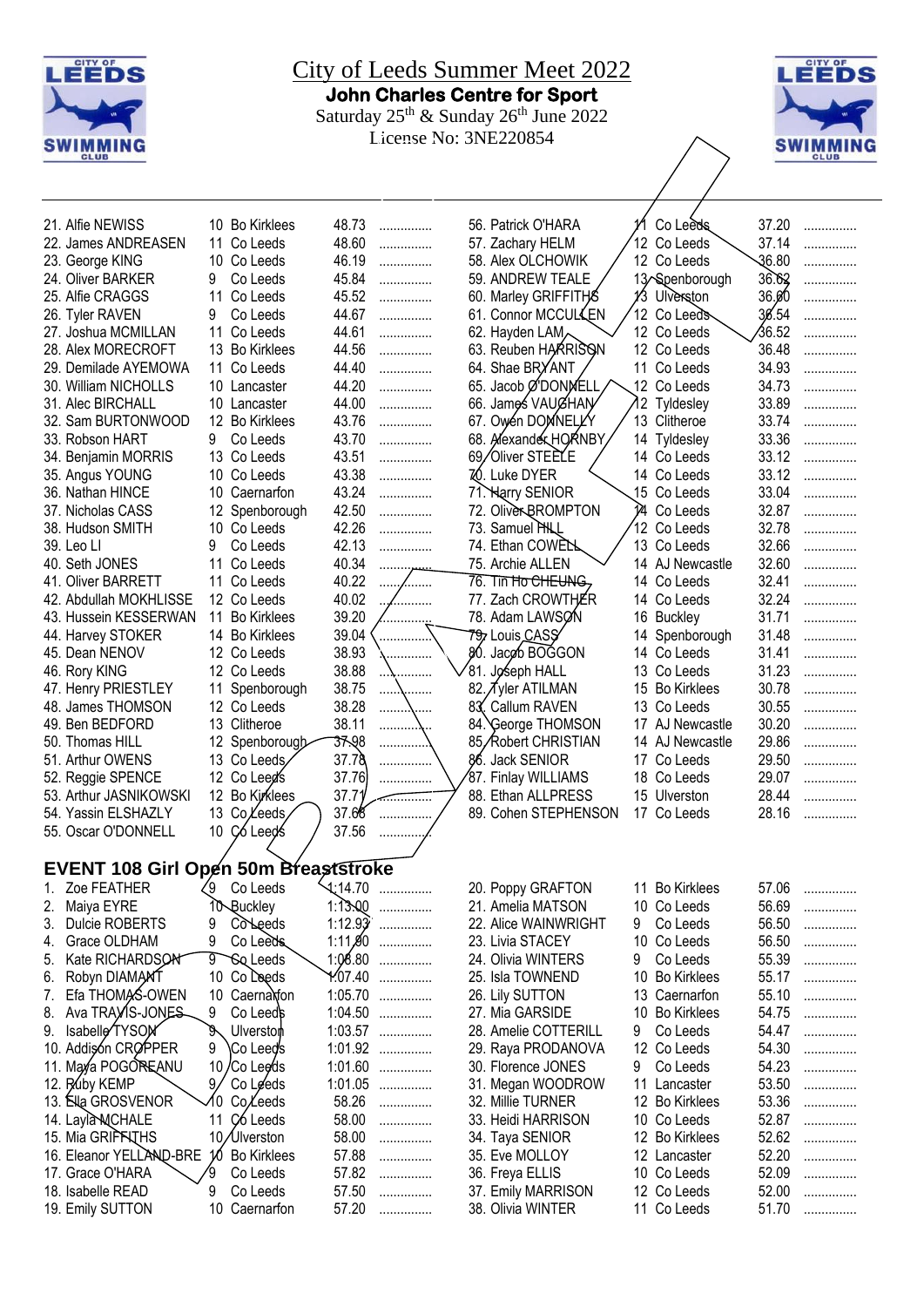



| 39. Emily COULSON          |     | 11 Bo Kirklees     | 51.46 | .              |       | 83. Ava GARSIDE          |    | 13 Bo Kirkhees     | 44.81 | . |
|----------------------------|-----|--------------------|-------|----------------|-------|--------------------------|----|--------------------|-------|---|
| 40. Daisy NEWSOME          |     | 12 Bo Kirklees     | 51.03 | .              |       | 84. Mia TRAVIS-JONES     |    | 12 Co Leeds        | 44.63 | . |
| 41. Evie-Rose TOPPING      |     | 11 Co Leeds        | 50.83 | .              |       | 85. Esme VAN BEDAF       |    | 11 AJ Newcastle    | 44.60 | . |
| 42. Hannah BURNS           |     | 14 Spenborough     | 50.44 | .              |       | 86. Lucy WAINWRIGHT      |    | 11/ Co Leeds       | 44.50 | . |
| 43. Layla HANSON           |     | 12 Co Leeds        | 50.30 | .              |       | 87. Gracie MCDERMØTT     |    | 12 Coleeds         | 44.50 | . |
| 44. Elizabeth BOND         |     | 10 Co Leeds        | 50.24 | .              |       | 88. Erin BURNS           |    | 15 Caernarfon      | 44.42 |   |
| 45. Libby NASH             |     | 12 Buckley         | 50.20 | .              |       | 89. Ella BANKS           |    | 15 Bo Kirklees     | 44.36 | . |
| 46. Ava CONNELL            |     | 12 Co Leeds        | 50.03 | .              |       | 90. Annabelle HART       |    | 13 Co Leeds        | 44.00 | . |
| 47. Beatrice TOOTILL       |     | 12 Bo Kirklees     | 50.00 | .              |       | 91. Natasha ØUASHE       |    | 13 Bo Kirklees     | 43.63 | . |
| 48. Elkie FOSTER           | 11  | Co Leeds           | 49.75 | .              |       | 92. Mia MARSDEN          |    | 12 Bo Kirklees     | 43.62 | . |
| 49. Faye MATHIE            | 11  | Co Leeds           | 49.30 | .              |       | 93. Matilda BIRCHALL     | 13 | Lancaster          | 43.15 | . |
| 50. Jessica CADMAN         | 11  | Lancaster          | 49.30 | .              |       | 94. Imggen JONES         | 13 | <b>Bo Kirklees</b> | 43.03 |   |
| 51. Mia THOMSON            |     | 10 Co Leeds        | 49.19 | .              |       | 95. Matilda ASHCROFT     |    | 13 Co Leeds        | 42.97 | . |
| 52. Layla MANSELL-SMITH 11 |     | Co Leeds           | 48.80 | .              |       | 96/Eleanor HILL          |    | 14 Spenborough     | 42.90 | . |
| 53. Anabella CHAMBERS      |     | 12 Co Leeds        | 48.75 | .              |       | 97. Jessica WOODS'       |    | 12 Co Leeds        | 42.60 | . |
| 54. Lily VEEVERS           |     | 11 Co Leeds        | 48.75 | .              |       | 98. Nądya DOGAN          |    | 11 AJ Newcastle    | 42.53 | . |
| 55. Hannah BROWN           |     | 12 Co Leeds        | 48.40 | .              |       | 99. Ella JQRDAN          | N  | Co Leeds           | 42.09 | . |
| 56. Megan SAVILLE          |     | 11 Co Leeds        | 48.10 | .              |       | 100. Mae JOHNSTONE       |    | 15 Co Leeds        | 42.00 | . |
| 57. Ela LEWIS              | 11  | Caernarfon         | 47.99 | .              |       | 101. Ffion HUMPHREYS     |    | 14 Caernarfon      | 41.95 | . |
| 58. Holly HARRISON         | 12  | Co Leeds           | 47.90 | .              |       | 102. Ella PROCTOR        |    | 16 Co Leeds        | 41.70 | . |
| 59. Ava TAYLOR             |     | 14 Bo Kirklees     | 47.79 | .              |       | 103. Ellie AKHTAR        |    | 12 Co Leeds        | 41.40 | . |
| 60. Helena TEALE           | 11  | <b>Bo Kirklees</b> | 47.71 | .              |       | 104. Jasmine CADMAN      |    | 12 Lancaster       | 41.10 | . |
| 61. Salma EL HOWILY        | 13  | Lancaster          | 47.70 |                | 105.  | Robyn HOWARD             |    | 12 Co Leeds        | 41.10 | . |
| 62. Kate JONES             | 11  | Co Leeds           | 47.50 | .              | 106.  | Mei YUASA                |    | 11 Co Leeds        | 40.93 | . |
| 63. Isabella JUSTHAM       | 11  | Co Leeds           | 47.40 | .              | 167.  | Elóise ANDREASEN         |    | 11 Co Leeds        | 40.69 | . |
| 64. Cari WILLIAMS          |     | 12 Caernarfon      | 47.30 | .              | '108. | <b>Elizabeth RUSSELL</b> |    | 17 Co Leeds        | 40.50 | . |
| 65. Fern STANLEY-SMITH     |     | 13 Bo Kirklees     | 47.28 | .              |       | 109. Elizabeth DIXON     |    | 12 Co Leeds        | 40.41 | . |
| 66. Daisy BRANNEN          |     | 12 Co Leeds        | 47.10 | .<br>.         | 110.  | Caitlyn SMITH            |    | 13 Co Leeds        | 40.34 | . |
| 67. Penelope DALLIMORE     |     | 11 Co Leeds        | 47.09 | .              | 11 N  | Evie HARRIS              |    | 14 Co Leeds        | 40.32 | . |
| 68. Eloise WALMSLEY        |     | 12 Clitheroe       | 47.Q7 | .              | 112   | Emma WOOD                |    | 14 Co Leeds        | 40.10 | . |
| 69. M AZANA-BALL           | 11  | Co Leeds∕          | 46.97 | .              |       | 1/3. Tylan FLETCHER      |    | 13 Co Leeds        | 40.06 | . |
| 70. Elizabeth WARNER       | 11  | Co Leed's          | 46.89 | .              |       | 114. Liliah VINCENT      |    | 13 Co Leeds        | 39.40 | . |
| 71. Isobel COULSON         | 13  | Bo Kirklees        | 46.71 | . <del>.</del> |       | 115. Isabelle KING       |    | 12 Co Leeds        | 39.28 | . |
| 72. Isabelle HALL          | 10  | Co Leeds           | 46.45 | .              |       | 116. Charlotte CLARKE    |    | 17 Co Leeds        | 39.20 | . |
| 73. Florence DIXON         | 10  | Có Leeds           | 46.20 | .              |       | 117. Martha EVERETT      |    | 16 Co Leeds        | 38.99 | . |
| 74. Emily BATTYE           |     | 12/Bo Kirklees     | 45.77 | .              |       | 118. Lily SMITH          |    | 17 Ulverston       | 38.90 | . |
| 75. Ava BRADLEY            |     | Co Leeds           | 45.70 | .              |       | 119. Erin THORN          |    | 15 Co Leeds        | 38.82 | . |
| 76. Idele LEWIS-JONES      | ′11 | <b>Buckley</b>     | 45.60 | .              |       | 120. Isabel HANDLEY      |    | 13 Co Leeds        | 38.71 | . |
| 77. Maddison CARTER        |     | ነፋ Co Leeds        | 45.50 | .              |       | 121. Lauren LILLEY       |    | 14 Co Leeds        | 38.47 | . |
| 78. Cordelia ROBERTS       |     | 12 CoLeeds         | 45.19 | .              |       | 122. Farida EL HOWILY    |    | 15 Lancaster       | 38.00 | . |
| 79. Emma FINCK             |     | 11 AJ Newcastle    | 45.19 | .              |       | 123. Charlotte SHAW      |    | 14 Co Leeds        | 37.70 | . |
| 80. Yining LU              |     | <b>10-Co Leeds</b> | 45.10 | .              |       | 124. Hazel BLAIN         |    | 13 Co Leeds        | 37.34 | . |
| 81. Amit MALTZ             | 11  | Co Leeds           | 45.04 | .              |       | 125. Aira WILKINSON      |    | 13 Co Leeds        | 37.03 | . |
| 82. Felicity RUSSELL       |     | 12 Bo Kirklees     | 45.00 | .              |       |                          |    |                    |       |   |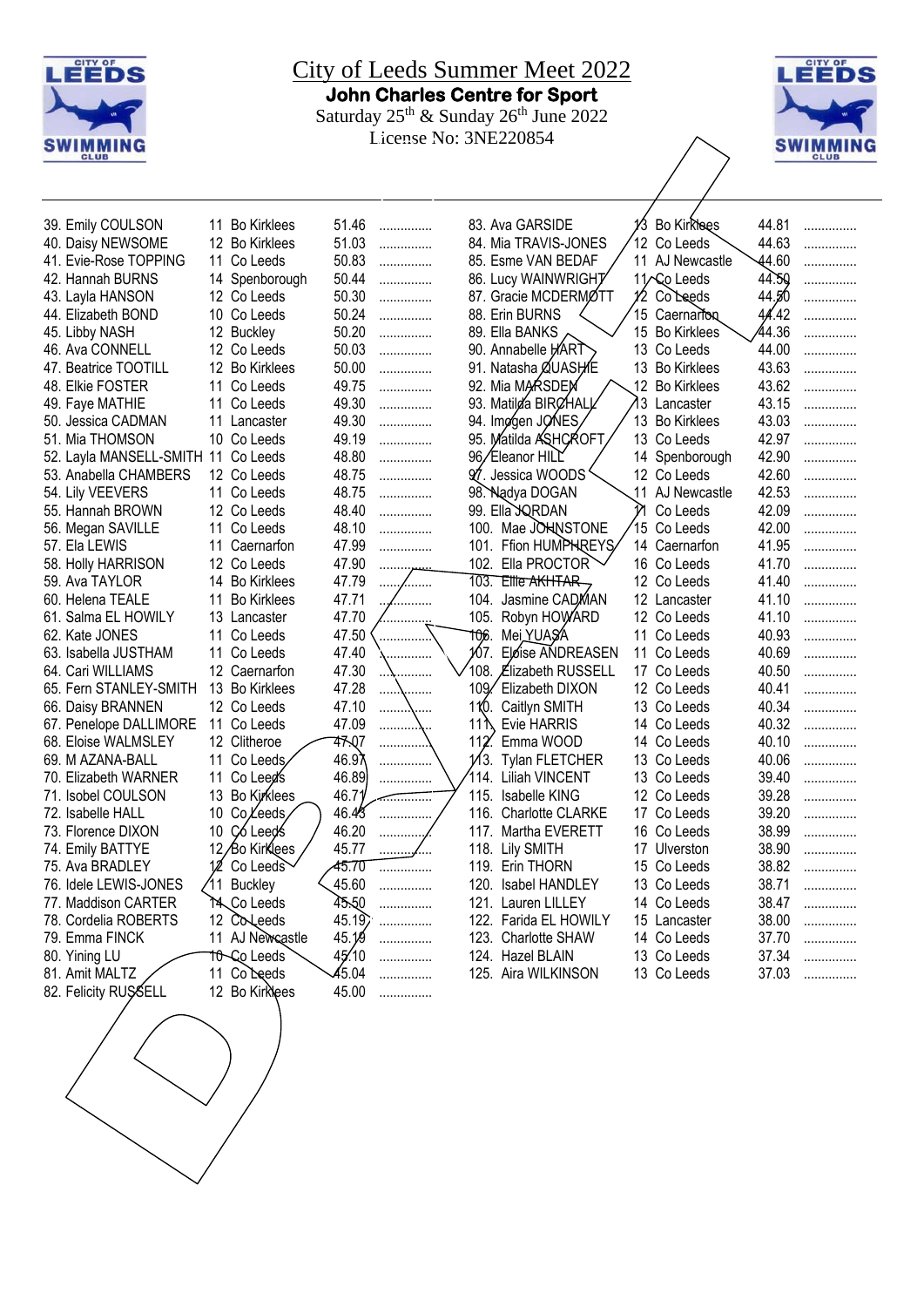



# **Saturday 25th June - Session 2**

**Warm Up: 13:00 Start: 14:00**

#### **EVENT 201 Girl Open 400m Freestyle**

|    | <b>Heidi HARRISON</b>             | 10 Co Leeds                 |                  | 7:30.10           | 33. Eloise WALMSLEK             |       | 12 Clitheroe       | 5.45.78 | . |
|----|-----------------------------------|-----------------------------|------------------|-------------------|---------------------------------|-------|--------------------|---------|---|
|    | 2. Lily VEEVERS                   | 11 Co Leeds                 |                  | 7:28.20           | 34. Florence DIXON              |       | 10 Co Leeds        | 5:35.66 | . |
|    | 3. Elizabeth BOND                 | 10 Co Leeds                 |                  | 7:00.10           | 35. Alex HOLMES                 |       | 14 Clitheroe       | 5:35.50 | . |
| 4. | Erin BENTLEY                      | 11 Co Leeds                 |                  | 6:45.00           | 36. Penelopé BOYLE              |       | 12 Ulverston       | 5:34.80 | . |
| 5. | Hannah JONES                      | 11 Caernarfon               |                  | 6:32.60           | 37. Ella JØRDAN                 | ี่ 11 | Co Leeds           | 5:33.16 | . |
| 6. | Cari WILLIAMS                     | 12 Caernarfon               |                  | 6:31.70           | 38. AvaGARSIDE                  | 13    | <b>Bo Kirklees</b> | 5:32.27 | . |
|    | Penelope DALLIMORE                | 11 Co Leeds                 |                  | 6:30.00           | 39. Røbyn HØWARD                |       | 12 Co Leeds        | 5:27.51 | . |
| 8. | Freya ELLIS                       | 10 Co Leeds                 |                  | 6:30.00           | 40. Holly HARRISON              |       | 12 Co Leeds        | 5:27.17 | . |
|    | 9. Ela LEWIS                      | 11 Caernarfon               |                  | 6:30.00           | 41. Efa DWYFOR-CLARK            |       | 12 Caernarfon      | 5:23.30 | . |
|    | 10. M AZANA-BALL                  | 11 Co Leeds                 |                  | 6:29.50           | 42. Annabelle HART              |       | 13 Co Leeds        | 5:21.20 | . |
|    | 11. Amelia MATSON                 | 10 Co Leeds                 |                  | 6:25.62           | 43. Jessica WOODS               |       | 12 Co Leeds        | 5:18.63 | . |
|    | 12. Lois OWEN                     | 14 Caernarfon               |                  | 6:25.40           | 44. Katie ADAMS                 |       | 5 AJ Newcastle     | 5:18.10 | . |
|    | 13. Hannah BURNS                  | 14 Spenborough              |                  | 6:25.00           | 45. Ella MCDERMOTT              |       | 13 Co Leeds        | 5:18.08 | . |
|    | 14. Elkie FOSTER                  | 11 Co Leeds                 |                  | 6:20.77           | 46. Mia TRAVIS-JONES            |       | 12 Co Leeds        | 5:13.60 | . |
|    | 15. Daisy GLOVER                  | 11 Co Leeds                 |                  | $6:18.51$         | <del>47. Emelia ATK</del> INSON |       | 13 Co Salford      | 5:10.73 | . |
|    | 16. Ava BRADLEY                   | 12 Co Leeds                 | $6:18.51$        | .                 | 48. Jessica TASKER              |       | 15 Buckley         | 5:10.70 | . |
|    | 17. Isobel COULSON                | 13 Bo Kirklees              | 6:17.85          | .                 | 49. Millie WALKER               |       | 12 Co Leeds        | 5:06.99 | . |
|    | 18. Anabella CHAMBERS             | 12 Co Leeds                 |                  | 6:14.08/ $\ldots$ | 50, Megan TRAYIS                |       | 13 Co Leeds        | 5:06.47 | . |
|    | 19. Annabel GALBRAITH             | 11 Co Leeds                 | 6:08.80          |                   | 51. Aira WILKHNSON              |       | 13 Co Leeds        | 5:06.22 | . |
|    | 20. Hannah JONES                  | 16 Buckley                  | 6:02.96          | .                 | 52. Elizabeth WARNER            |       | 11 Co Leeds        | 5:04.70 | . |
|    | 21. Carys BEDFORD                 | 14 Clitheroe                | 6:00.64          | .                 | 53. Matilda POTTER              |       | 13 Co Leeds        | 5:03.16 | . |
|    | 22. Ella COLEMAN                  | 10 Co Leeds                 | 6:00.13          |                   | 54. Evie HARRIS                 |       | 14 Co Leeds        | 5:01.10 | . |
|    | 23. Amit MALTZ                    | 11 Co Leeds                 | 6:00.00          | .                 | 55. Mei YUASA                   |       | 11 Co Leeds        | 5:00.48 | . |
|    | 24. Ela LETTON-JONES              | 15 Caernarfon S13 - 5:55.00 |                  | .                 | 56. Èmma WOOD                   |       | 14 Co Leeds        | 4:59.65 | . |
|    | 25. Esyllt ACH RHYS               | 11 Caernarfor               | 5:52.70          | .                 | 57. Alex NEWTON                 |       | 14 Co Leeds        | 4:57.60 | . |
|    | 26. Poppy NUTTMAN                 | 12 Spenborough              | 5:49.30          | .                 | ⁄58. Mischa COMRIE              |       | 15 Co Leeds        | 4:53.10 | . |
|    | 27. Darcey BLACKER                | 13 Co Leeds                 | 5:48.00          |                   | 59. Matilda ASHCROFT            |       | 13 Co Leeds        | 4:50.78 | . |
|    | 28. Alaw EDWARDS                  | 12 Caerharfor               | 5:45.10          | .                 | 60. Isabel HANDLEY              |       | 13 Co Leeds        | 4:50.29 | . |
|    | 29. Tylan FLETCHER                | 13 Coleeds                  | 5:41.44          |                   | 61. Elizabeth DIXON             |       | 12 Co Leeds        | 4:49.85 | . |
|    | 30. Isabelle HALL                 | 10 Co Leeds                 |                  |                   | 62. Valeria PINERA LEVI         |       | 13 Co Leeds        | 4:42.05 | . |
|    | 31. Ela DAVIES                    | Caernarfon                  | 5:39.90          | <del>.</del>      | 63. Millie THRELFALL            |       | 13 Co Leeds        | 4:39.70 | . |
|    | 32. Isabelle KING                 | 2 Co Leeds                  | $\sqrt{5:}39.49$ | .                 |                                 |       |                    |         |   |
|    |                                   |                             |                  |                   |                                 |       |                    |         |   |
|    | EVENT 202 Boy Open 200m Freestyle |                             |                  |                   |                                 |       |                    |         |   |

| $\mathbf{1}$ . | Benjamin MOONEY        |      | 10 Co Leeds        | 4:19.50     |   |
|----------------|------------------------|------|--------------------|-------------|---|
| 2.             | <b>Byron GILBERT</b>   |      | 44. Co Leeds`      | $3:40'$ :00 | . |
| 3.             | Ellis HARGREANES       |      | 10 Colleeds        | 3:20.00     | . |
| 4.             | Benjamin MØRRIS        |      | 13 Co Leeds        | 3:17.20     | . |
| 5.             | Max CLARK              |      | 10 Co Leeds        | 3:15.05     | . |
| 6.             | Hussein KESSERWAN      | 11   | <b>Bo Kirklees</b> | 3:12.06     | . |
| 7.             | Alex MORECROFT         |      | 13\Bo Kirklees     | 3:11.11     | . |
| 8.             | Oliver BARKER          | 9    | <i>I</i> Co Leeds  | 3:10.00     |   |
| 9.             | Røbson HART            | 9    | Co Leéds           | 3:09.96     | . |
|                | 10. Hogan LAM          | m    | Co Leeds           | 3:08.41     | . |
|                | $11.$ Leo $\mathbb{U}$ | 9    | Cøleeds            | 3:06.26     |   |
|                | 12. Olaf GRUDOWSKI     |      | 10 Co Leeds        | 3:06.04     |   |
|                | 13. Nathan HINCE       | 10Y  | Caernarfon         | 3:02.67     | . |
|                | 14. Nicholas CASS      |      | 2 Spenborough      | 3:02.60     |   |
|                | 15. Dalton ELLWOOD     |      | Co Leeds           | 3:00.47     |   |
|                | 16. Alec BIRCHALL      | 10 - | Lancaster          | 2:58.80     | . |
|                |                        |      |                    |             |   |

| 36. Penelopé BOYLE              | 12 | Ulverston          | 5:34.80 | .      |
|---------------------------------|----|--------------------|---------|--------|
| 37. Ella JØRDAN                 | 11 | Co Leeds           | 5:33.16 | .      |
| 38. Ava/GARSIDE                 | 13 | <b>Bo Kirklees</b> | 5:32.27 | .      |
| 39. Røbyn HØWARD                | 12 | Co Leeds           | 5:27.51 | .      |
| 40. Holly HARRISON              | 12 | Co Leeds           | 5:27.17 | .      |
| 4%. Efa DWYFOR-CLARK            | 12 | Caernarfon         | 5:23.30 | .      |
| 42. Annabelle HART              | 13 | Co Leeds           | 5:21.20 | .      |
| 43. Jessica WOODS               | 12 | Co Leeds           | 5:18.63 | .      |
| 44. Katie ADAMS                 | 15 | AJ Newcastle       | 5:18.10 | .      |
| 45. Ella MCDERMOTT              | 13 | Co Leeds           | 5:18.08 |        |
| 46. Mia TRAVIS-JONES            | 12 | Co Leeds           | 5:13.60 | .      |
| <del>47. Emelia ATK</del> INSON | 13 | Co Salford         | 5:10.73 | .      |
| 48. Jessica TASKER              | 15 | <b>Buckley</b>     | 5:10.70 | .      |
| 49. Millie WALKER               | 12 | Co Leeds           | 5:06.99 | .      |
| 50, Megan TRAy∕IS               | 13 | Co Leeds           | 5:06.47 |        |
| 51. Aira WILKHNSON              | 13 |                    | 5:06.22 | .      |
|                                 | 11 | Co Leeds           |         | .      |
| 52. Elizabeth WARNER            |    | Co Leeds           | 5:04.70 | .      |
| 53. Matilda POTTER              | 13 | Co Leeds           | 5:03.16 | .      |
| 54. Evie HARRIS                 | 14 | Co Leeds           | 5:01.10 | .      |
| 55. Mei YUASA                   | 11 | Co Leeds           | 5:00.48 | .      |
| 56. Emma WOOD                   | 14 | Co Leeds           | 4:59.65 | .      |
| 57. Alex NEWTON                 | 14 | Co Leeds           | 4:57.60 | .      |
| ⁄58. Mischa COMRIE              | 15 | Co Leeds           | 4:53.10 | .      |
| 59. Matilda ASHCROFT            | 13 | Co Leeds           | 4:50.78 | .      |
| 60. Isabel HANDLEY              | 13 | Co Leeds           | 4:50.29 | .      |
| 61. Elizabeth DIXON             | 12 | Co Leeds           | 4:49.85 | .      |
| 62. Valeria PINERA LEVI         | 13 | Co Leeds           | 4:42.05 | .      |
| 63. Millie THRELFALL            | 13 | Co Leeds           | 4:39.70 | .      |
|                                 |    |                    |         |        |
|                                 |    |                    |         |        |
|                                 |    |                    |         |        |
| 17. ANDREW TEALE                | 13 | Spenborough        | 2:57.15 | .      |
| 18. Alfie CRAGGS                | 11 | Co Leeds           | 2:56.23 | .      |
| 19. Sebastian HUNTER            | 12 | Co Leeds           | 2:55.00 | .      |
| 20. George KING                 | 10 | Co Leeds           | 2:54.94 |        |
| 21. Ben BEDFORD                 | 13 | Clitheroe          | 2:54.50 | .      |
| 22. Seth JONES                  | 11 | Co Leeds           | 2:53.55 |        |
| 23. Hudson SMITH                | 10 | Co Leeds           | 2:53.17 | .<br>. |
| 24. Rory KING                   | 12 | Co Leeds           | 2:50.64 |        |
| 25. Now PARRY                   |    | 12 Caernarfon      | 2:49.20 | .      |
|                                 |    |                    |         | .      |
| 26. Noah DARNELL                | 10 | Co Leeds           | 2:48.66 | .      |
| 27. Harvey STOKER               | 14 | <b>Bo Kirklees</b> | 2:46.85 | .      |
| 28. Reggie SPENCE               | 12 | Co Leeds           | 2:46.22 | .      |
| 29. Shae BRYANT                 | 11 | Co Leeds           | 2:44.60 | .      |
| 30. Oscar O'DONNELL             | 10 | Co Leeds           | 2:42.89 | .      |
| 31. Halo BENTLEY-HICKS          | 11 | Co Leeds           | 2:42.72 | .      |
| 32. Oliver BARRETT              | 11 | Co Leeds           | 2:42.33 |        |
|                                 |    |                    |         |        |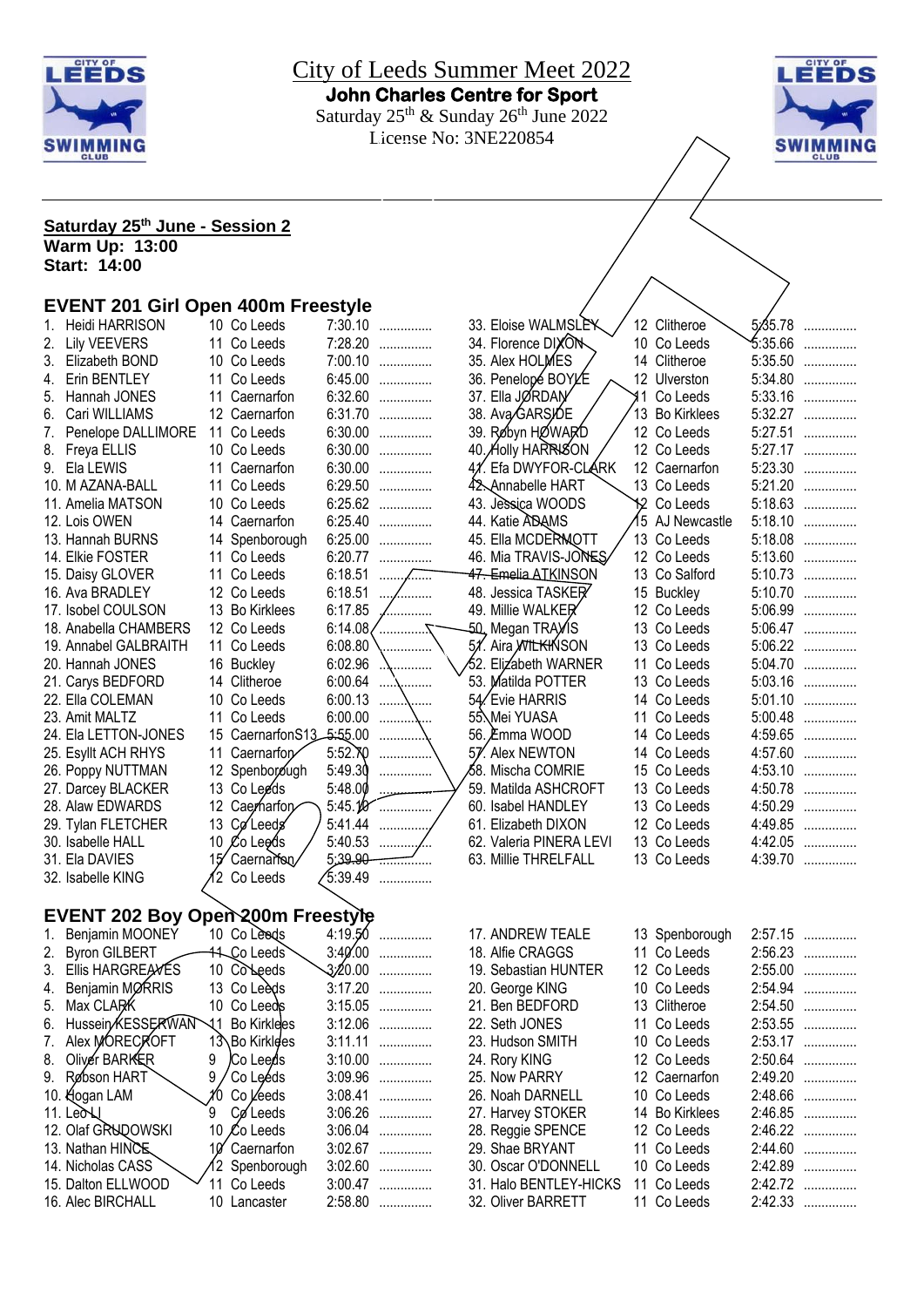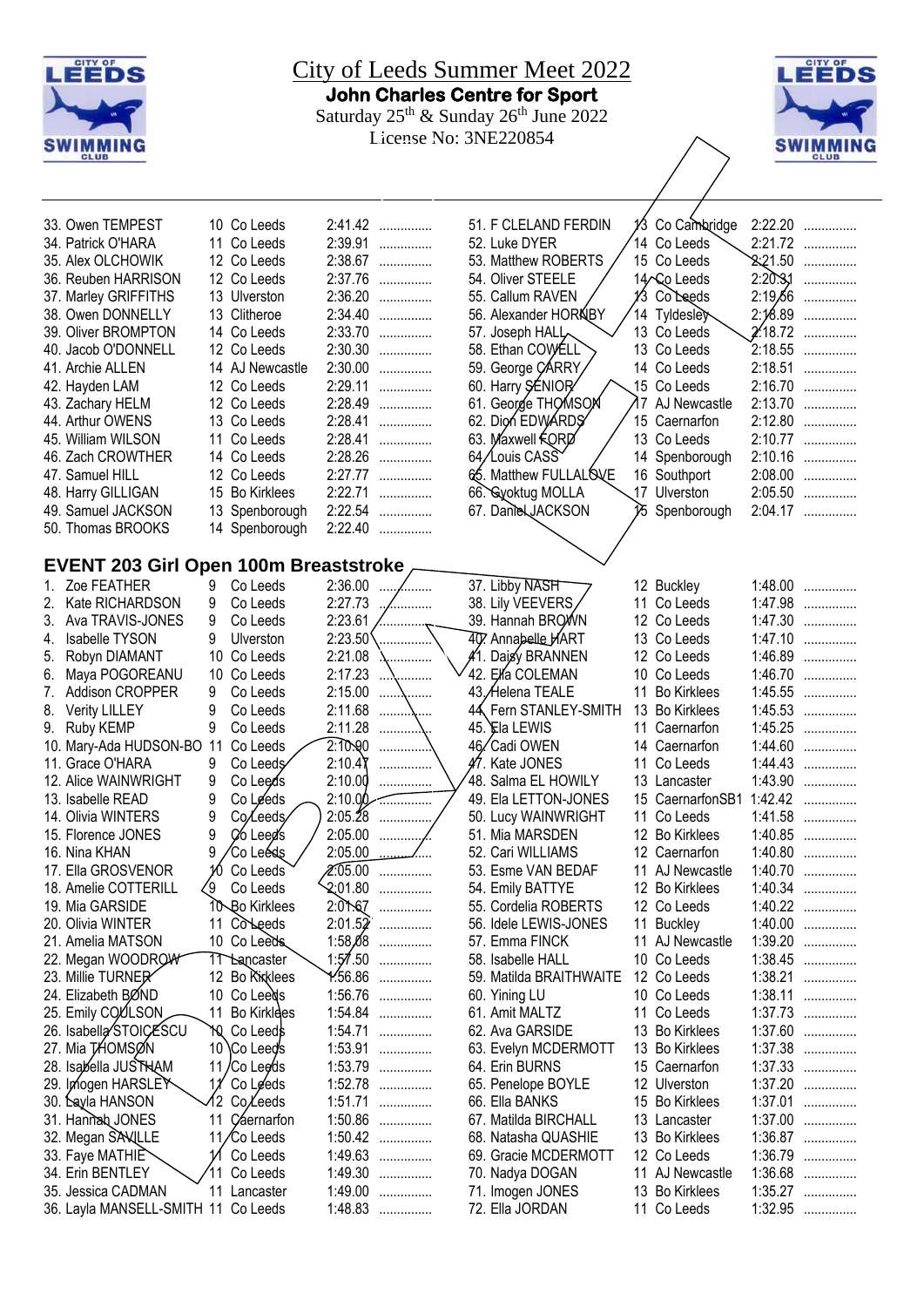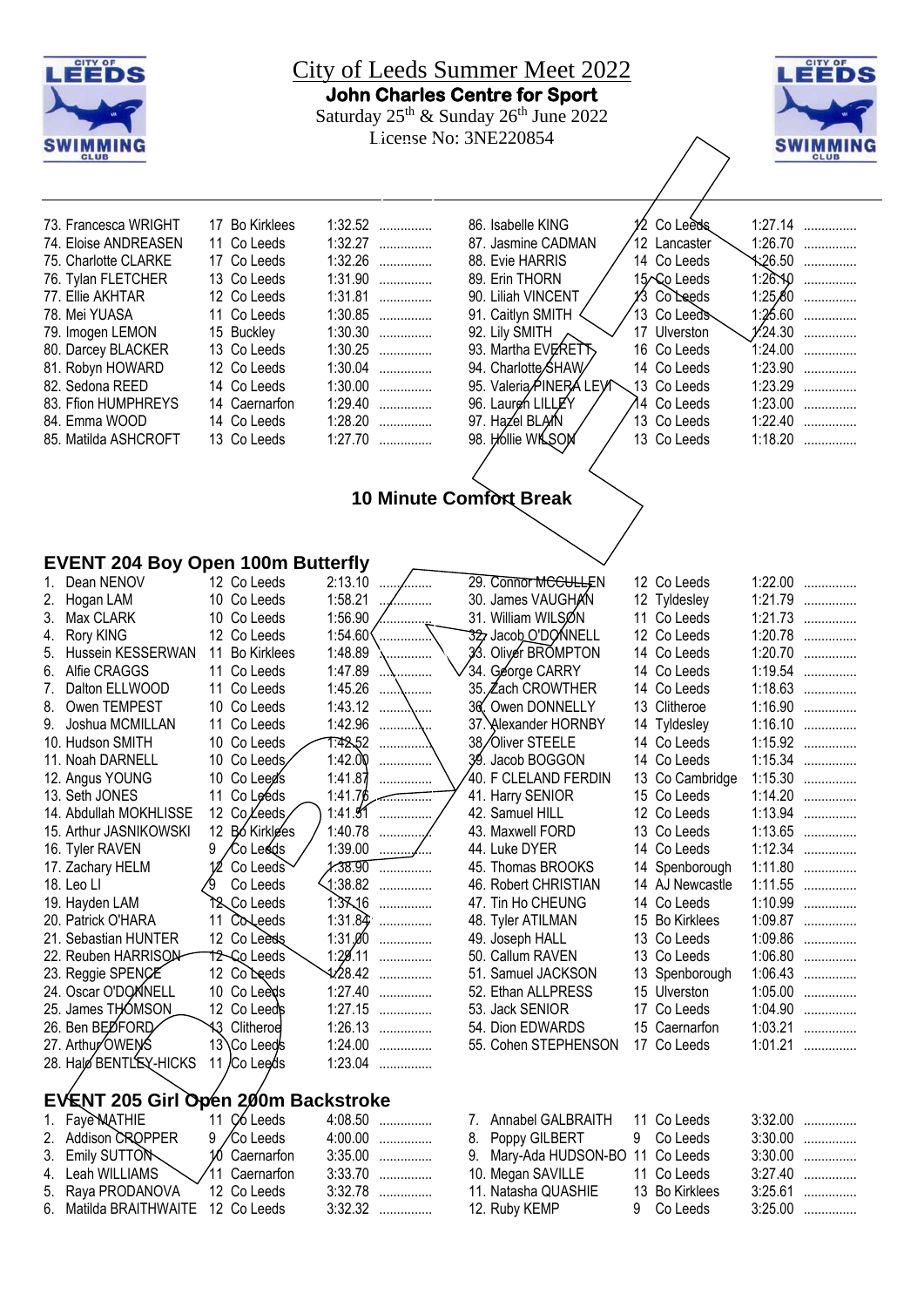



| 13. Evie-Rose TOPPING                    |    | 11 Co Leeds                |         | 3:23.77      | 39. Aira WILKINSON      |    | 1/3 Coleeds             |            | 2:49.80      |
|------------------------------------------|----|----------------------------|---------|--------------|-------------------------|----|-------------------------|------------|--------------|
| 14. Isobel COULSON                       |    | 13 Bo Kirklees             | 3:20.13 | .            | 40. Robyn HOWARD        |    | 12 Co Leeds             |            | 2:49.44      |
| 15. Cari WILLIAMS                        |    | 12 Caernarfon              | 3:19.50 | .            | 41. Caitlyn SMITH       |    | 13 Co Leeds             |            | $2.49.00$    |
| 16. Hannah JONES                         |    | 11 Caernarfon              |         | 3:19.00      | 42. Annabelle HART      |    | 13 Co Leeds             |            | $2:48.46$    |
| 17. Anabella CHAMBERS                    |    | 12 Co Leeds                |         | $3:15.22$    | 43. Mia TRAVIS-JONES    |    | 1⁄2 Co`Leeds            |            | $2:46,98$    |
| 18. Daisy GLOVER                         |    | 11 Co Leeds                |         | 3:11.19      | 44. Mae JOHNSTONE       |    | 15 Co Leeds             | 2:46.79    | .            |
| 19. Carys BEDFORD                        |    | 14 Clitheroe               |         | $3:10.14$    | 45. Lucy ALLMAN         |    | 16 Co Leeds             | $2'$ 45.89 |              |
| 20. Ella MCDERMOTT                       |    | 13 Co Leeds                |         | $3:09.30$    | 46. Elizabeth WARNER    |    | 11 Co Leeds             | 2:44.70    | .            |
|                                          |    |                            |         | 3:09.11      | 47. Jess WIDDOWSON      |    |                         |            | .<br>2:42.71 |
| 21. Evie GLOVER                          |    | 12 Co Leeds                |         | 3:08.89      | 48. Matilda/POTTER      |    | 16 Co Leeds             |            | 2:42.05      |
| 22. Lily VEEVERS                         |    | 11 Co Leeds                | 3:06.51 |              |                         |    | 13 Co Leeds             |            |              |
| 23. Penelope DALLIMORE                   |    | 11 Co Leeds                |         | .            | 49. Liliah VINCENT      |    | 13 Co Leeds             | 2:41.61    | .            |
| 24. Isabella JOWETT                      |    | 14 Bo Kirklees             | 3:06.25 | .            | 50. Megan TRAVIS,       |    | 13 Co Leeds             | 2:39.40    | .            |
| 25. Esyllt ACH RHYS                      |    | 11 Caernarfon              | 3:05.20 | .            | 51. Lauren LALLEY       |    | 14 Co Leeds             | 2:39.20    | .            |
| 26. Ava BRADLEY                          |    | 12 Co Leeds                | 3:04.73 | .            | 52/Maddison CARTER      |    | 14 Co Leeds             | 2:39.12    | .            |
| 27. Harriet DALLIMORE                    |    | 13 Co Leeds                | 3:04.21 | .            | 53. Isabel HANDLEY      |    | 13 Co Leeds             |            | 2:38.67      |
| 28. Ellie AKHTAR                         |    | 12 Co Leeds                | 3:01.86 | .            | 54. Mischa COMRIE       |    | 15 Co Leeds             |            | 2:38.00      |
| 29. Imogen JONES                         |    | 13 Bo Kirklees             | 3:01.85 | .            | 55. Valeria PINERA LEVI |    | V <sub>3</sub> Co Leeds | 2:37.91    | .            |
| 30. Ava CONNELL                          |    | 12 Co Leeds                | 3:01.47 | .            | 56. Megan SHARP         |    | 16 Co Leeds             |            | 2:37.67      |
| 31. Alex HOLMES                          |    | 14 Clitheroe               | 2:58.20 | .            | 57. Elizabeth DIXON     |    | 12 Co Leeds             | 2:37.10    | .            |
| 32. Jessica TASKER                       |    | 15 Buckley                 | 2:57.76 | .            | 58. Efa DWYFOR-CLARK    |    | 12 Caernarfon           |            | 2:35.24      |
| 33. Hannah JONES                         |    | 16 Buckley                 | 2:55.00 | .            | 59. Charlotte MORETON   |    | 14 Co Leeds             |            | 2:33.80      |
| 34. Ella JORDAN                          |    | 11 Co Leeds                | 2:54.95 |              | 60. Hollie WILSON       |    | 13 Co Leeds             |            | 2:29.21      |
| 35. Alaw EDWARDS                         |    | 12 Caernarfon              | 2:54.30 |              | 61. Ffion HUMPHAREYS    |    | 14 Caernarfon           |            | 2:29.13      |
| 36. Florence DIXON                       |    | 10 Co Leeds                | 2:52.61 | .            | 62, Lily SMITH          |    | 17 Ulverston            | 2:28.20    | .            |
| 37. Poppy NUTTMAN                        |    | 12 Spenborough             | 2:51.84 | .            | 63. Janyé-Leigh TYSON   |    | 15 Ulverston            | 2:27.40    | .            |
| 38. Isabelle KING                        |    | 12 Co Leeds                | 2:51.62 |              |                         |    |                         |            |              |
|                                          |    |                            |         |              |                         |    |                         |            |              |
| <b>EVENT 206 Boy Open 50m Backstroke</b> |    |                            |         |              |                         |    |                         |            |              |
| <b>Ellis HARGREAVES</b><br>1.            |    | 10 Co Leeds                | 59.82   |              | 29. Dlaf GRUDOWSKI      |    | 10 Co Leeds             | 46.10      | .            |
| <b>Harrison WAKE</b>                     |    | 10 Co Leeds                | 59.20   |              | 30/Joshua MCMILLAN      |    | 11 Co Leeds             | 45.83      | .            |
| 3.<br>Alfie NEWISS                       |    | 10 Bo Kirklegs             | 58.68   | .            | 31. Hussein KESSERWAN   | 11 | <b>Bo Kirklees</b>      | 45.58      | .            |
| Jack WADE<br>4.                          | 9  | Bo Kirkles                 | 58.54   | .            | 32. Max CLARK           |    | 10 Co Leeds             | 45.34      | .            |
| 5. Barney HOBBS                          | 9  | Co Leeds                   | 58.00   | <del>.</del> | 33. Alfie CRAGGS        |    | 11 Co Leeds             | 44.57      | .            |
| 6.<br>James DEVERILL                     | 10 | Co/Leeds/                  | 57.82   | .            | 34. Robson HART         | 9  | Co Leeds                | 44.38      | .            |
| 7.<br>Joshua WRIGHT                      | 9  | Co Leed's                  | 57.80   |              | 35. Alec BIRCHALL       |    | 10 Lancaster            | 44.20      | .            |
| 8.<br>Calum KERSHAW                      | 9  | 'Co Leéds                  | 56.40   |              | 36. Arthur JASNIKOWSKI  |    | 12 Bo Kirklees          | 44.14      | .            |
| 9.<br>Oliver ATHA                        |    | Co Leeds                   | 55.00   |              | 37. Alex MORECROFT      |    | 13 Bo Kirklees          | 44.03      |              |
|                                          | q  | Co Leeds                   | 53.00   | .            | 38. William NICHOLLS    |    | 10 Lancaster            | 43.50      | .            |
| 10. George JONES                         |    |                            |         |              |                         |    |                         |            |              |
| 11. Benjamin MOONEY                      |    | 10 Co Leeds                | 52.89   | .            | 39. Nathan HINCE        |    | 10 Caernarfon           | 43.40      | .            |
| 12. Callum FOZARD                        | 11 | <b>Colleeds</b>            | 52.60   | .            | 40. Demilade AYEMOWA    |    | 11 Co Leeds             | 43.40      | .            |
| 13. Charlie BRADLEY                      | 9  | Co Leeds                   | 52.11   | .            | 41. Angus YOUNG         |    | 10 Co Leeds             | 43.16      | .            |
| 14. Ashton BARRACLOUGH 11 Spenborough    |    |                            | 51/25   | .            | 42. Rory KING           |    | 12 Co Leeds             | 43.16      | .            |
| 15. Ethan MEWSE                          | 11 | Co Leeds                   | 49.90   |              | 43. Benjamin MORRIS     |    | 13 Co Leeds             | 42.50      | .            |
| 16. Oliver MASKELL                       | 9  | Co Leeds                   | 49.73   | .            | 44. Seth JONES          |    | 11 Co Leeds             | 42.10      |              |
| 17. Jacob DYER                           | 10 | Co Leeds                   | 49.20   | .            | 45. Oliver BARKER       | 9  | Co Leeds                | 41.50      |              |
| 18. Samue/OLLERENSHA                     | W. | <b>Bo Kirklees</b>         | 49.08   | .            | 46. Now PARRY           |    | 12 Caernarfon           | 41.40      | .            |
| 19. Hogan LAM,                           |    | 10 \Co Leeds               | 48.92   | .            | 47. Dean NENOV          |    | 12 Co Leeds             | 41.16      | .            |
| 20. Theo GILBERT                         | 9  | ∕Co Lee⁄ds                 | 48.90   | .            | 48. Halo BENTLEY-HICKS  |    | 11 Co Leeds             | 40.95      | .            |
| 21. Tyler RAVEN                          | 9  | Co Leeds                   | 48.60   | .            | 49. Harvey STOKER       |    | 14 Bo Kirklees          | 40.27      | .            |
| 22. Philip LANGARA                       | 10 | <b>Bo</b> <i>K</i> irklees | 48.12   | .            | 50. Reggie SPENCE       |    | 12 Co Leeds             | 40.08      |              |
| 23. James ANDREASEN                      | 11 | C <sub>6</sub> Leeds       | 47.90   | .            | 51. Shae BRYANT         |    | 11 Co Leeds             | 39.36      |              |
| 24. George KING                          |    | 10/Co Leeds                | 47.70   | .            | 52. Oscar O'DONNELL     |    | 10 Co Leeds             | 39.35      |              |
| 25. Sam BURTONWOOD                       |    | <b>Bo Kirklees</b>         | 47.42   | .            | 53. Hayden LAM          |    | 12 Co Leeds             | 39.35      |              |
| 26. John SOUTHALL                        |    | 12 Bo Kirklees             | 46.97   | .            | 54. Abdullah MOKHLISSE  |    | 12 Co Leeds             | 39.16      | .            |
| 27. Leo Ll                               | 9  | Co Leeds                   | 46.78   | .            | 55. Oliver BARRETT      |    | 11 Co Leeds             | 38.83      | .            |
|                                          |    |                            |         |              |                         |    | 10 Co Leeds             | 38.58      |              |
| 28. Nicholas CASS                        |    | 12 Spenborough             | 46.40   |              | 56. Hudson SMITH        |    |                         |            | .            |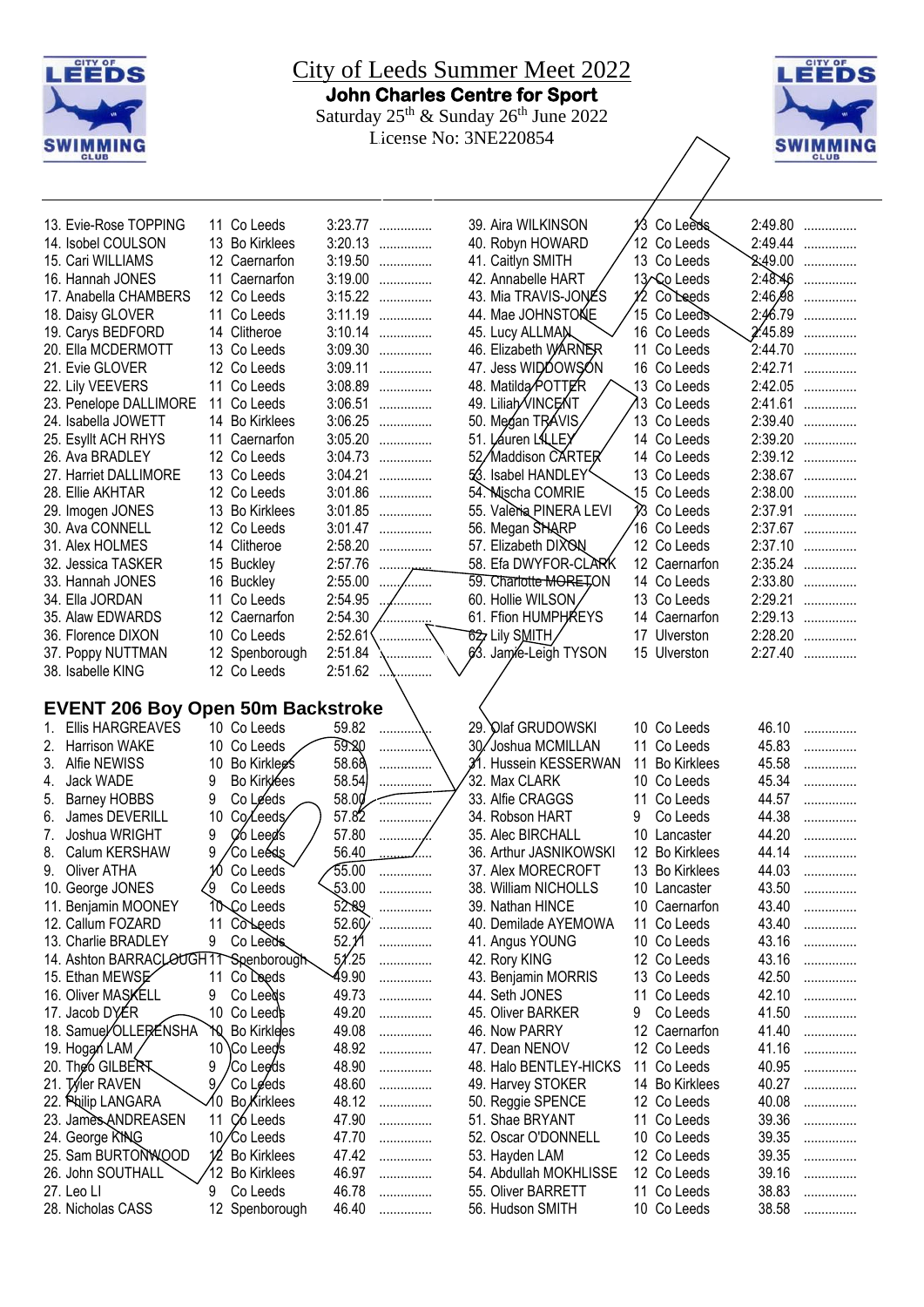| LEEDS                                    | LEEDS    |                                 |                |                |     |                                                |     |                                |                |             |
|------------------------------------------|----------|---------------------------------|----------------|----------------|-----|------------------------------------------------|-----|--------------------------------|----------------|-------------|
| <b>CLUB</b>                              |          |                                 |                |                |     |                                                |     |                                |                | <b>CLUB</b> |
| 57. Reuben HARRISON                      |          | 12 Co Leeds                     | 37.65          | .              |     | 72. Marley GRIFFITHS                           | 13  | <b>Ulverston</b>               | 34.70          | .           |
| 58. Connor MCCULLEN                      |          | 12 Co Leeds                     | 37.61          | .              |     | 73. Jacob BOGGON                               |     | 14 Co Leeds                    | 34.69          | .           |
| 59. Zachary HELM                         |          | 12 Co Leeds                     | 37.44          | .              |     | 74. Samuel HILL                                |     | 12 Co Leeds                    | 34.65          |             |
| 60. Ben BEDFORD                          |          | 13 Clitheroe                    | 37.15          | .              |     | 75. Robert CHRISTIAN                           |     | 14 AJ Newcastle                | 34.47          |             |
| 61. Adam LAWSON                          |          | 16 Buckley                      | 36.90          | .              |     | 76. Zach CROWTHER                              | 1⁄4 | Co Leeds                       | 34.24          |             |
| 62. Jacob O'DONNELL                      |          | 12 Co Leeds                     | 36.70          | .              |     | 77. Archie ALLEN                               |     | 14 AJ Newcastle                | 34.10          |             |
| 63. James THOMSON                        |          | 12 Co Leeds                     | 36.54          | .              |     | 78. Thomas BROQKS                              |     | 14 Spenborough                 | 33.95          |             |
| 64. Alex OLCHOWIK                        |          | 12 Co Leeds                     | 36.40          | .              |     | 79. Tyler ATILMAN                              |     | 15 Bo Kirklees                 | 33.05          | .           |
| 65. Owen DONNELLY                        |          | 13 Clitheroe                    | 36.40          | .              |     | 80. Oliver STEELE                              |     | 14 Co Leeds                    | 32.94          | .           |
| 66. Oliver BROMPTON                      |          | 14 Co Leeds                     | 36.30          | .              |     | 81. Maxwell FORD                               |     | 13 Co Leeds                    | 32.12          | .           |
| 67. Luke DYER                            |          | 14 Co Leeds                     | 36.24          | .              |     | 82. Jack SENIOR                                | 17  | Co Leeds                       | 31.00          | .           |
| 68. Ethan COWELL                         |          | 13 Co Leeds                     | 35.53          | .              |     | 83. George THOMSON                             | 17  | AJ Newcastle                   | 31.00          | .           |
| 69. F CLELAND FERDIN                     |          | 13 Co Cambridge<br>14 Co Leeds  | 35.20<br>34.88 | .              |     | 84. Finlay WILLIAMS                            |     | 18 Co Leeds                    | 30.70<br>29.76 | .           |
| 70. Tin Ho CHEUNG<br>71. Louis CASS      |          |                                 | 34.82          | .              |     | 85/Daniel JACKSON<br>86. Ethan ALLPRESS        |     | 15 Spenborough<br>15 Ulverston | 29.60          | .           |
|                                          |          | 14 Spenborough                  |                | .              |     |                                                |     |                                |                |             |
| <b>EVENT 207 Girl Open 50m Freestyle</b> |          |                                 |                |                |     |                                                |     |                                |                |             |
| Maiya EYRE<br>1.                         |          | 10 Buckley                      | 1:00.00        | .              |     | 40. Megan SAWLLE                               |     | 11 Co Leeds                    | 38.42          | .           |
| Kate RICHARDSON<br>2.                    | 9        | Co Leeds                        | 59.04          | .              |     | 41. Layla MANSELLSMITH                         | 11  | Co Leeds                       | 38.31          | .           |
| Grace OLDHAM<br>3.                       | 9        | Co Leeds                        | 57.70          |                |     | <u>42.</u> Megan WOODROW                       |     | 11 Lancaster                   | 38.20          |             |
| <b>Dulcie ROBERTS</b><br>4.              | 9        | Co Leeds                        | 57.00          | .              |     | 43. Mia MARSDEN                                |     | 12 Bo Kirklees                 | 38.20          |             |
| Robyn DIAMANT<br>5.                      | 10       | Co Leeds                        | 55.90          |                |     | 44. Helena TEALE                               |     | 11 Bo Kirklees                 | 37.83          | .           |
| Isabelle READ<br>6.                      | 9        | Co Leeds                        | 50.90          |                |     | 45. Heidi HARRISON                             |     | 10 Co Leeds                    | 37.82          | .           |
| Zoe FEATHER<br>7.                        | 9        | Co Leeds                        | 50.30          | .              |     | 467 Kate JONES                                 | 11  | Co Leeds                       | 37.72          | .           |
| Nina KHAN<br>8.                          | 9        | Co Leeds                        | 50.00          |                |     | 47. Tayá SENIOR                                |     | 12 Bo Kirklees                 | 37.64          | .           |
| Eleanor YELLAND-BRE<br>9.                | 10       | <b>Bo Kirklees</b>              | 49.40          |                |     | 48. Mátilda BRAITHWAITE                        |     | 12 Co Leeds                    | 37.42          |             |
| 10. Mia GRIFFITHS                        |          | 10 Ulverston                    | 47.70          | .<br>.         |     | 49. Eve MOLLOY                                 |     | 12 Lancaster                   | 37.40          | .           |
| 11. Addison CROPPER                      | 9        | Co Leeds                        | 46.85          |                | 50. | Evie-Rose TOPPING                              | 11  | Co Leeds                       | 37.31          |             |
| 12. Ava TRAVIS-JONES                     | 9        | Co Leeds                        | 46.69          |                |     | 51. Ela LETTON-JONES                           |     | 15 CaernarfonS13               | 37.23          | .           |
| 13. Alice WAINWRIGHT                     | 9        | Co Leeds                        | 46.AO          | .              |     | 52/Amelie COTTERILL                            | 9   | Co Leeds                       | 37.23          | .           |
| 14. Poppy GRAFTON                        | 11       | Bo Kirklegs                     | 45.56          | .              |     | 53. Idele LEWIS-JONES                          | 11  | <b>Buckley</b>                 | 37.20          | .           |
| 15. Maya POGOREANU                       | 10       | Co Leeds                        | 45.07          | .              |     | 54. Ela LEWIS                                  | 11  | Caernarfon                     | 37.04          | .           |
| 16. Ella GROSVENOR                       | 10       | Co Leeds                        | 44.98<br>44.20 | <del>.</del> . |     | 55. Hannah BROWN                               |     | 12 Co Leeds                    | 36.91<br>36.66 | .           |
| 17. Daniela DE SILVA<br>18. Layla MCHALE | 10<br>11 | Lapcaster                       | 43.82          |                |     | 56. Freya ELLIS<br>57. Salma EL HOWILY         |     | 10 Co Leeds<br>13 Lancaster    | 36.60          | .           |
| 19. Isabelle TYSON                       | 9        | Co Leed's<br>Ulverston          | 43.40          |                |     | 58. Esme VAN BEDAF                             | 11  | AJ Newcastle                   | 36.30          | .<br>.      |
| 20. Isabella STOICESCU                   | 10       | Co Leeds                        | 43.30          |                |     | 59. Ella COLEMAN                               |     | 10 Co Leeds                    | 36.28          | .           |
| 21. Verity LILLEY                        | 29       | Co Leeds                        | 43.28          | .              |     | 60. Libby NASH                                 |     | 12 Buckley                     | 36.24          | .           |
| 22. Millie TURNER                        |          | 12 Bo Kirklees                  | 43.Q1          | .              |     | 61. Emma FINCK                                 |     | 11 AJ Newcastle                | 36.20          | .           |
| 23. Beatrice TOOTILL                     |          | 12 Bo <sup>Kirklees</sup>       | 43.00          | .              |     | 62. Daisy NEWSOME                              |     | 12 Bo Kirklees                 | 36.17          | .           |
| 24. Mia GARSIDE                          |          | 10 Bo Kirklees                  | 42.62          | .              |     | 63. Daisy GLOVER                               |     | 11 Co Leeds                    | 36.14          | .           |
| 25. Efa THOMAS-OWENT                     |          | 10 Saernarfon                   | 42.40          | .              |     | 64. Isabella JUSTHAM                           |     | 11 Co Leeds                    | 36.13          | .           |
| 26. Grace O'HARA                         | 9        | Co Leeds                        | 42.34          | .              |     | 65. Cari WILLIAMS                              |     | 12 Caernarfon                  | 36.10          | .           |
| 27. Olivia WINTERS                       | 9        | Co Leeds                        | 41.97          | .              |     | 66. Jessica CADMAN                             |     | 11 Lancaster                   | 35.90          | .           |
| 28. Mary-Ada HUDSON-BO                   | 11       | Co Leeds                        | 41.81          | .              |     | 67. Ava TAYLOR                                 |     | 14 Bo Kirklees                 | 35.73          | .           |
| 29. Florence JONES                       | g,       | Co Leeds                        | 41.56          | .              |     | 68. Faye MATHIE                                |     | 11 Co Leeds                    | 35.72          | .           |
| 30. Mia THOMSØN                          |          | 10 \Co Leed's                   | 41.42          | .              |     | 69. Yining LU                                  |     | 10 Co Leeds                    | 35.61          | .           |
| 31. Isabella STEAD                       |          | 10 / Bo Kirklees                | 41.30          | .              |     | 70. Hannah JONES                               |     | 11 Caernarfon                  | 35.51          | .           |
| 32. Emily COULSON                        |          | Bo Kirklees                     | 41.29          | .              |     | 71. Penelope DALLIMORE                         | 11  | Co Leeds                       | 35.48          | .           |
| 33. Imogen HARSLEY                       | 11       | CoLeeds<br>C <sub>6</sub> Leeds | 40.34<br>40.17 | .              |     | 72. Elizabeth BOND                             |     | 10 Co Leeds<br>13 Bo Kirklees  | 35.47<br>35.36 | .           |
| 34. Olivia WINTER<br>35. Raya PRODANOVA  |          | 12/Co Leeds                     | 40.16          | .              |     | 73. Fern STANLEY-SMITH<br>74. Gracie MCDERMOTT |     | 12 Co Leeds                    | 35.30          | .           |
| 36. Emily SUTTON                         |          | Caernarfon                      | 39.90          | .<br>.         |     | 75. Erin BURNS                                 |     | 15 Caernarfon                  | 35.18          | .<br>.      |
| 37. Leah WILLIAMS                        | 11       | Caernarfon                      | 39.26          | .              |     | 76. EVIE LAMBERT                               |     | 14 Bo Kirklees                 | 34.91          | .           |
| 38. Felicity RUSSELL                     |          | 12 Bo Kirklees                  | 39.00          | .              |     | 77. Elkie FOSTER                               |     | 11 Co Leeds                    | 34.85          | .           |
| 39. Lily SUTTON                          |          | 13 Caernarfon                   | 38.90          | .              |     | 78. Eloise ANDREASEN                           |     | 11 Co Leeds                    | 34.83          | .           |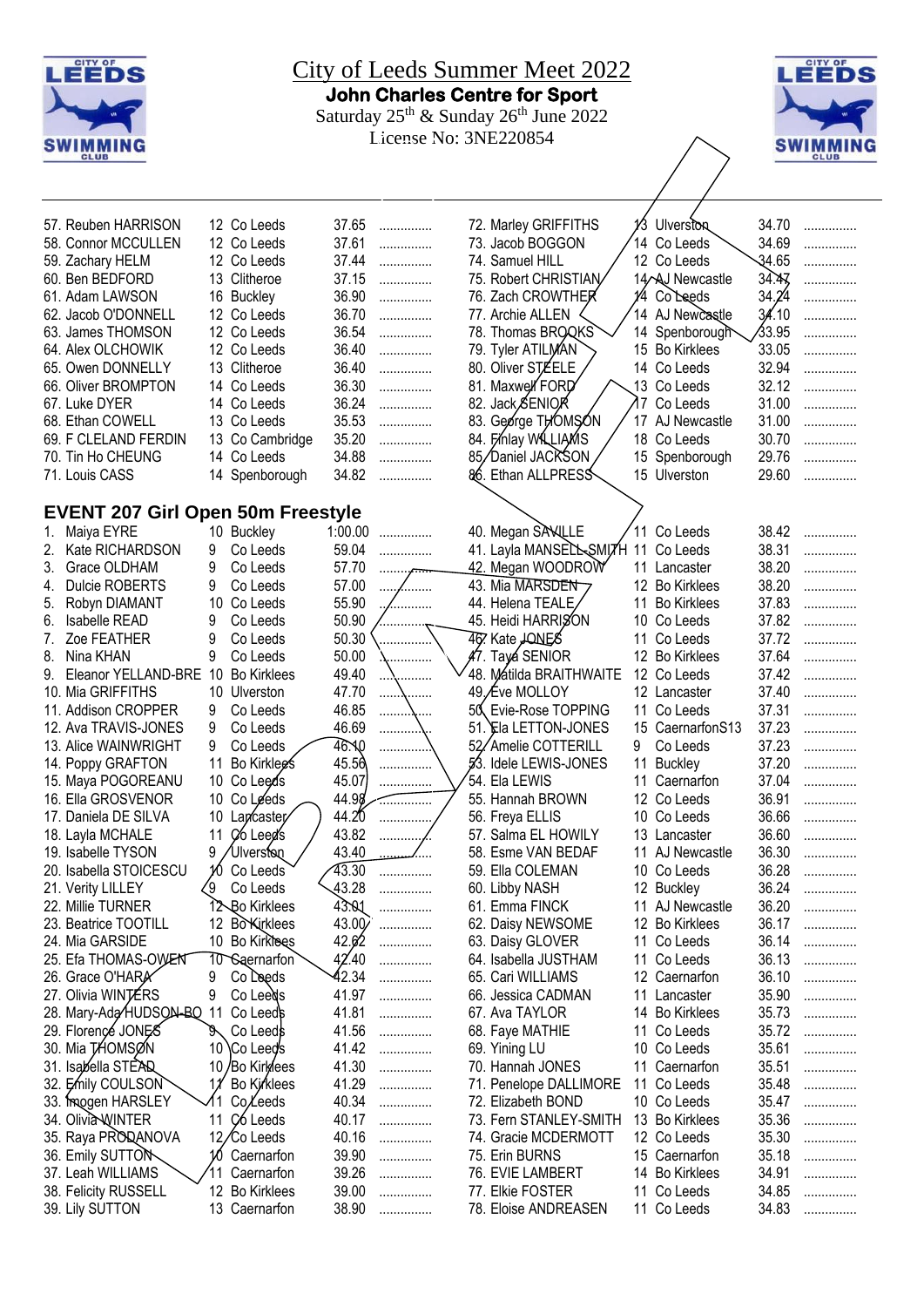



| 79. Anabella CHAMBERS      | 12 Co Leeds                 | 34.79 | .          |      | 110. Mia TRAVIS-JONES         | 12  | Co Leeds           | 31.71  | . |
|----------------------------|-----------------------------|-------|------------|------|-------------------------------|-----|--------------------|--------|---|
| 80. Ava BRADLEY            | 12 Co Leeds                 | 34.69 | .          | 111. | Katie ADAMS                   |     | 15 AJ Newcastle    | 31.70  | . |
| 81. Daisy BRANNEN          | 12<br>Co Leeds              | 34.64 | .          | 112. | Mei YUASA                     |     | 11 Co Leeds        | -31.50 | . |
| 82. Nadya DOGAN            | 11<br>AJ Newcastle          | 34.50 | .          | 113. | Harriet DALLIMORE             |     | 13 Co Leeds        | 31.42  | . |
| 83. Esyllt ACH RHYS        | 11<br>Caernarfon            | 34.50 | .          | 114. | Matilda BIRCHALL              | 13  | Lancaster          | 31.40  |   |
| 84. Isabella JOWETT        | <b>Bo Kirklees</b><br>14    | 34.40 | .          | 115. | Isabelle LAVENDER             |     | 15 Lancaster       | 30.80  | . |
| 85. Amit MALTZ             | Co Leeds<br>11              | 34.18 | .          | 116. | Tylan FLETCHER                |     | 13 Co Leeds        | ∕30.70 | . |
| 86. Isobel COULSON         | 13<br><b>Bo Kirklees</b>    | 34.17 | .          |      | 117. Elizabeth <b>RUSSELL</b> |     | 17 Co Leeds        | 30.63  | . |
| 87. Evie GLOVER            | 12<br>Co Leeds              | 34.15 | .          | 118. | Evie HARRIS                   |     | 14 Co Leeds        | 30.60  | . |
| 88. Isabelle HALL          | 10<br>Co Leeds              | 33.99 | .          | 119. | Ella PROCTØR                  |     | 16 Co Leeds        | 30.50  | . |
| 89. Hannah JONES           | 16<br><b>Buckley</b>        | 33.90 | .          | 120. | Jessica WOODS                 |     | 12 Co Leeds        | 30.37  | . |
| 90. M AZANA-BALL           | 11<br>Co Leeds              | 33.88 | .          | 121. | Mae JOHNSTONE                 |     | 15 Co Leeds        | 30.36  | . |
| 91. Carys BEDFORD          | Clitheroe<br>14             | 33.76 | .          | 122  | ⁄Darcey <sup>(</sup> QLAC⁄KER |     | 13 Co Leeds        | 30.28  | . |
| 92. Emily BATTYE           | 12<br><b>Bo Kirklees</b>    | 33.75 | .          | 123. | Hazel BLAIN                   |     | 13 Co Leeds        | 30.27  | . |
| 93. Ela DAVIES             | 15<br>Caernarfon            | 33.63 | .          |      | 124. Elizabeth DIXON          |     | 12 Co Leeds        | 30.12  | . |
| 94. Ava CONNELL            | 12 <sup>°</sup><br>Co Leeds | 33.42 | .          |      | 125. Millie WALKER            |     | 12 Co Leeds        | 30.09  | . |
| 95. Imogen JONES           | 13<br><b>Bo Kirklees</b>    | 33.31 | .          | 126. | Matilda POTTER                | Ŷ3. | Co Leeds           | 29.92  | . |
| 96. Florence DIXON         | 10<br>Co Leeds              | 33.22 | .          | 127. | Charlotte SHAW                | 14  | Co Leeds           | 29.92  | . |
| 97. Jasmine CADMAN         | 12<br>Lancaster             | 33.10 | .          |      | 128. Lily SMITH               |     | 17 Ulverston       | 29.90  | . |
| 98. Alex HOLMES            | Clitheroe<br>14             | 33.10 | . <u>.</u> |      | 129. Erin THORN               |     | 15 Co Leeds        | 29.83  |   |
| 99. Isabelle KING          | 12<br>Co Leeds              | 33.08 | .          | 130. | Martha <del>EVERE</del> TT    |     | 16 Co Leeds        | 29.83  | . |
| Ella BANKS<br>100.         | <b>Bo Kirklees</b><br>15    | 33.01 |            | 131. | Charlotte MORETON             |     | 14 Co Leeds        | 29.67  | . |
| Ava GARSIDE<br>101.        | 13<br><b>Bo Kirklees</b>    | 32.91 |            | 132. | Megan TRAVIS                  |     | 13 Co Leeds        | 29.63  | . |
| 102.<br>Ellie AKHTAR       | 12<br>Co Leeds              | 32.90 | .          | 133. | Jess WIDDOWSON                |     | 16 Co Leeds        | 29.60  | . |
| <b>Grace GREEN</b><br>103. | <b>Buckley</b><br>17        | 32.90 | .          | 134. | Imógen LEMON                  |     | 15 Buckley         | 29.53  | . |
| Caitlyn SMITH<br>104.      | 13<br>Co Leeds              | 32.83 | .          | 135. | ∦rancesca WRIGHT              | 17  | <b>Bo Kirklees</b> | 29.37  | . |
| 105.<br>Eva LAVENDER       | 13 Lancaster                | 32.70 | .          | 136⁄ | Charlotte CLARKE              |     | 17 Co Leeds        | 29.30  | . |
| Cordelia ROBERTS<br>106.   | 12 Co Leeds                 | 32.48 |            | 137. | Millie THRELFALL              |     | 13 Co Leeds        | 29.10  | . |
| Lucy WAINWRIGHT<br>107.    | 11 Co Leeds                 | 32.34 | .          | 138. | Emma WOOD                     |     | 14 Co Leeds        | 28.97  | . |
| 108.<br>Eloise WALMSLEY    | Clitheroe<br>12             | 32.10 | .          | 139  | <b>Ffion HUMPHREYS</b>        |     | 14 Caernarfon      | 28.87  | . |
| Darcey CROSSLEY<br>109.    | 13<br>Co Leeds              | 32.00 |            | 140. | Jamie-Leigh TYSON             |     | 15 Ulverston       | 28.31  | . |
|                            |                             |       |            |      |                               |     |                    |        |   |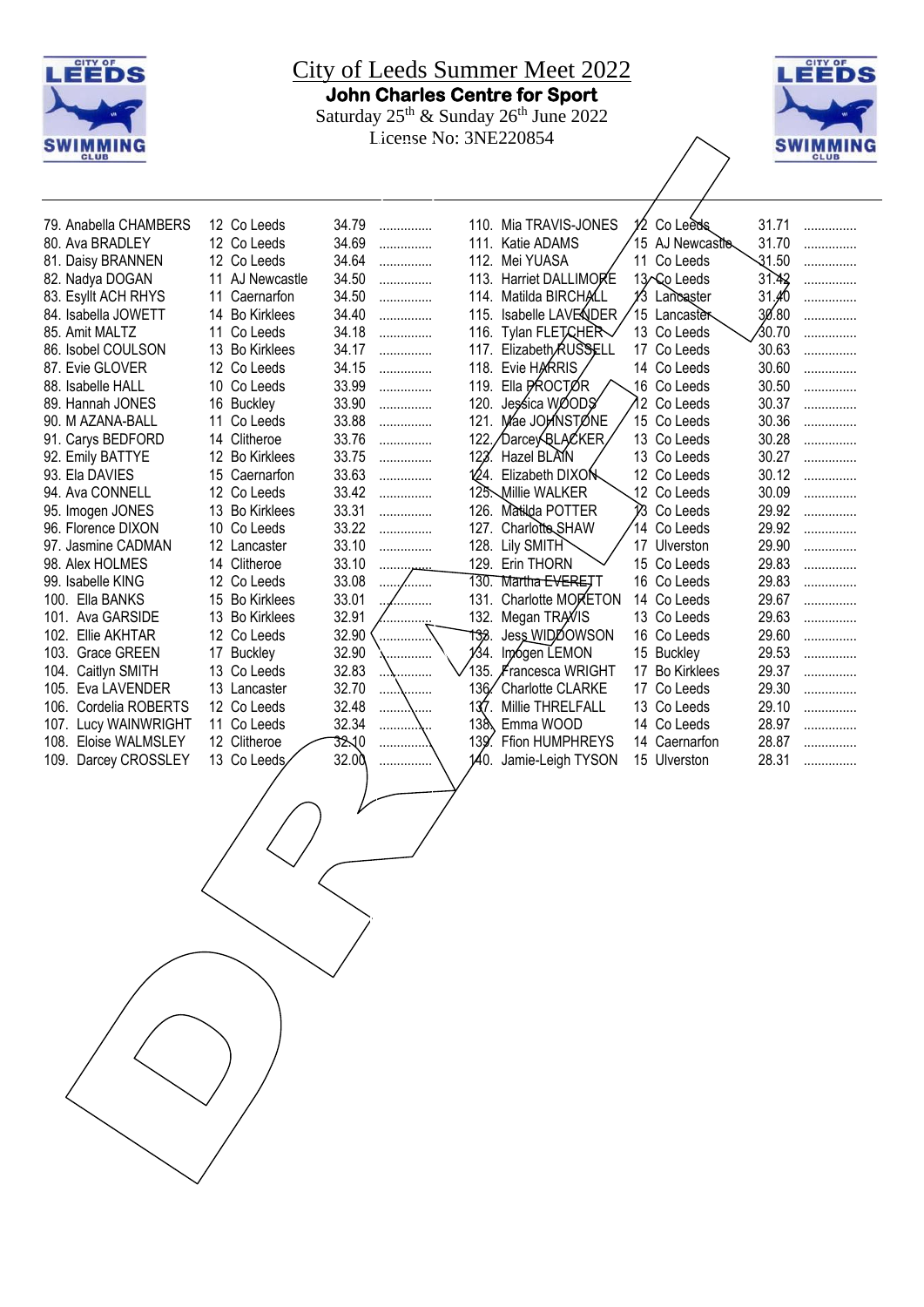



| Sunday 26 <sup>th</sup> June - Session 3    |    |                          |                    |                               |                                      |  |                               |         |                        |
|---------------------------------------------|----|--------------------------|--------------------|-------------------------------|--------------------------------------|--|-------------------------------|---------|------------------------|
| <b>Warm Up: 08:00</b>                       |    |                          |                    |                               |                                      |  |                               |         |                        |
| <b>Start: 09:00</b>                         |    |                          |                    |                               |                                      |  |                               |         |                        |
|                                             |    |                          |                    |                               |                                      |  |                               |         |                        |
| <b>EVENT 301 Girl Open 400m IM</b>          |    |                          |                    |                               |                                      |  |                               |         |                        |
| Erin BENTLEY<br>1.                          |    | 11 Co Leeds              |                    | 7:30.00                       | 16. Erin QUINN                       |  | 11 Caernarfon                 |         | $6/22.80$              |
| Freya ELLIS                                 |    | 10 Co Leeds              |                    | 7:30.00                       | 17. Tylan FLETCHER                   |  | 13 Co Leeds                   |         | 6:22.50                |
| Elizabeth BOND<br>3.                        |    | 10 Co Leeds              |                    | 7:29.95                       | 18. Ella JORDAN                      |  | 11 Co Leeds                   |         | 6:16.04                |
| 4. Lily VEEVERS                             |    | 11 Co Leeds              |                    | 7:28.66                       | 19. Penelopé BOYLE                   |  | 12 Ulverston                  |         | 6:14.70                |
| 5. Amelia MATSON                            |    | 10 Co Leeds              |                    | 7:20.56                       | 20. Darcey BLACKER                   |  | I3 Co Leeds                   |         | 6:11.48                |
| Penelope DALLIMORE<br>6.                    |    | 11 Co Leeds              |                    | 7:08.30                       | 21. Elizabeth WARNER                 |  | 11 Co Leeds                   |         | 6:03.05                |
| Harriet DALLIMORE<br>7.                     |    | 13 Co Leeds              |                    | 6:57.14                       | 22. Jessica WOOD'S                   |  | 12 Co Leeds                   |         | 5:51.68                |
| 8.<br>Annabelle HART                        |    | 13 Co Leeds              | 6:54.90            | .                             | 23.∕mogen LEMÓN                      |  | 15 Buckley                    |         | 5:50.80                |
| Cari WILLIAMS                               |    | 12 Caernarfon            | 6:45.00            | .                             | 24. Mia TRAVIS-JONÉS                 |  | 12 Co Leeds                   | 5:50.66 | $\ldots \ldots \ldots$ |
| 10. M AZANA-BALL                            |    | 11 Co Leeds              | 6:45.00            | .                             | 25. Emma WOOD                        |  | 14 Co Leeds                   |         | 5:49.37                |
| 11. Amit MALTZ                              |    | 11 Co Leeds              | 6:41.36            | .                             | 26. Efa QWYFOR-CLARK                 |  | Y <sub>2</sub> Caernarfon     | 5:48.90 | .                      |
| 12. Ava BRADLEY                             |    | 12 Co Leeds              | 6:30.00            | .                             | 27. Valeria PINERA LEVI              |  | 13 Co Leeds                   |         | 5:25.99                |
| 13. Ella MCDERMOTT                          |    | 13 Co Leeds              | 6:30.00            | .                             | 28. Elizabeth DIXQN                  |  | 12 Co Leeds                   |         | 5:25.61                |
| 14. Robyn HOWARD                            |    | 12 Co Leeds              | 6:25.31            | .                             | 29. Liliah VINCENT                   |  | 13 Co Leeds                   |         | 5:23.71                |
| 15. Florence DIXON                          |    | 10 Co Leeds              | $6:25.31$          | .                             |                                      |  |                               |         |                        |
|                                             |    |                          |                    |                               |                                      |  |                               |         |                        |
| <b>EVENT 302 Boy Open 200m IM</b>           |    |                          |                    |                               |                                      |  |                               |         |                        |
| <b>Barney HOBBS</b><br>1.                   | 9  | Co Leeds                 | 4:42.92            |                               | 34, Henry PRIESTLEY                  |  | 11 Spenborough                |         | $3:06.29$              |
| 2. Robson HART                              | 9  | Co Leeds                 | 4:31.26            | .                             | 36. Oscar O'DONNELL                  |  | 10 Co Leeds                   |         | $3:05.81$              |
| James DEVERILL<br>3.                        |    | 10 Co Leeds              | 4:10.00            |                               | 36. Ebén COUSIN                      |  | 13 Bo Kirklees                |         | $3:04.90$              |
|                                             | 9  |                          | 4:08.86            | \                             |                                      |  |                               |         | $3:04.27$              |
| George JONES<br>4.                          |    | Co Leeds                 | 4:00.00            | \                             | 37. Reggie SPENCE<br>38. Thomas HILL |  | 12 Co Leeds                   |         | $3:04.02$              |
| <b>Ellis HARGREAVES</b><br>5.               | 9  | 10 Co Leeds<br>Co Leeds  | 4:00.00            | \                             | 39. James THOMSON                    |  | 12 Spenborough<br>12 Co Leeds |         | $3:01.67$              |
| <b>Tyler RAVEN</b><br>6.                    |    |                          | <b>4:00,00</b>     | .                             |                                      |  |                               |         | 2:58.46                |
| Dalton ELLWOOD<br>$\mathcal{L}$ .           |    | 11 Co Leeds              | 3:57.32            |                               | 40, Ryan MILNER                      |  | 13 Co Leeds<br>13 Co Leeds    |         | 2:57.67                |
| 8.<br><b>Stanley PARKER</b><br>Oscar HUSSEY |    | 10 Bo Kirklees           | 3:55.00            |                               | 41. Yassin ELSHAZLY                  |  |                               |         | 2:54.67                |
| 9.                                          |    | 10 Co Leed's<br>Co Leéds |                    | .                             | 42. Marley GRIFFITHS                 |  | 13 Ulverston                  | 2:54.25 |                        |
| 10. Isaac WEEKS<br>11. Felix GILLILAND      | 11 | Co Leeds                 | 3:55.00            | . . <del>.</del><br>$3:51.97$ | 43. Zachary HELM                     |  | 12 Co Leeds                   |         | .<br>2:52.98           |
|                                             | 11 |                          | 3:50.00            |                               | 44. Alfie YOUNG<br>45. Jacob BOGGON  |  | 13 Co Leeds<br>14 Co Leeds    |         | 2:52.26                |
| 12. Finley TOWNEND                          |    | 12 Bo Kirklees           |                    | .                             |                                      |  |                               |         |                        |
| 13. Max CLARK                               |    | 10 Co Leeds              |                    |                               | 46. Hayden LAM                       |  | 12 Co Leeds                   |         | 2:50.58<br>2:50.29     |
| 14. Nicholas CASS                           |    | 12 Spenborough           | 3.43.70<br>3:37.39 | .                             | 47. ANDREW TEALE                     |  | 13 Spenborough                | 2:50.20 |                        |
| 15. Hogan LAM                               |    | 10 Co Leeds              |                    | .                             | 48. Adam LAWSON                      |  | 16 Buckley                    |         | .                      |
| 16. Oliver BARKER                           |    | Co Leeds                 |                    | $3.3500$                      | 49. William WILSON                   |  | 11 Co Leeds                   | 2:48.82 | .                      |
| 17. Alfie CRAGGS                            |    | 11 Colleeds              |                    | $3:33.05$                     | 50. Harry HASTE                      |  | 16 Spenborough                |         | 2:48.56                |
| 18. Leo Ll                                  | 9  | Co Leeds                 |                    | $3:30.43$                     | 51. Oliver STEELE                    |  | 14 Co Leeds                   |         | 2:47.40                |
| 19. Olaf GRUDOWSKI                          |    | 10 Co Leeds              |                    | 3:28.17                       | 52. F CLELAND FERDIN                 |  | 13 Co Cambridge               |         | 2:46.00                |
| 20. Demilade AYEMOWA                        |    | 11 Colleeds              | 3:27.43            | .                             | 53. Jacob O'DONNELL                  |  | 12 Co Leeds                   | 2:45.56 | .                      |
| 21. Callum FOZARD                           | 11 | Co Leeds                 | 3:27.26            | .                             | 54. Alex OLCHOWIK                    |  | 12 Co Leeds                   | 2:45.49 | .                      |
| 22. Nathan HINCE                            |    | 10 Caernarion            | 3:26.30            | .                             | 55. Owen CARMODY                     |  | 12 Co Leeds                   | 2:45.38 | .                      |
| 23. Rory KING                               |    | 42 Co Leeds              | 3:23.50            | .                             | 56. Luke DYER                        |  | 14 Co Leeds                   |         | 2:43.62                |
| 24. Angus YOUNG                             |    | 10 Co Leeds              |                    | 3:20.69                       | 57. Samuel HILL                      |  | 12 Co Leeds                   |         | 2:41.66                |
| 25. Joshua MCMALLAN                         | 11 | /Co Leeds                |                    | 3:17.14                       | 58. Zach CROWTHER                    |  | 14 Co Leeds                   |         | 2:40.43                |
| 26. Owen TEMPEST                            |    | $10'$ Co Leeds           |                    | 3:16.14                       | 59. Tin Ho CHEUNG                    |  | 14 Co Leeds                   |         | 2:40.30                |
| 27. Harvey STOKER                           | 14 | Bo Kirklees              |                    | 3:16.05                       | 60. Rian HASTE                       |  | 14 Spenborough                |         | 2:40.00                |
| 28. Noah DARNELL                            |    | 10 Coleeds               |                    | $3:14.78$                     | 61. Ethan COWELL                     |  | 13 Co Leeds                   |         | 2:38.72                |
| 29. James ASHCROFT                          |    | 10 Co Leeds              |                    | $3:14.72$                     | 62. Harry SENIOR                     |  | 15 Co Leeds                   |         | 2:38.28                |
| 30. Hudson SMITH                            | 10 | Co Leeds                 | 3:12.75            | .                             | 63. Robert CHRISTIAN                 |  | 14 AJ Newcastle               |         | 2:38.10                |
| 31. Now PARRY                               |    | 12 Caernarfon            | 3:12.20            | .                             | 64. Thomas BROOKS                    |  | 14 Spenborough                |         | 2:37.30                |
| 32. Abdullah MOKHLISSE                      |    | 12 Co Leeds              | 3:11.20            | .                             | 65. George THOMSON                   |  | 17 AJ Newcastle               | 2:34.30 | .                      |
| 33. Seth JONES                              |    | 11 Co Leeds              |                    | 3:07.22                       | 66. Samuel JACKSON                   |  | 13 Spenborough                |         | 2:32.47                |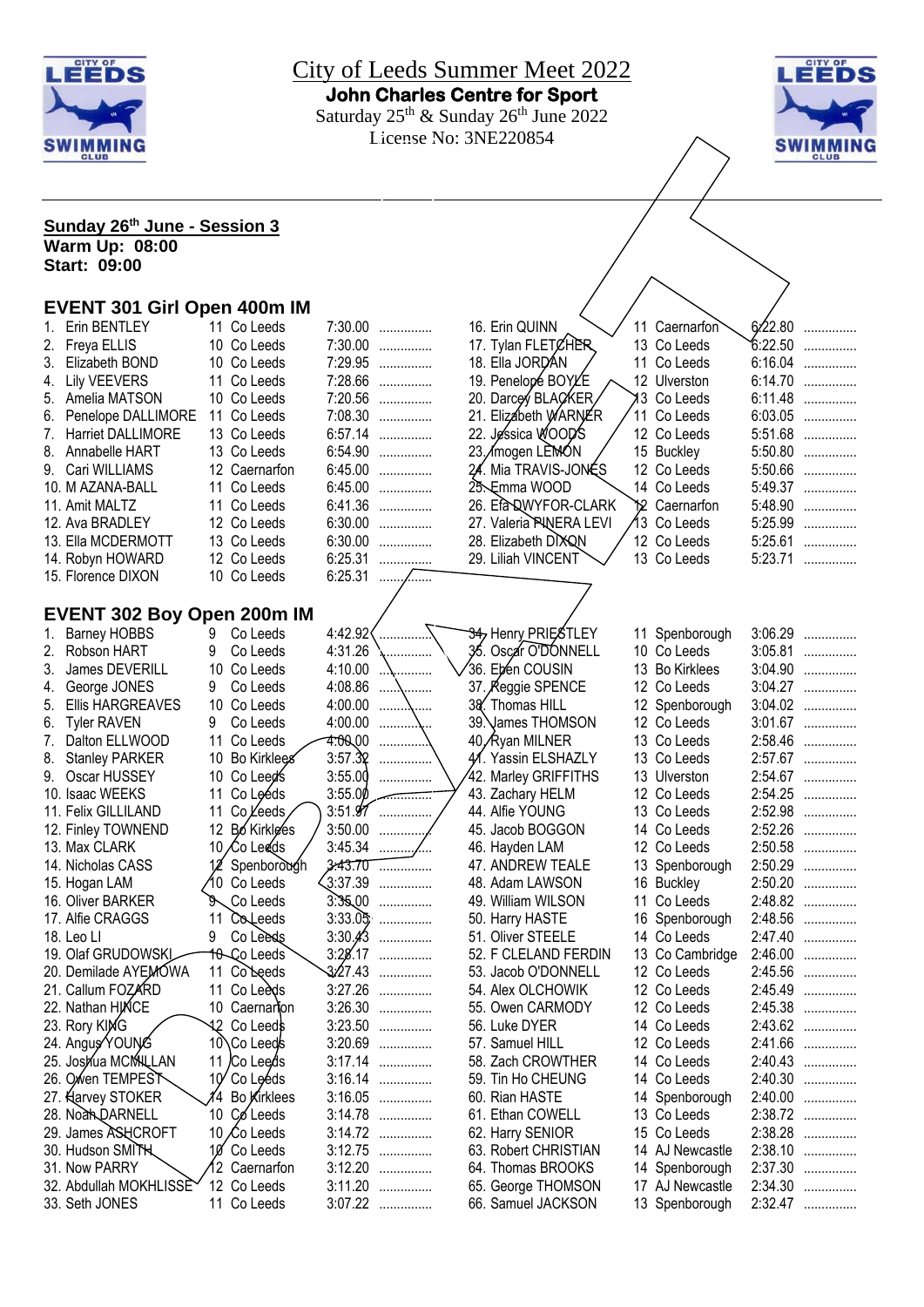

#### **10 Minute Comfort Break**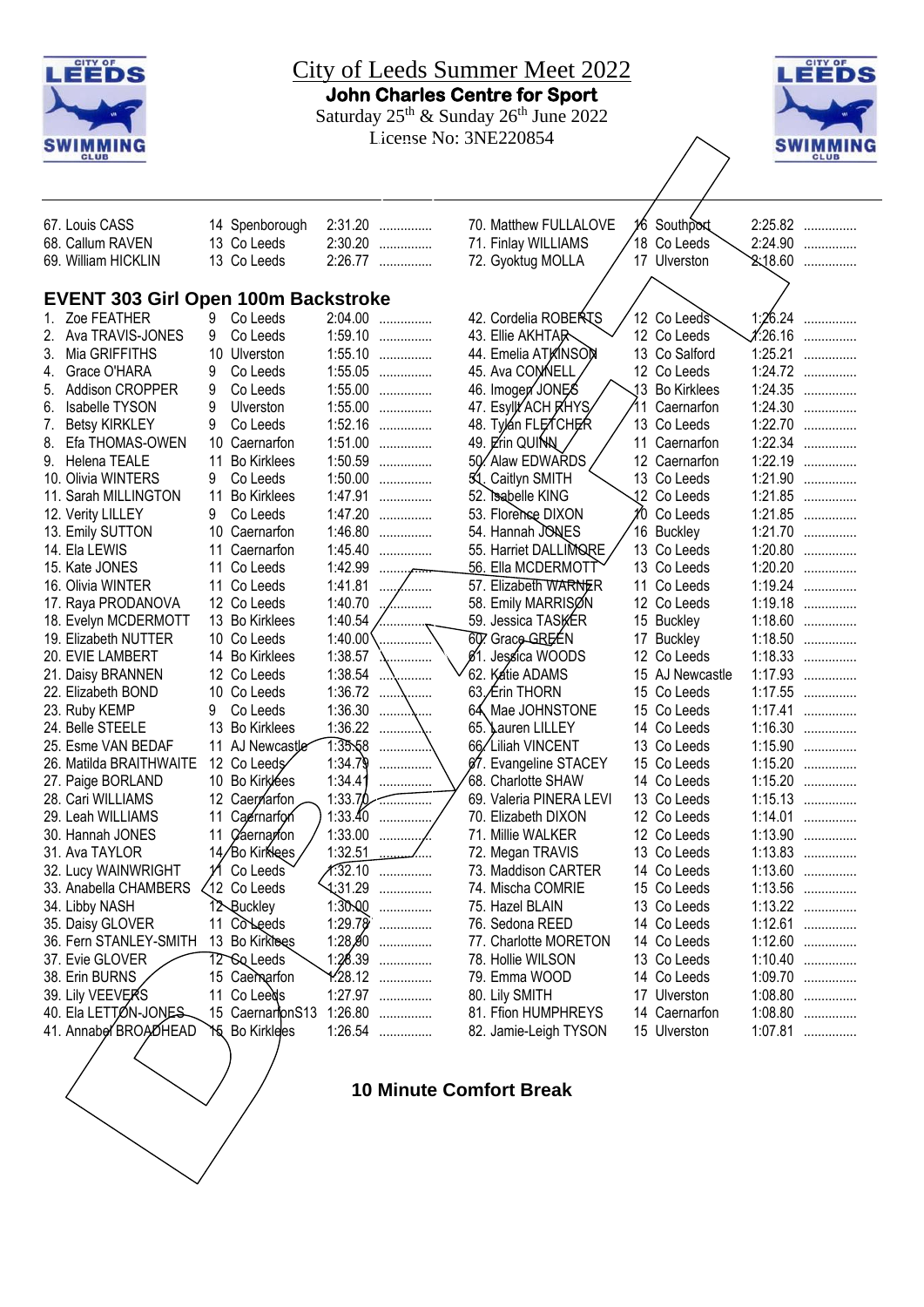

City of Leeds Summer Meet 2022 **John Charles Centre for Sport**  Saturday  $25^{th}$  & Sunday  $26^{th}$  June 2022 License No: 3NE220854



## **EVENT 304 Boy Open 100m Freestyle**

| 1. | Joshua WRIGHT          | 9               | Co Leeds            | 2:11.02 | . |
|----|------------------------|-----------------|---------------------|---------|---|
| 2. | James DEVERILL         | 10              | Co Leeds            | 2:09.66 | . |
| 3. | Charlie BRADLEY        | 9               | Co Leeds            | 1:54.75 | . |
| 4. | Calum KERSHAW          | 9               | Co Leeds            | 1:53.06 | . |
| 5. | Archie RUSSELL         | 9               | Co Leeds            | 1:50.00 | . |
| 6. | <b>Oliver MASKELL</b>  | 9               | Co Leeds            | 1:50.00 | . |
| 7. | Ethan MEWSE            | 11              | Co Leeds            | 1:45.69 | . |
| 8. | <b>Harrison WAKE</b>   | 10              | Co Leeds            | 1:45.00 | . |
| 9. | Benjamin MOONEY        | 10              | Co Leeds            | 1:43.12 | . |
|    | 10. Oscar HUSSEY       | 10              | Co Leeds            | 1:40.00 |   |
|    | 11. Jacob DYER         | 10              | Co Leeds            | 1:39.36 | . |
|    | 12. Stanley PARKER     | 10              | <b>Bo Kirklees</b>  | 1:38.70 | . |
|    | 13. Ellis HARGREAVES   | 10              | Co Leeds            | 1:38.22 | . |
|    | 14. James ANDREASEN    | 11              | Co Leeds            | 1:37.80 | . |
|    | 15. George JONES       | 9               | Co Leeds            | 1:37.72 | . |
|    | 16. Alexander LEWIS    | 10              | Co Leeds            | 1:37.00 | . |
|    | 17. Max CLARK          | 10              | Co Leeds            | 1:35.87 | . |
|    | 18. John SOUTHALL      | 12              | <b>Bo Kirklees</b>  | 1:34.68 | . |
|    | 19. Samuel OLLERENSHA  |                 | 10 Bo Kirklees      | 1:33.15 |   |
|    | 20. Finley TOWNEND     |                 | 12 Bo Kirklees      | 1:31.74 |   |
|    | 21. William DUNN       | 11              | Co Leeds            | 1:31.33 |   |
|    | 22. Isaac WEEKS        | 11              | Co Leeds            | 1:30.22 |   |
|    | 23. Sam BURTONWOOD     | 12              | <b>Bo Kirklees</b>  | 1:29.98 |   |
|    | 24. Angus YOUNG        |                 | 10 Co Leeds         | 1:29.84 |   |
|    | 25. Hogan LAM          | 10              | Co Leeds            | 1:29.51 |   |
|    | 26. Joshua MCMILLAN    | 11              | Co Leeds            | 1:29.10 | . |
|    | 27. Philip LANGARA     | 10              | <b>Bo Kirklees</b>  | 1:28.57 |   |
|    | 28. Felix GILLILAND    | 11              | Co Leeds            | 1:28.51 |   |
|    | 29. Elijah CORNALLY    | 12              | <b>Bo Kirklees</b>  | 1:28.19 |   |
|    | 30. Jack HEPWORTH      | 11              | Bo Kirklegs         | 1:28.02 |   |
|    | 31. Oliver BARKER      | 9               | Co Leeds            | 1:27.90 |   |
|    | 32. Max PEEL           | 9               | Co Leeds            | 1:27.06 |   |
|    | 33. Olaf GRUDOWSKI     | 10              | Co <sub>Leeds</sub> | 1:27.02 |   |
|    | 34. Robson HART        | 9               | Co Leed's           | 1:25.40 |   |
|    | 35. Leo Ll             | 9               | Co Leéds            | 1:25.29 |   |
|    | 36. Nathan HINCE       | 10              | Caernarfon          | 1.25.10 | . |
|    | 37. Benjamin MORRIS    | 13              | Co Leeds            | 1:22.92 | . |
|    | 38. Nicholas CASS      | 12              | Spenborough         | 1:22.20 |   |
|    | 39. Alfie CRAGGS       | 11              | Colleeds            | 1:22.09 | . |
|    | 40. James ASHCROFT     |                 | 10 Co Leeds.        | 1:21,62 | . |
|    | 41. Hussein KESSERWAN  |                 | 11 Bo Kirklees      | 1:20.80 | . |
|    | 42. Sebastian HUMTER   |                 | 12 Co Leeds         | 1.20.36 |   |
|    | 43. Seth JONES         | 11              | Co Leeds            | 1:20.10 |   |
|    | 44. Noah DARNELL       | 10              | Co Leeds            | 1:19.61 |   |
|    | 45. Demilade AYEMOWA   | 'n.             | Co Leeds            | 1:19.55 |   |
|    | 46. Alex ØLCHOWIK      | 12              | <b>\Co Leed's</b>   | 1:19.47 |   |
|    | 47. Ryan MILNER        | 13 <sub>l</sub> | ′Co Lee∕ds          | 1:19.27 |   |
|    | 48. Thomas HILL        | 12              | Spenborough         | 1:19.12 | . |
|    | 49. Reggie SPENCE      | 12              | Co/Leeds            | 1:18.29 | . |
|    | 50. Hudson SMITH       | 10              | Ç6 Leeds            | 1:18.29 |   |
|    | 51. Abdullah MQKHLISSE | 12,             | Co Leeds            | 1:18.20 | . |
|    |                        |                 |                     |         |   |

| 52. Rory KING                           |    | 12 Co Leeds                | 1:17.22            | . |
|-----------------------------------------|----|----------------------------|--------------------|---|
| 53. Oliver BARRETT                      | 11 | Co Leeds                   | ት.16.72            |   |
| 54. Now PARRY                           |    | 12 <sup>/</sup> Saernarfon | 1:16.20            | . |
| 55. Oscar O'DONNEY                      | 10 | Co Leeds                   | 1:15/73            |   |
| 56. Dean NENOV                          | 12 | Co Leeds                   | 1:15.05            | . |
| 57. Harvey STOKER                       | 14 | <b>Bo Kirklees</b>         | 1.14.83            | . |
| 58. Reuben HARRISON                     | 12 | Co Leeds                   | 1:12.62            |   |
| 59. Nathan HUDDLESTON                   | 16 | Lancaster                  | 1:11.60            |   |
| 60. James∕THOMSON                       | 12 | Co Leeds                   | 1:10.75            |   |
| 61. ANDREW TÆALE                        | 13 | Spenborough                | 1:10.61            |   |
| 62. Zachary HELM                        | 12 | Co Leeds                   | 1:10.31            |   |
| 63. Jácob BÓGGØN                        | 14 | Co Leeds                   | 1:10.27            |   |
| 64. Oliver BROMPTON                     | 14 | Co Leeds                   | 1:10.20            |   |
| 65. James VAUGHAN                       | 12 | Tyldesley                  | 1:09.91            |   |
| 66. Patrick O'HARA                      | 11 | Co Leeds                   | 1:09.77            |   |
|                                         | 12 |                            |                    |   |
| 67. Owen CARMODY<br>68. Alfie YOUNG     | 13 | Co Leeds                   | 1:09.52<br>1:09.22 |   |
|                                         | 13 | Co Leeds                   |                    | . |
| 69. Yassin ELSHAZLY                     | 11 | Co Leeds                   | 1:09.10            | . |
| 70. William WILSON                      |    | Co Leeds                   | 1:08.75            |   |
| 71. Jacob O'DONNELL                     | 12 | Co Leeds                   | 1:08.39            |   |
| 72. Rian HASTE                          | 14 | Spenborough                | 1:07.32            |   |
| 73. Alexander HORNBY                    | 14 | Tyldesley                  | 1:06.70            |   |
| 74. Marley GRIFFITHS                    | 13 | Ulverston                  | 1:06.56            |   |
| 75. Samuel HILL                         | 12 | Co Leeds                   | 1:05.91            |   |
| 76. Luke DYER                           | 14 | Co Leeds                   | 1:05.72            |   |
| 77.∕Ethan COWELL                        |    | 13 Co Leeds                | 1:05.13            |   |
| 78 Archie ALLEN                         | 14 | AJ Newcastle               | 1:04.80            |   |
| 79. Oliver STEELE                       | 14 | Co Leeds                   | 1:04.56            | . |
| 80/Harry SENIOR                         | 15 | Co Leeds                   | 1:04.16            |   |
| \$1. Thomas BROOKS                      | 14 | Spenborough                | 1:04.10            |   |
| 82. Adam LAWSON                         | 16 | <b>Buckley</b>             | 1:04.00            |   |
| 83. Samuel JACKSON                      | 13 | Spenborough                | 1:03.92            |   |
| 84. Joseph HALL                         | 13 | Co Leeds                   | 1:03.82            |   |
| 85. Benjamin BUSH                       | 15 | Spenborough                | 1:03.25            |   |
| 86. Harry HASTE                         | 16 | Spenborough                | 1:03.10            |   |
| 87. Tyler ATILMAN                       | 15 | <b>Bo Kirklees</b>         | 1:02.87            |   |
| 88. Joseph LEVISON                      | 15 | Wetherby                   | 1:01.89            |   |
| 89. Jad IDRIS                           | 16 | Co Leeds                   | 1:01.81            |   |
| 90. William HICKLIN                     |    | 13 Co Leeds                | 1:01.54            | . |
| 91. Henry FIRTH                         |    | 17 Co Leeds                | 1:01.00            | . |
| 92. George THOMSON                      | 17 | AJ Newcastle               | 1:00.30            | . |
| 93. Dion EDWARDS                        |    | 15 Caernarfon              | 59.94              | . |
| 94. Louis CASS                          | 14 | Spenborough                | 59.80              | . |
| 95. Matthew ROBERTS                     |    | 15 Co Leeds                | 59.69              | . |
| 96. Robert CHRISTIAN                    |    | 14 AJ Newcastle            | 59.60              | . |
| 97. Finlay WILLIAMS                     |    | 18 Co Leeds                | 59.60              | . |
| 98. William BACON                       |    | 16 Co Leeds                | 58.90              | . |
| 99. Cohen STEPHENSON                    |    | 17 Co Leeds                | 58.67              | . |
| 100. Jack SENIOR                        | 17 | Co Leeds                   | 58.20              | . |
| $404$ $\blacksquare$<br>$\sim$ ALLODECO |    |                            | <b>CO</b> 44       |   |

Leeds  $\searrow$  1:17.22 ............... Leeds 1:16.72 .............. emarfon 1:16.20 ............... 55. Oscar O'DONNELL 10 Co Leeds 1:15.73 ............... Leeds 1:15.05 ............... 57. Harvey STOKER 14 Bo Kirklees 1:14.83 ............... Leeds 1:12.62 .............. caster 1:11.60 ............... Leeds 1:10.75 ............... http://enborough 1:10.61 Leeds 1:10.31 .............. Leeds 1:10.27 .............. Leeds 1:10.20 .............. desley 1:09.91 .............. Leeds 1:09.77 .............. Leeds 1:09.52 .............. Leeds 1:09.22 .............. Leeds 1:09.10 .............. Leeds 1:08.75 ............... 71. Jacob O'DONNELL 12 Co Leeds 1:08.39 ............... nborough 1:07.32 ............... desley 1:06.70 .............. arston 1:06.56 ............... Leeds 1:05.91 ............... Leeds 1:05.72 .............. Leeds 1:05.13 ............... Vewcastle 1:04.80 .............. Leeds 1:04.56 .............. Leeds 1:04.16 ............... .nborough 1:04.10 .............. kley 1:04.00 .............. .nborough 1:03.92 .............. Leeds 1:03.82 ............... .nborough 1:03.25 .............. hborough 1:03.10 ............... 87. Tyler ATILMAN 15 Bo Kirklees 1:02.87 ............... therby 1:01.89 .............. Leeds 1:01.81 .............. Newcastle 1:00.30 .............. 94. Louis CASS 14 Spenborough 59.80 ............... Vewcastle 59.60 .............. Leeds 58.20 .............. 101. Ethan ALLPRESS 15 Ulverston 58.14 ............... 102. Daniel JACKSON 15 Spenborough 55.94 ...............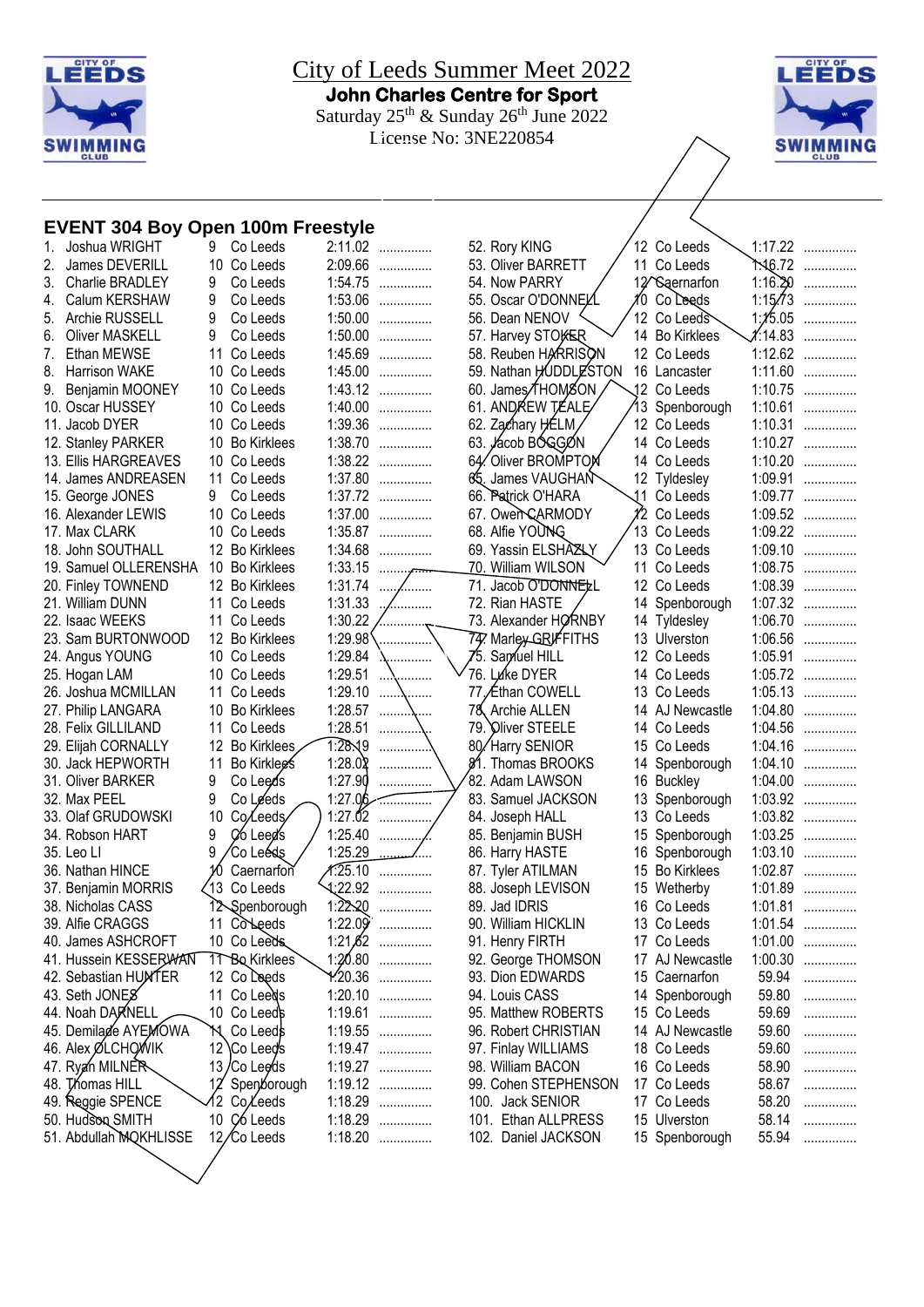



#### **EVENT 305 Girl Open 200m Breaststroke**

|          | Livia STACEY                             |             | 10 Co Leeds                 |           | 4:18.88                | 23. Idele LEWIS-JONES   |   | 11 Buckley                                |                | $3:30.90$          |
|----------|------------------------------------------|-------------|-----------------------------|-----------|------------------------|-------------------------|---|-------------------------------------------|----------------|--------------------|
| 2.       | <b>Betsy KIRKLEY</b>                     | 9.          | Co Leeds                    |           | 4:10.00                | 24. Yining LU           |   | 10 Co Leeds                               |                | $3.29.34$          |
| 3.       | <b>Lily VEEVERS</b>                      |             | 11 Co Leeds                 |           | $4:06.10$              | 25. Isabelle HALL       |   | 10 <sup><math>\infty</math></sup> Q Leeds |                | $3:26.02$          |
| 4.       | Imogen HARSLEY                           |             | 11 Co Leeds                 |           | 4:03.18                | 26. Imogen JONES        |   | ∦3 Bo Kriklees                            |                | $3:25.90$          |
| 5.       | Isabella STOICESCU                       |             | 10 Co Leeds                 |           | 4:01.42                | 27. Matilda BRAITHNAITE |   | 12 Co Leeds                               |                | $3:24.32$          |
|          | 6. Amelia MATSON                         |             | 10 Co Leeds                 |           | $4:00.84$              | 28. Nadya DOGAN         |   | 11 AJ Newcastle                           |                | $\chi$ :22.00      |
| 7.       | Evie-Rose TOPPING                        |             | 11 Co Leeds                 |           | 4:00.00                | 29. Penelope BOYLE      |   | 12 Ulverston                              |                | $3:20.70$          |
|          | 8. Layla MANSELL-SMITH 11 Co Leeds       |             |                             |           | 3:58.84                | 30. Ellie AKHTAR        |   | 12 Co Leeds                               | 3:20.10        | .                  |
|          | 9. Daisy BRANNEN                         |             | 12 Co Leeds                 |           | $3:56.54$              | 31. Darcey BLACKER      |   | 13 Co Leeds                               |                | $3:17.84$          |
|          | 10. Mia THOMSON                          |             | 10 Co Leeds                 |           | $3:55.39$              | 32. Jessića TASKER      |   | 15 Buckley                                |                | $3:15.60$          |
|          | 11. Sarah MILLINGTON                     |             | 11 Bo Kirklees              |           | 3:51.48                | 33. Ella JORDAN         |   | 11 Co Leeds                               |                | 3:14.94            |
|          | 12. Ela LEWIS                            |             | 11 Caernarfon               |           | 3:49.36                | 34. Robyn HOWARD        |   | 12 Co Leeds                               |                | $3:09.40$          |
|          | 13. Hannah BROWN                         |             | 12 Co Leeds                 |           | 3:46.78                | 35/Lucy VAUGHAN         |   | 13 Tyldesley                              |                | $3:07.60$          |
|          | 14. Gracie MCDERMOTT                     |             | 12 Co Leeds                 |           | 3:40.27                | 36. Isabelle KING       |   | 12 Co Leeds                               |                | 3:07.12            |
|          | 15. Erin BENTLEY                         |             | 11 Co Leeds                 |           | $3:37.02$              | 37. Sedona REED         |   | 14 Co Leeds                               | 3:06.37        | .                  |
|          | 16. Annabel GALBRAITH                    |             | 11 Co Leeds                 | 3:34.47   | .                      | 38. Valeria PINERA LEVI |   | 1⁄3 Co Leeds                              | 3:03.70        | .                  |
|          | 17. Erin QUINN                           |             | 11 Caernarfon               | 3:33.20   | .                      | 39. Evie HARRIS         |   | 14 Co Leeds                               | 3:00.50        | .                  |
|          | 18. Annabel BROADHEAD                    |             | 15 Bo Kirklees              | 3:32.49   | .                      | 40. Evangeline STACEY   |   | 15 Co Leeds                               |                | 2:59.70            |
|          | 19. Ella MCDERMOTT                       |             | 13 Co Leeds                 | 3:31.90   | $\ldots \ldots \ldots$ | 41. Caitlyn SMITH       |   | 13 Co Leeds                               |                | 2:59.07            |
|          | 20. Emma FINCK                           |             | 11 AJ Newcastle             | 3:31.70   | $\ddotsc$<br>.         | 42. Isabel HANDLEY      |   | 13 Co Leeds                               |                | 2:56.78            |
|          | 21. Evelyn MCDERMOTT                     |             | 13 Bo Kirklees              | 3:31.65   | /                      | 43. Liliah VINCENT      |   | 13 Co Leeds                               |                | 2:56.73            |
|          | 22. Amit MALTZ                           |             | 11 Co Leeds                 | 3:31.32   |                        | 44. Hollie WILSON       |   | 13 Co Leeds                               |                | 2:50.30            |
|          |                                          |             |                             |           |                        |                         |   |                                           |                |                    |
|          | <b>EVENT 306 Boy Open 200m Butterfly</b> |             |                             |           |                        |                         |   |                                           |                |                    |
| 1.       | Max CLARK                                |             | 10 Co Leeds                 | 4:00.00   |                        | 9. Matthew JAMES        |   | 14 Co Leeds                               | 2:50.65        | .                  |
| 2.       | Owen TEMPEST                             |             | 10 Co Leeds                 | 3:35.00   | .                      | 10/F CLELAND FERDIN     |   | 13 Co Cambridge                           | 2:43.80        |                    |
|          |                                          |             |                             | 3:29.20   | \                      | 11 Joseph HALL          |   |                                           | 2:42.70        | .                  |
| 3.       | Hayden LAM<br>Sebastian HUNTER           |             | 12 Co Leeds<br>12 Co Leeds  | 3:25.00   | \                      | 12. Callum RAVEN        |   | 13 Co Leeds<br>13 Co Leeds                |                | .<br>2:29.56       |
| 4.       |                                          |             |                             | 3:20.00   |                        | 13. William HICKLIN     |   |                                           |                | 2:26.34            |
| 5.       | Reuben HARRISON<br>Matei STOICESCU       |             | 12 Co Leeds<br>12 Co Leeds  | 3:20.00   | .                      | 4. Dion EDWARDS         |   | 13 Co Leeds<br>15 Caernarfon              |                |                    |
| 6.<br>7. |                                          |             |                             | 2:55.10   | .                      |                         |   |                                           |                | 2:23.91<br>2:21.00 |
| 8.       | James VAUGHAN<br>Daniel RANSOM           |             | 12 Tyldesléy<br>14 Co Léeds | 2:50.80   |                        | 15. Gyoktug MOLLA       |   | 17 Ulverston                              |                |                    |
|          |                                          |             |                             |           | .                      |                         |   |                                           |                |                    |
|          | EVENT 307 Girl Open/50m Butterfly        |             |                             |           |                        |                         |   |                                           |                |                    |
|          | Zoe FEATHER                              |             | Co Leeds                    |           | 1.03.70                | 21. Mia THOMSON         |   | 10 Co Leeds                               | 51.65          | .                  |
| 2.       | Grace OLDHAM                             |             | Co Leeds                    | 1:02.10   | .                      | 22. Leah WILLIAMS       |   | 11 Caernarfon                             | 51.30          | .                  |
| 3.       | Isabelle TYSON                           |             | <b>Q</b> Ulverston          |           | 1.01.10                | 23. Mia MARSDEN         |   | 12 Bo Kirklees                            | 51.18          | .                  |
|          | 4. Ela LEWIS                             |             | 11 Saernarfon               |           | $1:00.20$ ,            | 24. Esyllt ACH RHYS     |   | 11 Caernarfon                             | 51.07          |                    |
|          | 5. Ava TRAVIS-JONES                      | 9           | Co Leeds                    |           | $1:00.19$              | 25. Layla HANSON        |   | 12 Co Leeds                               | 49.86          | .                  |
|          | Robyn DIAMANT                            |             | 1Q_Co Leeds                 |           | $1:00:00$              | 26. Betsy KIRKLEY       | 9 | Co Leeds                                  | 49.33          | .                  |
| 6.       |                                          |             |                             | 0.00 \$1, |                        |                         |   |                                           |                | .                  |
| 7.       | <b>Verity LILLEY</b><br>Mia GRIFFITAS    | 9           | Coleeds                     | 1:00.00   | .                      | 27. Taya SENIOR         |   | 12 Bo Kirklees<br>12 Co Leeds             | 48.71<br>48.70 | .                  |
| 8.       |                                          |             | 10 Ulverston                |           | .                      | 28. Raya PRODANOVA      |   |                                           |                | .                  |
| 9.       | Poppy GRAFTON                            | 11          | Bo Kirklees                 | 59.93     | .                      | 29. Cordelia ROBERTS    |   | 12 Co Leeds                               | 48.00          | .                  |
|          | 10. Sarah MILLINGTON                     | .11         | Bo Kirklees                 | 59.67     | .                      | 30. Ruby KEMP           | 9 | Co Leeds                                  | 47.43          | .                  |
|          | 11. Grace O'HARA                         | 9`          | Co Leeds \                  | 57.76     | .                      | 31. Elizabeth NUTTER    |   | 10 Co Leeds                               | 46.96          | .                  |
|          | 12. Livia STACEY                         | 10          | Co Leeds                    | 57.03     | .                      | 32. Hannah JONES        |   | 11 Caernarfon                             | 46.23          | .                  |
|          | 13. Lay la MCHALE                        | 11,         | 'Co Leeds                   | 54.87     | .                      | 33. Kate JONES          |   | 11 Co Leeds                               | 45.14          | .                  |
|          | 14. Lily SUTTON                          | 13          | Caerharfon                  | 54.70     | .                      | 34. Hannah BROWN        |   | 12 Co Leeds                               | 44.90          | .                  |
|          | 15. Imogen HARSLEY                       | 11          | Coleeds                     | 54.09     | .                      | 35. Cari WILLIAMS       |   | 12 Caernarfon                             | 44.70          | .                  |
|          | 16. Olivia WANTERS                       | 9           | $\chi$ <sup>o</sup> Leeds   | 53.93     | .                      | 36. Nadya DOGAN         |   | 11 AJ Newcastle                           | 44.20          | .                  |
|          | 17. Efa THOMAS-OWEN                      | 10 $\gamma$ | Caernarfon                  | 53.30     |                        | 37. Olivia WINTER       |   | 11 Co Leeds                               | 43.49          | .                  |
|          | 18. Addison CROPPER                      |             | Co Leeds                    | 53.17     | .                      | 38. Belle STEELE        |   | 13 Bo Kirklees                            | 43.47          | .                  |
|          | 19. Mia GARSIDE                          |             | 10 Bo Kirklees              | 53.13     | .                      | 39. Freya ELLIS         |   | 10 Co Leeds                               | 43.26          | .                  |

39. Freya ELLIS 10 Co Leeds 43.26 ...............<br>40. Paige BORLAND 10 Bo Kirklees 43.03 ...............

40. Paige BORLAND 10 Bo Kirklees

10 Bo Kirklees 53.13 ...............<br>10 Co Leeds 51.70 ...............

20. Isabella STOICESCU 10 Co Leeds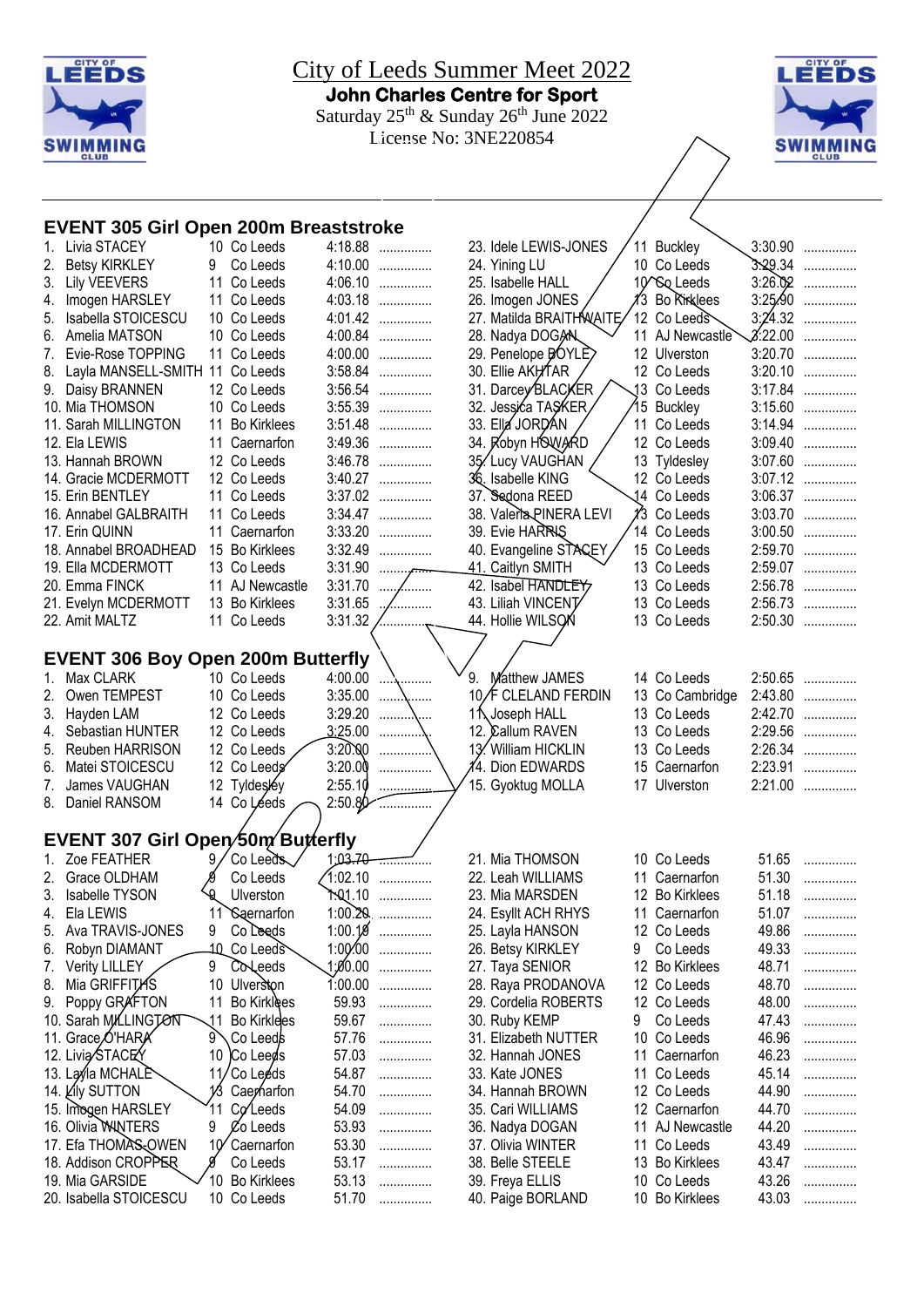



| 41. Gracie MCDERMOTT                       |             | 12 Co Leeds           | 43.00   | .         |              | 73. Florence DIXON     |    | Co Leeds           | 36.56 | . |
|--------------------------------------------|-------------|-----------------------|---------|-----------|--------------|------------------------|----|--------------------|-------|---|
| 42. Annabel GALBRAITH                      |             | 11 Co Leeds           | 42.03   | .         |              | 74. Jessica TASKER     |    | 15 Buckley         | 36.50 | . |
| 43. Eve MOLLOY                             |             | 12 Lancaster          | 42.00   | .         |              | 75. Imogen JONES       | 13 | <b>Bo Kirklees</b> | 36.21 | . |
| 44. Isabella JUSTHAM                       |             | 11 Co Leeds           | 41.86   | .         |              | 76. Alaw EDWARDS       |    | 12 Caernarfon      | 36.07 | . |
| 45. Evie-Rose TOPPING                      |             | 11 Co Leeds           | 41.86   | .         |              | 77. Katie ADAMS        |    | 15 AJ Newcastle    | 35.51 | . |
| 46. Elizabeth BOND                         |             | 10 Co Leeds           | 41.60   | .         |              | 78. Emily MARRISCN     |    | 12  Co Leeds       | 35.46 | . |
| 47. Emma FINCK                             |             | 11 AJ Newcastle       | 41.47   | .         |              | 79. Annabel BROADHEAD  |    | 15 Bo Kirklees     | 35.28 | . |
| 48. Esme VAN BEDAF                         |             | 11 AJ Newcastle       | 41.35   | .         |              | 80. Caitlyn SMJ7H      |    | 13 Co Leeds        | 35.14 | . |
|                                            |             | 10 Co Leeds           | 41.27   |           |              | 81. Robyn HØWARD       |    |                    | 35.01 |   |
| 49. Yining LU                              |             |                       |         | .         |              |                        |    | 12 Co Leeds        |       | . |
| 50. Daisy GLOVER                           | 11          | Co Leeds              | 41.00   | .         |              | 82. Annabelle HART     |    | 13 Co Leeds        | 34.64 | . |
| 51. Idele LEWIS-JONES                      | 11          | <b>Buckley</b>        | 40.80   | .         |              | 83. Jessića WOØDS      |    | 12 Co Leeds        | 34.60 | . |
| 52. Lily VEEVERS                           | 11          | Co Leeds              | 40.80   | .         |              | 84. AvaCONMELL         |    | 12 Co Leeds        | 34.56 | . |
| 53. Matilda BRAITHWAITE                    | 12          | Co Leeds              | 40.60   | .         |              | 85. Mae JOHNSTONE      |    | 15 Co Leeds        | 34.38 | . |
| 54. Ava TAYLOR                             |             | 14 Bo Kirklees        | 39.90   | .         |              | 86/Tylan FLETCHER      |    | 13 Co Leeds        | 34.31 | . |
| 55. Ava BRADLEY                            |             | 12 Co Leeds           | 39.29   | .         |              | 87. Ella PROCTOR       |    | 16 Co Leeds        | 34.00 | . |
| 56. Hannah JONES                           |             | 16 Buckley            | 39.10   | .         |              | 88. Alex NEWTON        |    | 14 Co Leeds        | 33.60 | . |
| 57. Eloise ANDREASEN                       |             | 11 Co Leeds           | 38.91   | .         |              | 89. Mia TRAVIS-JONES   |    | i∕2 Co Leeds       | 33.43 | . |
| 58. Penelope DALLIMORE                     |             | 11 Co Leeds           | 38.90   | .         |              | 90. Imogen LEMON       |    | 15 Buckley         | 33.37 | . |
| 59. Isabelle HALL                          |             | 10 Co Leeds           | 38.86   | .         |              | 91. Hazel BLAIN        |    | 13 Co Leeds        | 33.25 | . |
| 60. Ellie AKHTAR                           |             | 12 Co Leeds           | 38.33   | .         |              | 92. Maddison CARTER    |    | 14 Co Leeds        | 33.04 | . |
| 61. Lucy WAINWRIGHT                        |             | 11 Co Leeds           | 38.31   | .<br>.    |              | 93. Sedona REED        |    | 14 Co Leeds        | 32.91 | . |
| 62. Ella JORDAN                            | 11          | Co Leeds              | 38.11   | .         |              | 94. Elizabeth DIXOM    |    | 12 Co Leeds        | 32.79 | . |
| 63. Amit MALTZ                             |             | 11 Co Leeds           | 38.00   |           |              | 95. Ffion HUMPHAREYS   |    | 14 Caernarfon      | 32.00 | . |
| 64. Anabella CHAMBERS                      |             | 12 Co Leeds           | 38.00   | .         |              | 96, Charlotte MORETON  |    | 14 Co Leeds        | 31.93 |   |
|                                            |             |                       |         | .         |              |                        |    |                    |       | . |
| 65. Emelia ATKINSON                        |             | 13 Co Salford         | 37.97   | .         |              | 97. Lucy VAUGHAN       |    | 13 Tyldesley       | 31.79 | . |
| 66. Ava GARSIDE                            |             | 13 Bo Kirklees        | 37.88   | .         |              | 98. Isabel HANDLEY     |    | 13 Co Leeds        | 31.79 | . |
| 67. Evie GLOVER                            |             | 12 Co Leeds           | 37.39   | \         |              | 99. Évie HARRIS        |    | 14 Co Leeds        | 31.72 | . |
| 68. Ela DAVIES                             |             | 15 Caernarfon         | 37.24   | .         |              | 100. Megan TRAVIS      |    | 13 Co Leeds        | 31.71 | . |
| 69. Isabelle KING                          |             | 12 Co Leeds           | 37.19   | .         | 10 $\Lambda$ | Charlotte SHAW         |    | 14 Co Leeds        | 31.66 | . |
| 70. M AZANA-BALL                           |             | 11 Co Leeds           | 37.04   |           | 102.         | Erin THORN             |    | 15 Co Leeds        | 31.60 | . |
| 71. Erin QUINN                             | 11          | Caernarfor            | 36.80   |           | 103.         | Mischa COMRIE          |    | 15 Co Leeds        | 31.09 | . |
| 72. Penelope BOYLE                         |             | 12 Ulverston          | 36.60   | .         |              | 104. Jamie-Leigh TYSON |    | 15 Ulverston       | 30.85 |   |
|                                            |             |                       |         |           |              |                        |    |                    |       |   |
| <b>EVENT 308 Boy Open 50m Breaststroke</b> |             |                       |         |           |              |                        |    |                    |       |   |
| James DEVERILL                             | 10          | Co Leed's             | 1:55.94 |           |              | 23. Elijah CORNALLY    |    | 12 Bo Kirklees     | 54.24 | . |
| Max PEEL<br>2.                             | 9           | 'Co Leéds             | 1:29.40 |           |              | 24. William DUNN       |    | 11 Co Leeds        | 53.87 | . |
| 3.<br>Joshua WRIGHT                        |             | Co Leeds              | 1.22.90 | .         |              | 25. Felix GILLILAND    |    | 11 Co Leeds        | 53.26 |   |
| <b>Oliver MASKELL</b><br>4.                | 49          | Co Leeds              | 4:11.40 |           |              | 26. Nathan HINCE       |    | 10 Caernarfon      | 53.20 | . |
| Archie RUSSELL                             | $9^{\circ}$ |                       | 1:10.09 | .         |              | 27. Hogan LAM          |    |                    | 53.19 | . |
| 5.                                         |             | $\mathcal{L}$ o Leeds |         | .         |              |                        |    | 10 Co Leeds        |       | . |
| <b>Ellis HARGREAVES</b><br>6.              | 10          | Colleeds              |         | $1:06.10$ |              | 28. Philip LANGARA     |    | 10 Bo Kirklees     | 53.18 | . |
| <b>Barney HOBBS</b><br>7.                  | 9           | Co Leeds              | 1:05,00 | .         |              | 29. Alfie NEWISS       |    | 10 Bo Kirklees     | 53.09 | . |
| Calum KERSHAW<br>8.                        | ர           | <b>Go</b> Leeds       | 1:05.70 | .         |              | 30. Alexander LEWIS    |    | 10 Co Leeds        | 53.03 | . |
| Jacob DYER,<br>9.                          | 10          | Co Leeds              | 1.05.10 | .         |              | 31. Alfie CRAGGS       |    | 11 Co Leeds        | 52.73 | . |
| 10. Charlie BRADLEY                        | 9           | Co Leeds              | 1:04.71 | .         |              | 32. Max CLARK          |    | 10 Co Leeds        | 52.02 | . |
| 11. Benjamin/MOONEY                        | 10          | Co Leeds              | 1:02.60 | .         |              | 33. James ANDREASEN    |    | 11 Co Leeds        | 51.70 |   |
| 12. Oliver ATHA                            | 10          | Co Leeds              | 1:00.00 | .         |              | 34. Owen TEMPEST       |    | 10 Co Leeds        | 51.46 | . |
| 13. Ethan MEWSE                            | 11          | \Co Leed's            | 59.38   | .         |              | 35. Callum FOZARD      |    | 11 Co Leeds        | 50.98 |   |
| 14. Harrison WAKE                          | 10          | /Co Lee⁄ds            | 58.20   | .         |              | 36. Samuel OLLERENSHA  |    | 10 Bo Kirklees     | 50.92 |   |
| 15. Olaf GRUDOWSK                          | 10          | Co Leeds              | 57.77   | .         |              | 37. Oscar O'DONNELL    |    | 10 Co Leeds        | 50.42 | . |
| 16. <i>Niver BARKER</i>                    |             | Co <sub>Leeds</sub>   | 57.11   | .         |              | 38. John SOUTHALL      |    | 12 Bo Kirklees     | 49.80 | . |
| 17. TylerRAVEN                             | 9           | C <sub>6</sub> Leeds  | 57.00   | .         |              | 39. Jack WADE          | 9  | <b>Bo Kirklees</b> | 49.77 |   |
| 18. Oscar HUSSEY                           |             | 10/Co Leeds           | 57.00   | .         |              | 40. Finley TOWNEND     |    | 12 Bo Kirklees     | 49.47 | . |
| 19. Stanley PARKER                         |             | <b>Bo Kirklees</b>    | 56.42   |           |              | 41. Isaac WEEKS        |    | 11 Co Leeds        | 49.39 |   |
|                                            |             | Co Leeds              | 55.20   | .         |              | 42. Oliver BARRETT     |    | 11 Co Leeds        | 49.07 | . |
| 20. George JONES                           |             |                       |         | .         |              |                        |    |                    |       | . |
| 21. Leo Ll                                 | 9           | Co Leeds              | 54.63   | .         |              | 43. Abdullah MOKHLISSE |    | 12 Co Leeds        | 49.00 | . |
| 22. Theo GILBERT                           | 9           | Co Leeds              | 54.60   | .         |              | 44. James THOMSON      |    | 12 Co Leeds        | 48.99 | . |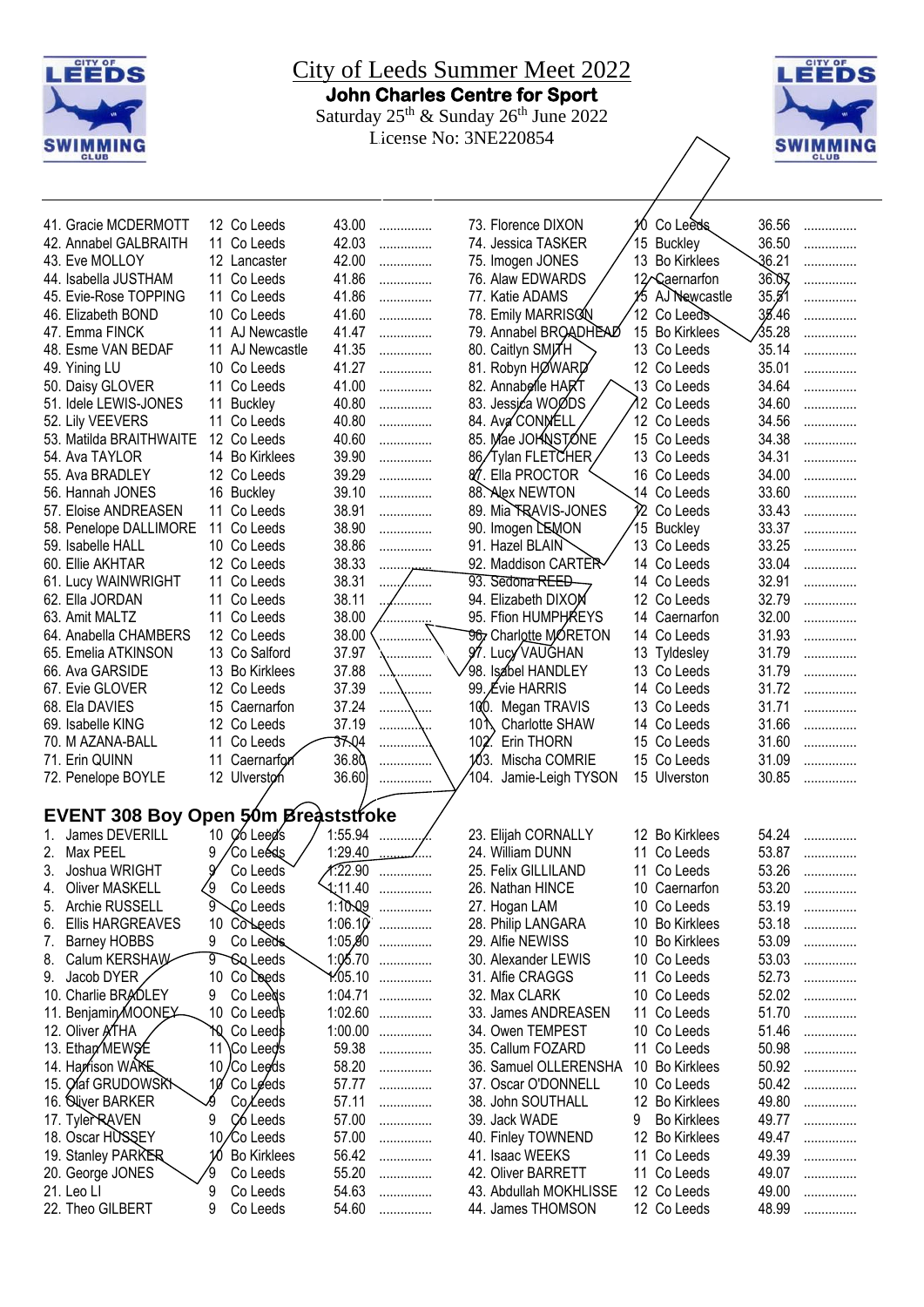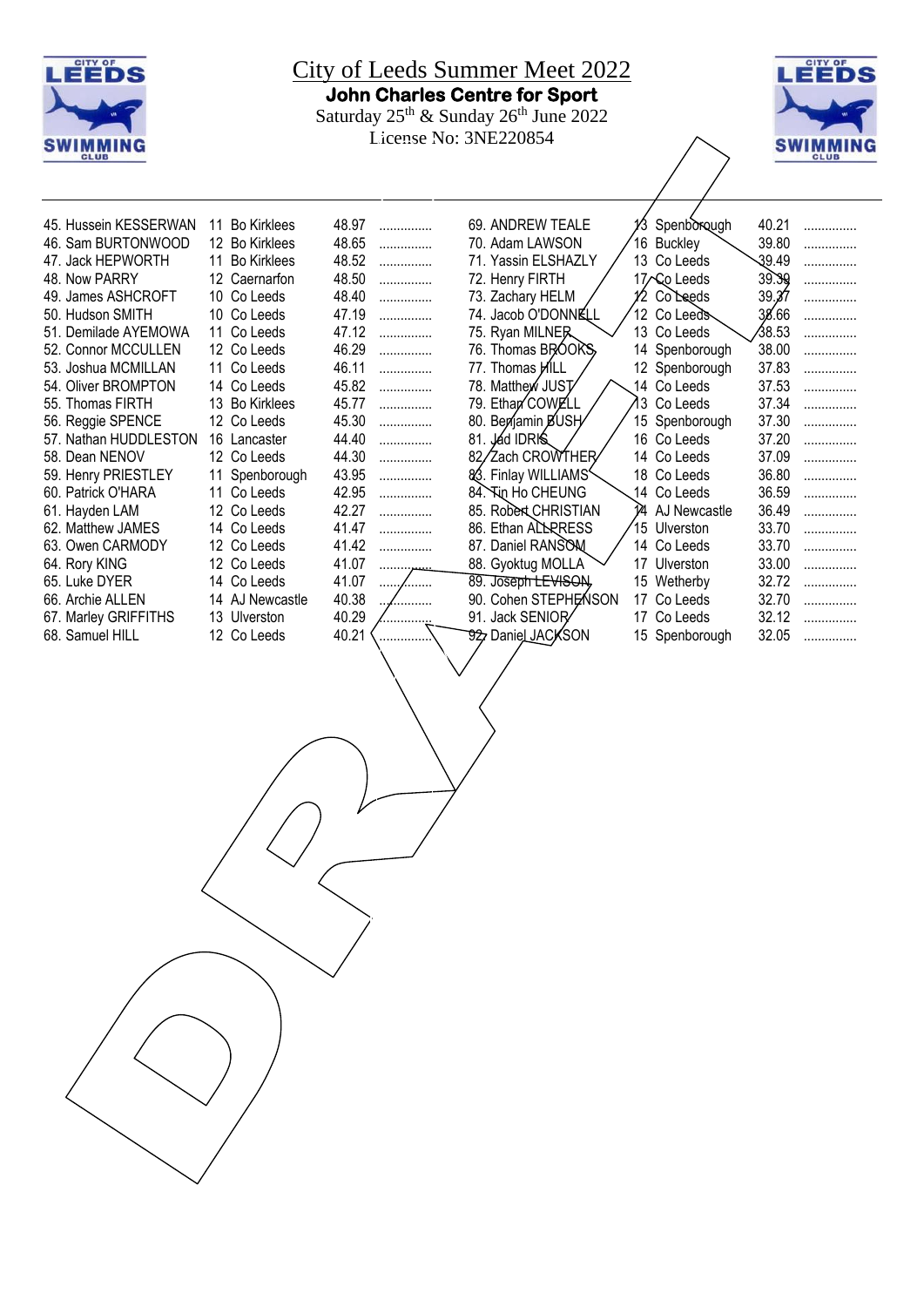



#### **Sunday 26th June - Session 4**

**Warm Up: 13:00 Start: 14:00**

# **EVENT 401 Boy Open 400m Freestyle**

| 1. | James ASHCROFT                            |    | 10 Co Leeds     | 6:45.00  | .                | 22. Zachary HELM                   |    | 12 Co Leeds                  | 5/15.58 | .       |
|----|-------------------------------------------|----|-----------------|----------|------------------|------------------------------------|----|------------------------------|---------|---------|
|    | 2. Nicholas CASS                          |    | 12 Spenborough  | 6:28.40  | .                | 23. Owen CARMODY                   |    | 12 Co Leeds                  | 5:13.10 | .       |
|    | 3. Angus YOUNG                            |    | 10 Co Leeds     | 6:26.70  | .                | 24. Oliver STEELE                  |    | 14 Co Leeds                  | 5:11.22 | .       |
|    | 4. Hogan LAM                              |    | 10 Co Leeds     | 6:24.20  | .                | 25. Thomas BROOKS                  |    | 14 Spenborough               | 5:08.50 | .       |
| 5. | Hudson SMITH                              |    | 10 Co Leeds     |          | 6:21.66          | 26. Samuél JACKSON                 |    | 13 Spenborough               | 5:07.50 | .       |
| 6. | <b>Connor MCCULLEN</b>                    |    | 12 Co Leeds     | 6:20.00  | .                | 27. Hayden LAM                     |    | 12 Co Leeds                  | 5:04.41 | .       |
| 7. | Nathan HINCE                              |    | 10 Caernarfon   |          | 6:15.00          | 28. Harry GILLIGAN                 |    | 15 Bo Kirklees               | 5:03.00 | .       |
| 8. | Owen TEMPEST                              |    | 10 Co Leeds     | 6:14.76  | .                | 29./William WILSON                 |    | 11 Co Leeds                  | 5:01.66 | .       |
|    | 9. Noah DARNELL                           |    | 10 Co Leeds     | 6:09.20  | .                | 30. Harry HASTE                    |    | 16 Spenborough               | 5:00.00 | .       |
|    | 10. Rory KING                             |    | 12 Co Leeds     | 6:00.00  | .                | 31. Callum RAVEN                   |    | 13 Co Leeds                  | 4:59.59 | .       |
|    | 11. Oscar O'DONNELL                       |    | 10 Co Leeds     | 5:56.16  | .                | 32. Luke DYER                      | 14 | Co Leeds                     | 4:56.32 | .       |
|    | 12. Seth JONES                            | 11 | Co Leeds        | 5:53.64  | .                | 33. Alexander HORNBY               |    | 14 Tyldesley                 | 4:49.80 | .       |
|    | 13. Halo BENTLEY-HICKS                    | 11 | Co Leeds        | 5:43.98  | .                | 34. Joseph HALL                    |    | 13 Co Leeds                  | 4:48.34 | .       |
|    | 14. ANDREW TEALE                          |    | 13 Spenborough  | 5:31.55  | .                | 35. Harry SENIOR                   |    | 15 Co Leeds                  | 4:47.89 | .       |
|    | 15. Zach CROWTHER                         |    | 14 Co Leeds     | 5:29.42  | 1.1.1.1.1<br>⁄…… | <del>36. Dion EDWARDS</del>        |    | 15 Caernarfon                | 4:45.80 | .       |
|    | 16. Reuben HARRISON                       |    | 12 Co Leeds     | 5:27.12  | $\cdots$<br>.    | 37. Louis CASS                     |    | 14 Spenborough               | 4:37.80 | .       |
|    | 17. Daniel RANSOM                         |    | 14 Co Leeds     | 5:26.80  | .                | 38. George BROOKS                  |    | 15 Co Leeds                  | 4:31.68 | .       |
|    | 18. Oliver BARRETT                        |    | 11 Co Leeds     |          | 5:24.16          | 39, William HICKLIN                |    | 13 Co Leeds                  | 4:30.99 | .       |
|    | 19. Alfie YOUNG                           |    | 13 Co Leeds     | 5:22.67  |                  | 40. Cohen STEPHENSON               |    | 17 Co Leeds                  | 4:30.00 | .       |
|    | 20. Jacob O'DONNELL                       |    | 12 Co Leeds     | 5:20.06  |                  | 41. Da⁄hiel JACKSON                |    | 15 Spenborough               | 4:28.14 | .       |
|    | 21. James VAUGHAN                         |    | 12 Tyldesley    | 5:17.25  |                  | 42. Matthew FULLALOVE              |    | 16 Southport                 | 4:25.00 | .       |
|    |                                           |    |                 |          |                  |                                    |    |                              |         |         |
|    | <b>EVENT 402 Girl Open 200m Freestyle</b> |    |                 |          |                  |                                    |    |                              |         |         |
|    | 1. Mia GRIFFITHS                          |    | 10 Ulverston    | 4.22.50  |                  | 28, Daisy GLOVER                   |    | 11 Co Leeds                  |         | 2:54.47 |
| 2. | Martha ASHTON                             | 9  | Co Leeds        | 3:55.00  |                  | 29. Hannah BURNS                   |    | 14 Spenborough               | 2:54.40 | .       |
| 3. | Isabelle TYSON                            | 9  | Ulverston       | 3:40.80  | .                | 30. Fern STANLEY-SMITH             |    | 13 Bo Kirklees               | 2:53.37 | .       |
|    | 4. Verity LILLEY                          | 9  | Co Leéds        | 3:40.00  |                  | 31. Nadya DOGAN                    |    | 11 AJ Newcastle              | 2:52.80 | .       |
|    | 5. Addison CROPPER                        | 9  | Co Leeds        |          | $3:36.11$        | 32. Ellie AKHTAR                   |    | 12 Co Leeds                  | 2:51.81 | .       |
|    | 6. Isabella STOICESCU                     |    | 10 Coleeds      | 3:34.76  | .                | 33. Erin BURNS                     |    | 15 Caernarfon                | 2:51.43 | .       |
| 7. | Livia STACEY                              |    | 10 Co Leeds     |          |                  | 34. Anabella CHAMBERS              |    | 12 Co Leeds                  | 2:51.10 | .       |
|    | 8. Leah WILLIAMS                          |    | Caernarfor      | 3:26.TU  | .                | 35. Lily SUTTON                    |    | 13 Caernarfon                | 2:50.00 | .       |
|    | 9. Erin BENTLEY                           | 11 | Co Leeds        | 3:25.14  | .                | 36. Ava BRADLEY                    |    | 12 Co Leeds                  | 2:49.94 | .       |
|    | 10. Imogen HARSLEY                        |    | Co Leeds        |          | $3.2500$         | 37. Amit MALTZ                     |    | 11 Co Leeds                  | 2:49.30 | .       |
|    | 11. Elkie FOSTER                          | 11 | Coleeds         |          | $3:23.20$        | 38. Daisy BRANNEN                  |    | 12 Co Leeds                  |         | 2:49.28 |
|    | 12. Betsy KIRKLEY                         | 9  | Co Leeds        | 3:23.16  | .                | 39. Emily MARRISON                 |    | 12 Co Leeds                  | 2:48.71 | .       |
|    | 13. Ruby KEMP                             | 9  | Co Leeds        | 3:20'.16 | .                | 40. Cordelia ROBERTS               |    | 12 Co Leeds                  | 2:48.63 | .       |
|    | 14. Evie-Rose TOPPING                     | 11 | Co Leeds        | 3.⁄18.00 | .                | 41. Erin QUINN                     |    | 11 Caernarfon                | 2:47.60 | .       |
|    | 15. Poppy GILBERT                         | 9  | Co Leeds        | 3:15.00  | .                | 42. Esyllt ACH RHYS                | 11 | Caernarfon                   | 2:44.90 | .       |
|    | 16. Mia THOMSON                           |    | 10 Co Leeds     | 3:12.61  | .                | 43. Imogen JONES                   |    | 13 Bo Kirklees               | 2:43.63 | .       |
|    | 17. Ela LEWIS                             |    | √ Caernarfþn    | 3:12.30  | .                | 44. Ella BANKS                     |    | 15 Bo Kirklees               |         | 2:42.87 |
|    | 18. Emma FINCK                            |    | 11\AJ Newdastle | 3:12.00  | .                | 45. Ela DAVIES                     |    | 15 Caernarfon                | 2:41.60 | .       |
|    | 19. Belle STEELE                          |    | 13 Bo Kirklees  |          | 3:09.25          | 46. Isabelle HALL                  |    | 10 Co Leeds                  | 2:41.41 | .       |
|    | 20. Annabel GALBRANTH                     | 11 | Co Leeds        |          | 3:06.80          | 47. Penelope BOYLE                 |    | 12 Ulverston                 | 2:39.40 | .       |
|    | 21. Elizabeth BOND                        |    | ∦0 Co Leeds     |          | 3:05.21          | 48. Florence DIXON                 |    | 10 Co Leeds                  |         | 2:39.39 |
|    | 22. CarNVILLIAMS                          |    | 12 Caernarfon   |          | 3:04.90          | 49. Ella JORDAN                    |    | 11 Co Leeds                  | 2:39.29 | .       |
|    | 23. Daisy NEWSOME                         |    | 12 Bo Kirklees  |          | 3:03.97          | 50. Hannah JONES                   |    | 16 Buckley                   | 2:38.80 |         |
|    | 24. Amelia MATSQN                         | 10 | Co Leeds        |          | 3:01.95          | 51. Robyn HOWARD                   |    | 12 Co Leeds                  | 2:38.73 | .<br>.  |
|    | 25. EVIE LAMBERT                          |    | 14 Bo Kirklees  | 3:00.19  | .                |                                    |    |                              | 2:35.00 |         |
|    | 26. Hannah BROWN                          |    | 12 Co Leeds     |          | 2:59.87          | 52. Grace GREEN<br>53. Ava GARSIDE |    | 17 Buckley<br>13 Bo Kirklees | 2:34.72 | .       |
|    | 27. Hannah JONES                          |    |                 |          |                  | 54. Mae JOHNSTONE                  |    | 15 Co Leeds                  |         | .       |
|    |                                           |    | 11 Caernarfon   | 2:56.44  | .                |                                    |    |                              | 2:34.49 | .       |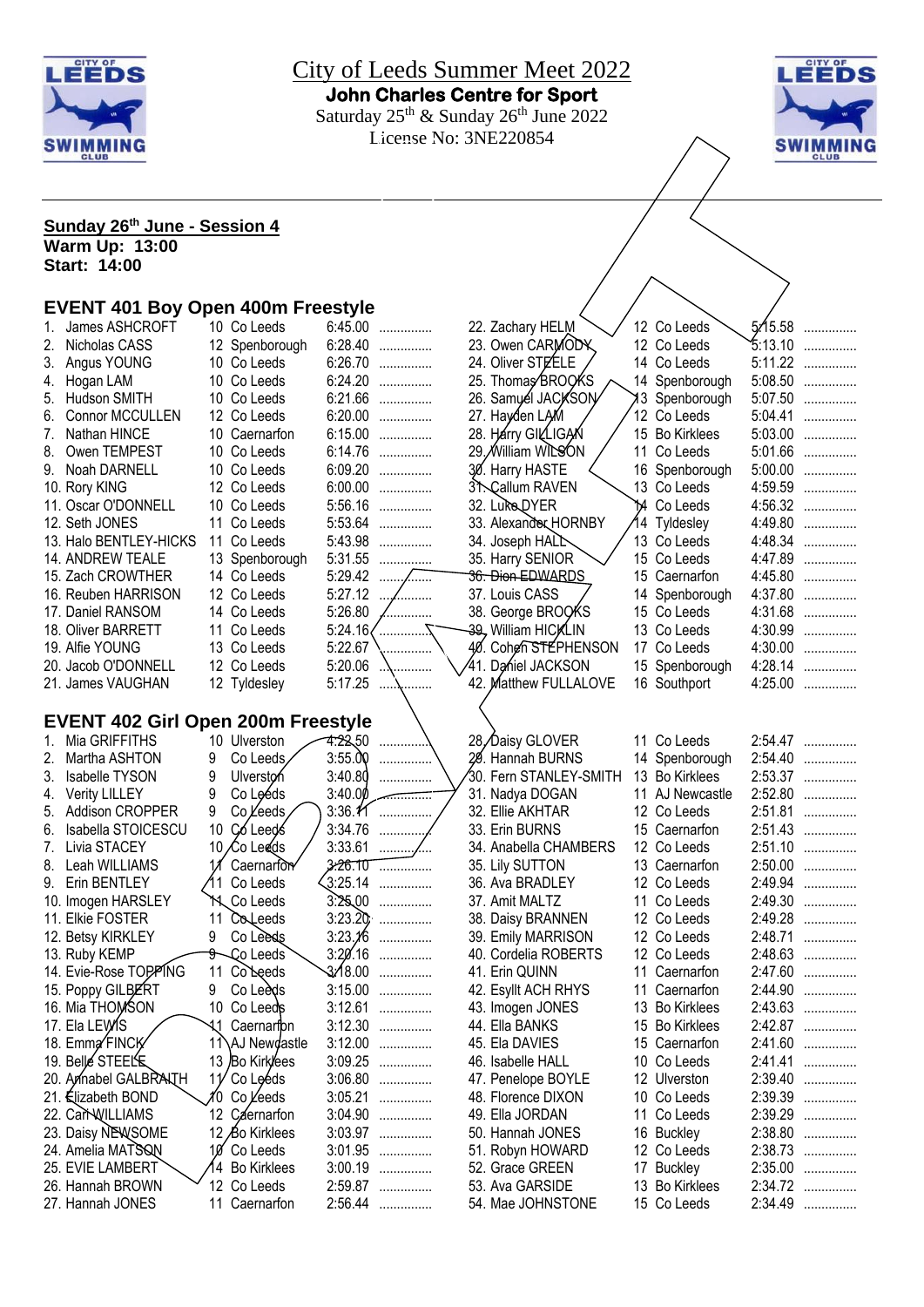

# City of Leeds Summer Meet 2022 **John Charles Centre for Sport**

Saturday  $25<sup>th</sup>$  & Sunday  $26<sup>th</sup>$  June 2022 License No: 3NE220854



68. Millie WALKER 12 Co Leeds 2:22.94 ............... 69. Matilda POTTER 13 Co Leeds 2:21.90 ...............

71. Alex NEWTON / 14 Co Leeds 2:20.80 ............... 72. Emma WOOD 14 Co Leeds 2:20.30 ............... 73. Ffion HUMPHREYS 14 Caernarfon 2:18.90 ............... 74. Mischa COMRIE 15 Co Leeds 2:18.89 ............... 75. Charlotte SHAW 14 Co Leeds 2:18.40 ...............<br>76. Matilda ASHCRØFT 13 Co Leeds 2:17.70 ............... 76. Matilda ASHCROFT 13 Co Leeds 2:17.70 ...............<br>77. Valeria PINERA LEYN 13 Co Leeds 2:15.01 ............... 77. Valeria PINERA LEVI 13 Co Leeds 2:15.01 ...............<br>78. Jamie-Leigh TYSON 75 Ulverston 2:14.30 ...............

79. Evangeline STACEY / 15 Co Leeds 2:13.47 ...............

70. Darcey CROSSLEY  $/$  13 Co Leeds

78. Jamie-Leigh/TYSON 75 Ulverston<br>19. Evangeline STACEY / 15 Co Leeds

| 13 Co Leeds    | 2:33.95<br>. |
|----------------|--------------|
| 15 Bo Kirklees | 2:33.93<br>. |
| 12 Co Leeds    | 2:32.30<br>. |
| 13 Co Salford  | 2:32.29      |
| 12 Co Leeds    | 2:31.75<br>. |
| 12 Caernarfon  | 2:30.46      |
| 15 Buckley     | 2:29.90      |
| 13 Co Leeds    | 2:29.80      |
| 13 Co Leeds    | 2:28.78<br>. |
| 11 Co Leeds    | 2:26.72      |
| 14 Co Leeds    | 2:26.10      |
| 13 Co Leeds    | 2:25.03      |
| 14 Co Leeds    | 2:23.06<br>. |
|                |              |

## **EVENT 403 Boy Open 100m Breaststroke**

|    | <b>EVENT 403 Boy Open 100m Breaststroke</b> |                 |                                |                        |                               |  |                        |    |                 |         |           |
|----|---------------------------------------------|-----------------|--------------------------------|------------------------|-------------------------------|--|------------------------|----|-----------------|---------|-----------|
| 1. | Max PEEL                                    | 9               | Co Leeds                       |                        | $3:06.12$                     |  | 39. Hudson SMITH       |    | 10 Co Leeds     |         | 1:41.90   |
| 2. | Daniel RAWLINGS                             | 9               | Co Leeds                       | 2:47.64                | .                             |  | 40. Olive RROMPTON     |    | 1⁄4 Co Leeds    |         | $1:40.30$ |
|    | 3. Archie RUSSELL                           | 9               | Co Leeds                       |                        | 2:28.16                       |  | 41. Thomas PRTH        |    | 13 Bo Kirklees  |         | $1:39.65$ |
| 4. | Calum KERSHAW                               | 9               | Co Leeds                       | 2:18.34                | .                             |  | 42. Joshua MCMILLAN    |    | 11 Co Leeds     |         | $1:39.57$ |
| 5. | <b>Barney HOBBS</b>                         | 9               | Co Leeds                       | 2:15.00                | $\ldots \ldots \ldots \ldots$ |  | 43. Dean NENOV         |    | 12 Co Leeds     |         | $1:38.58$ |
| 6. | <b>Charlie BRADLEY</b>                      | 9               | Co Leeds                       | 2:15.00                | .                             |  | 44. Halo BENTLEY-HICKS | 11 | Co Leeds        |         | $1:38.24$ |
| 7. | Henry RIX                                   | 11              | Lancaster                      | 2:14.94                | /                             |  | 45. Harvey STOKER      |    | 14 Bo Kirklees  | 1:36.32 | .         |
| 8. | <b>Ethan MEWSE</b>                          | 11              | Co Leeds                       | 2:13.50                |                               |  | 46. Alex OLCHOWIK      |    | 12 Co Leeds     | 1:36.16 | .         |
| 9. | Benjamin MOONEY                             | 10              | Co Leeds                       | 2:11.02                | .                             |  | 47. Henry PRIESTLEY    | 11 | Spenborough     | 1:35.90 | .         |
|    | 10. George JONES                            | 9               | Co Leeds                       | 2:04.19                | .                             |  | 48. Samuel HILL        |    | 12 Co Leeds     | 1:35.02 | .         |
|    | 11. Dalton ELLWOOD                          | 11              | Co Leeds                       | 2:03.98                | .                             |  | 49. Alfie YOUNG        |    | 13 Co Leeds     | 1:34.91 | .         |
|    | 12. Oscar HUSSEY                            | 10              | Co Leeds                       | 2:00.00                | .                             |  | 50, Rory KING          |    | 12 Co Leeds     | 1:34.47 | .         |
|    | 13. Theo GILBERT                            | 9               | Co Leeds                       | 2:00.00                | .                             |  | 51 Oliver STEELE       |    | 14 Co Leeds     |         | $1:32.92$ |
|    | 14. Max CLARK                               | 10              | Co Leeds                       | 1:59.75                |                               |  | 52. Marley GRIFFITHS   |    | 13 Ulverston    |         | $1:32.50$ |
|    | 15. Leo Ll                                  | 9               | Co Leeds                       | 1:59.23                | .                             |  | 53/ANDREW TEALE        |    | 13 Spenborough  |         | $1:31.64$ |
|    | 16. Hussein KESSERWAN                       | 11              | Bo Kirklees                    | 1:59.1                 | .                             |  | 54. Thomas HILL        |    | 12 Spenborough  | 1:30.35 | .         |
|    | 17. Alfie CRAGGS                            | 11              | Co Leeds                       | 1:58.38                | .                             |  | 55. Matthew JAMES      |    | 14 Co Leeds     | 1:30.24 | .         |
|    | 18. James ANDREASEN                         | 11              | Co Leeds                       |                        | 1:57.30                       |  | 56. George CARRY       |    | 14 Co Leeds     |         | $1:28.80$ |
|    | 19. Hogan LAM                               | 10              | Co/Leeds                       |                        | $1:57.23$                     |  | 57. Adam LAWSON        |    | 16 Buckley      |         | $1:27.80$ |
|    | 20. James THOMSON                           | 12              | Co Leed's                      | 1:56.40                | .                             |  | 58. Ryan MILNER        |    | 13 Co Leeds     |         | $1:27.74$ |
|    | 21. Angus YOUNG                             | 10 <sub>l</sub> | Co Leéds                       | 1:53.90                |                               |  | 59. Zachary HELM       |    | 12 Co Leeds     |         | $1:27.48$ |
|    | 22. John SOUTHALL                           | 12              | Bo Kirklees                    |                        | $\pi$ :53.39                  |  | 60. Arthur OWENS       |    | 13 Co Leeds     |         | $1:25.92$ |
|    | 23. Nathan HUDDLESTON                       |                 | 16 Lancaster                   | $\frac{1.53.20}{5.20}$ | .                             |  | 61. Jacob O'DONNELL    |    | 12 Co Leeds     |         | $1:25.25$ |
|    | 24. Philip LANGARA                          |                 | <b>10 Bo Kirklees</b>          | 1:52.45                | .                             |  | 62. Tin Ho CHEUNG      |    | 14 Co Leeds     | 1:23.54 | .         |
|    | 25. Noah DARNELL                            | 10              | Co <sub>Needs</sub>            | 1:52.17                | .                             |  | 63. Zach CROWTHER      |    | 14 Co Leeds     | 1:23.19 | .         |
|    | 26. Samuel OLLERENSHA                       | 10              | <b>Bo Kirklees</b>             | 1:52 $\chi$ 0          | .                             |  | 64. Henry FIRTH        |    | 17 Co Leeds     | 1:22.80 | .         |
|    | 27. Sam BURTONWOOD                          |                 | 12 Bo Kirklees                 | 1:52.00                | .                             |  | 65. Robert CHRISTIAN   |    | 14 AJ Newcastle | 1:22.20 | .         |
|    | 28. Harrison WAKE                           | 10              | Co Leeds                       | 1.50.00                | .                             |  | 66. Matthew JUST       |    | 14 Co Leeds     | 1:21.90 | .         |
|    | 29. Robson HART                             | 9               | Co Leeds                       |                        | 1:47.38                       |  | 67. Ethan COWELL       |    | 13 Co Leeds     | 1:21.79 | .         |
|    | 30. Sebastian HUNTER                        | 12              | Co Leeds                       |                        | $1:46.65$                     |  | 68. Thomas BROOKS      |    | 14 Spenborough  | 1:21.30 | .         |
|    | 31. James ASHCROFT                          | 10              | Co Leeds                       |                        | $1:46.24$                     |  | 69. Louis CASS         |    | 14 Spenborough  | 1:20.60 | .         |
|    | 32. Callum FOZARD                           | 11              | <b>Co Leeds</b>                | 1:45.94                | .                             |  | 70. Jad IDRIS          |    | 16 Co Leeds     | 1:19.40 | .         |
|    | 33. Demilade AYEMOWA                        | 11              | /Co Lee⁄ds                     | 1:45.34                | .                             |  | 71. Finlay WILLIAMS    |    | 18 Co Leeds     | 1:16.20 | .         |
|    | 34. Jáck WADE                               | 9.              | Bo Kirklees                    | 1:45.00                | .                             |  | 72. Ethan ALLPRESS     |    | 15 Ulverston    |         | $1:13.30$ |
|    | 35. Niver BARRETT                           |                 | CoLeeds                        | 1:44.20                | .                             |  | 73. Joseph LEVISON     |    | 15 Wetherby     | 1:13.28 | .         |
|    | 36. Eben COUSIN                             | 13              | <b>B</b> <sub>6</sub> Kirklees |                        | $1:42.83$                     |  | 74. William BACON      |    | 16 Co Leeds     | 1:13.20 | .         |
|    | 37. Now PARRY                               |                 | 12/Caernarfon                  | 1:42.50                | .                             |  | 75. Gyoktug MOLLA      |    | 17 Ulverston    | 1:10.80 | .         |
|    | 38. Seth JONES                              |                 | Co Leeds                       |                        | 1:42.12                       |  | 76. Jack SENIOR        |    | 17 Co Leeds     |         | $1:10.78$ |
|    |                                             |                 |                                |                        |                               |  |                        |    |                 |         |           |

**10 Minute Comfort Break**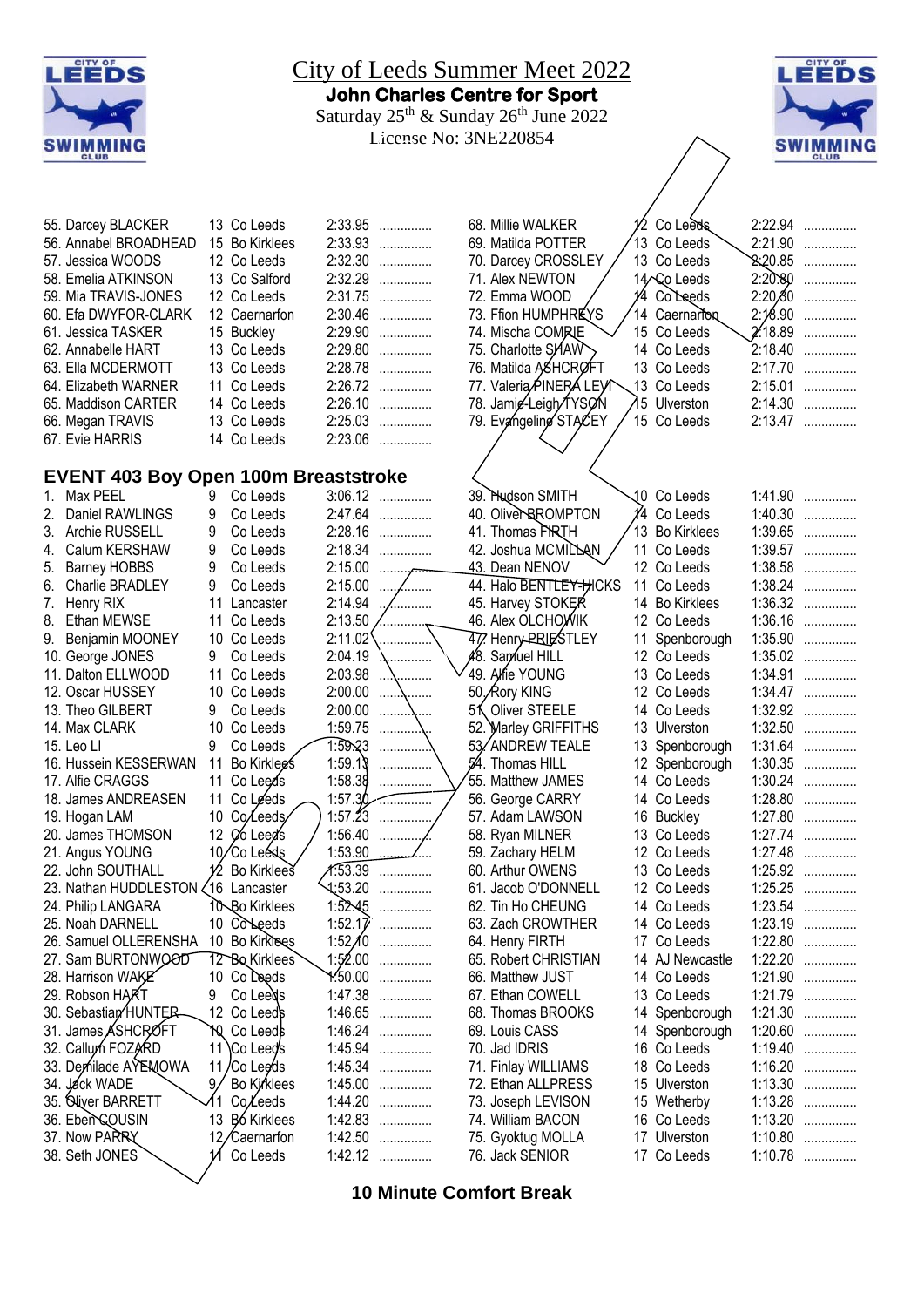



#### **EVENT 404 Girl Open 100m Butterfly**

| 1. | Grace OLDHAM                       | 9               | Co Leeds           | 2:12.00        | .              | 33             |
|----|------------------------------------|-----------------|--------------------|----------------|----------------|----------------|
| 2. | Mia THOMSON                        |                 | 10 Co Leeds        | 2:00.00        | .              | 34             |
| 3. | Addison CROPPER                    | 9               | Co Leeds           | 1:57.94        | .              | 35             |
| 4. | Esme VAN BEDAF                     |                 | 11 AJ Newcastle    | 1:54.86        | .              | 36             |
| 5. | Ruby KEMP                          | 9               | Co Leeds           | 1:50.00        | .              | 37             |
| 6. | Elizabeth BOND                     |                 | 10 Co Leeds        | 1:49.57        | .              | 38             |
| 7. | Amelia MATSON                      |                 | 10 Co Leeds        | 1:47.43        | .              | 39             |
| 8. | Cari WILLIAMS                      |                 | 12 Caernarfon      | 1:47.20        | .              | 40             |
| 9. | Kate JONES                         |                 | 11 Co Leeds        | 1:45.00        | .              | 4 <sup>′</sup> |
|    | 10. Eve MOLLOY                     |                 | 12 Lancaster       | 1:44.48        | .              | 42             |
|    | 11. Poppy GILBERT                  | 9               | Co Leeds           | 1:40.00        | .              | 43             |
|    | 12. Matilda BRAITHWAITE            |                 | 12 Co Leeds        | 1:39.01        | .              | 44             |
|    | 13. Freya ELLIS                    |                 | 10 Co Leeds        | 1:38.50        | .              | 45             |
|    | 14. Daisy BRANNEN                  |                 | 12 Co Leeds        | 1:38.28        | .              | 4              |
|    | 15. Erin BENTLEY                   |                 | 11 Co Leeds        | 1:37.42        | .              | 47             |
|    | 16. Ela LETTON-JONES               |                 | 15 CaernarfonS13   | 1:35.90        | .              | 48             |
|    | 17. Olivia WINTER                  |                 | 11 Co Leeds        | 1:35.00        | .              | 49             |
|    | 18. Hannah BURNS                   |                 | 14 Spenborough     | 1:34.20        | .              | 50             |
|    | 19. Idele LEWIS-JONES              |                 | 11 Buckley         | 1:34.20        |                | 5 <sup>′</sup> |
|    | 20. Esyllt ACH RHYS                |                 | 11 Caernarfon      | 1:31.90        |                | 5'             |
|    | 21. Annabel BROADHEAD              |                 | 15 Bo Kirklees     | 1:30.96        | , <sub>.</sub> | 53             |
|    | 22. Elkie FOSTER                   |                 | 11 Co Leeds        |                |                |                |
|    |                                    |                 |                    | 1:30.86        |                | 54             |
|    | 23. EVIE LAMBERT                   |                 | 14 Bo Kirklees     | 1:30.53        |                | 55             |
|    | 24. Amit MALTZ                     |                 | 11 Co Leeds        | 1:29.80        |                | ø              |
|    | 25. Ella JORDAN                    |                 | 11 Co Leeds        | 1:28.37        | .              | 5 <sub>i</sub> |
|    | 26. Alaw EDWARDS                   |                 | 12 Caernarfon      | 1:26.60        | .              | 58             |
|    | 27. Evie GLOVER                    |                 | 12 Co Leeds        | 1:26.09        |                | 59             |
|    | 28. Ela DAVIES                     |                 | 15 Caernarfon      | 1:25.30        |                | 60             |
|    | 29. Robyn HOWARD                   |                 | 12 Co Leeds        | 1:25.24        |                | 61             |
|    | 30. Tylan FLETCHER                 |                 | 13 Co Leeds        | 1:24.64        |                | 62             |
|    | 31. Penelope BOYLE                 |                 | 12 Ulverstøn       | 1:24.40        |                | 63             |
|    | 32. Erin QUINN                     | 11              | Caerrarfon         | 1:24.20        |                | 64             |
|    |                                    |                 |                    |                |                |                |
|    | EVENT 405 Boy Open/200m Backstroke |                 |                    |                |                |                |
| 1. | James DEVERILL                     |                 | 10 Co Leeds        | 4:21.28        |                | $2^{\prime}$   |
| 2. | Benjamin MOONEY                    | 10              | Co Leeds           | 4:10.00        | .              | $\overline{2}$ |
| 3. | Henry RIX                          |                 | 11 Lancaster       | <b>4:01.80</b> |                | 23             |
| 4. | <b>Byron GILBERT</b>               |                 | 1 \Co Leeds        | 3:50.00        |                | 24             |
| 5. | Oscar HUSSEY                       |                 | 10 Coleeds         | 3:40.00        | .              | 25             |
| 6. | Sebastian HUNTER                   |                 | 12 Co Leeds        | 3:28,00        | .              | 26             |
| 7. | Benjamin MORRJ8                    |                 | 13 Coleeds         | 3:27.74        | .              | 27             |
| 8. | Nathan HINCE                       |                 | 10 Caernarfon      | 3:23.80        | .              | 28             |
| 9. | Nicholas CASS                      | 12              | Spenboxough        | 3:23.38        | .              | 29             |
|    | 10. James ASHCROFF                 |                 | 10 Co Leeds        | 3:21.76        | .              | 30             |
|    | 11. Max CLARK                      |                 | <b>10 Co Leeds</b> | 3:20.07        | .              | 3 <sup>′</sup> |
|    | 12. Dalton ELLWOOD                 | 11              | Co Leeds           | 3:18.93        | .              | 32             |
|    | 13. Oliver BARKER                  | 9               | Co Legds           | 3:18.00        | .              | 33             |
|    | 14. Øwen TEMPEST                   |                 | 10 Co Leeds        | 3:12.91        | .              | 34             |
|    | 15. Halo BENTLEY-HICKS             | 11              | Co⁄Leeds           | 3:09.47        | .              | 35             |
|    | 16. Hudson SMITH                   |                 | 10 Øo Leeds        | 3:08.35        | .              | 36             |
|    | 17. Noah DARNELL                   | 10 <sub>l</sub> | Co Leeds           | 3:07.90        | .              | 37             |
|    | 18. Oscar O'DONNELL                | 10              | Co Leeds           | 3:06.71        | .              | 38             |
|    | 19. Alex OLCHOWIK                  |                 | 12 Co Leeds        | 3:05.74        | .              | 39             |
|    | 20. Abdullah MOKHLISSE             |                 | 12 Co Leeds        | 3:01.09        | .              | 40             |
|    |                                    |                 |                    |                |                |                |

| 33. Anabella CHAMBERS   |          | 12 Co Leeds              | 1:24.06 | .            |
|-------------------------|----------|--------------------------|---------|--------------|
| 34. Annabelle HART      |          | 13 Co Leeds              | ት:23.63 | .            |
| 35. Florence DIXON      |          | 10 <sup>^</sup> So Leeds | 1:23.12 | .            |
| 36. Jessica WOODS       |          | 12 Co Leeds              | 1:20.10 | .            |
| 37. Emily MARRISON      |          | 12 Co Leeds              | 1:20.00 | .            |
| 38. Ava CONNELL         |          | 12 Co Leeds              | ∦:19.05 | .            |
| 39. Darcey BLACKER      | 13       | Co Leeds                 | 1:17.71 |              |
|                         | 13       |                          |         | .            |
| 40. Ella MCDERMOTT      |          | Co Leeds                 | 1:17.50 | .            |
| 41. Alex NEWTON         | 14<br>14 | Co Leeds                 | 1:17.27 | .            |
| 42. Lauren LILLEY       |          | Co Leeds                 | 1:16.90 | .            |
| 43. Imogen LEMON        | 15       | <b>Buckley</b>           | 1:16.10 | .            |
| 44. Elizabeth WARNER    | 11       | Co Leeds                 | 1:16.01 | .            |
| 45/Erin THORN           | 15       | Co Leeds                 | 1:15.90 | .            |
| 46. Millie WALKER       | 12       | Co Leeds                 | 1:15.70 | .            |
| 47. Charlotte SHAW      |          | 14 Co Leeds              | 1:14.12 | .            |
| 48. Maddison CARTER     | 1⁄4      | Co Leeds                 | 1:14.05 | .            |
| 49. Efa DWYFQR-CLARK    | 12       | Caernarfon               | 1:13.82 | .            |
| 50. Ffion HUMPHREYS     | 14       | Caernarfon               | 1:13.20 | .            |
| 51. Lucy VAUGHAN        | 13       | Tyldesley                | 1:12.24 | .            |
| 52. Hazel BLAIN         | 13       | Co Leeds                 | 1:11.85 | .            |
| 53. Elizabeth DIXON     | 12       | Co Leeds                 | 1:11.49 | .            |
| 54. Isabel HANDLEY      | 13       | Co Leeds                 | 1:11.10 | .            |
| 55. Evie HARBIS         | 14       | Co Leeds                 | 1:10.88 |              |
| 56. Evangeline STACEY   | 15       | Co Leeds                 | 1:10.78 | .            |
| 57. Darcey CROSSLEY     | 13       | Co Leeds                 | 1:10.40 | .            |
|                         |          |                          |         | .            |
| 58, Elizabeth RUSSELL   | 17       | Co Leeds                 | 1:10.07 | .            |
| 59 Charlotte MORETON    | 14       | Co Leeds                 | 1:09.65 | .            |
| 60. Valeria PINERA LEVI | 13.      | Co Leeds                 | 1:09.49 | .            |
| 61/Millie THRELFALL     | 13       | Co Leeds                 | 1:09.02 | .            |
| 62. Matilda POTTER      | 13       | Co Leeds                 | 1:08.90 | .            |
| 63. Megan TRAVIS        | 13       | Co Leeds                 | 1:08.86 | .            |
| 64. Emma WOOD           |          | 14 Co Leeds              | 1:08.23 | .            |
|                         |          |                          |         |              |
|                         |          |                          |         |              |
| 21. Hayden LAM          |          | 12 Co Leeds              | 2:56.88 | .            |
| 22. Alfie YOUNG         |          | 13 Co Leeds              | 2:55.00 | .            |
| 23. Arthur OWENS        |          | 13 Co Leeds              | 2:53.49 | . <b>.</b> . |
| 24. Matei STOICESCU     |          | 12 Co Leeds              | 2:52.16 | .            |
| 25. Henry PRIESTLEY     |          | 11 Spenborough           | 2:51.08 |              |
|                         |          |                          | 2:48.85 | .            |
| 26. James THOMSON       |          | 12 Co Leeds              |         | .            |
| 27. Marley GRIFFITHS    |          | 13 Ulverston             | 2:47.20 | .            |
| 28. Owen CARMODY        |          | 12 Co Leeds              | 2:46.57 | .            |
| 29. George CARRY        |          | 14 Co Leeds              | 2:44.41 | .            |
| 30. Samuel HILL         |          | 12 Co Leeds              | 2:42.83 | .            |
| 31. William WILSON      | 11       | Co Leeds                 | 2:42.09 | .            |
| 32. F CLELAND FERDIN    | 13       | Co Cambridge             | 2:39.90 | .            |
| 33. Thomas BROOKS       | 14       | Spenborough              | 2:39.50 | .            |
| 34. Matthew ROBERTS     | 15       | Co Leeds                 | 2:39.30 | .            |
| 35. Matthew JUST        | 14       | Co Leeds                 | 2:37.09 | .            |
| 36. Joseph HALL         | 13       | Co Leeds                 | 2:36.90 | .            |
| 37. Oliver STEELE       | 14       | Co Leeds                 | 2:36.30 | .            |
| 38. Harry SENIOR        | 15       | Co Leeds                 | 2:36.17 | .            |
| 39. Alexander HORNBY    | 14       | Tyldesley                | 2:35.60 | .            |
| 40. George BROOKS       | 15       | Co Leeds                 | 2:29.95 | .            |
|                         |          |                          |         |              |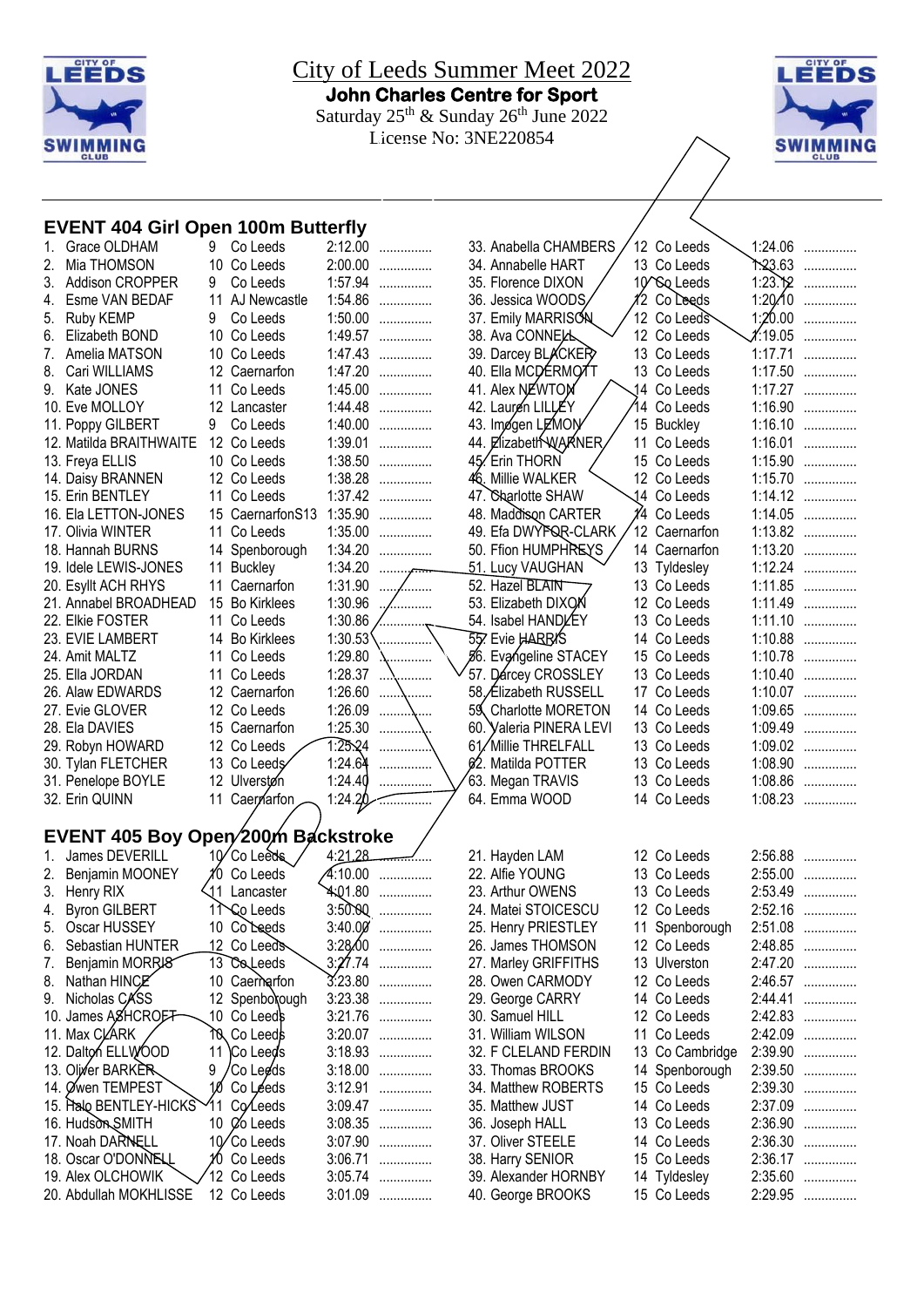